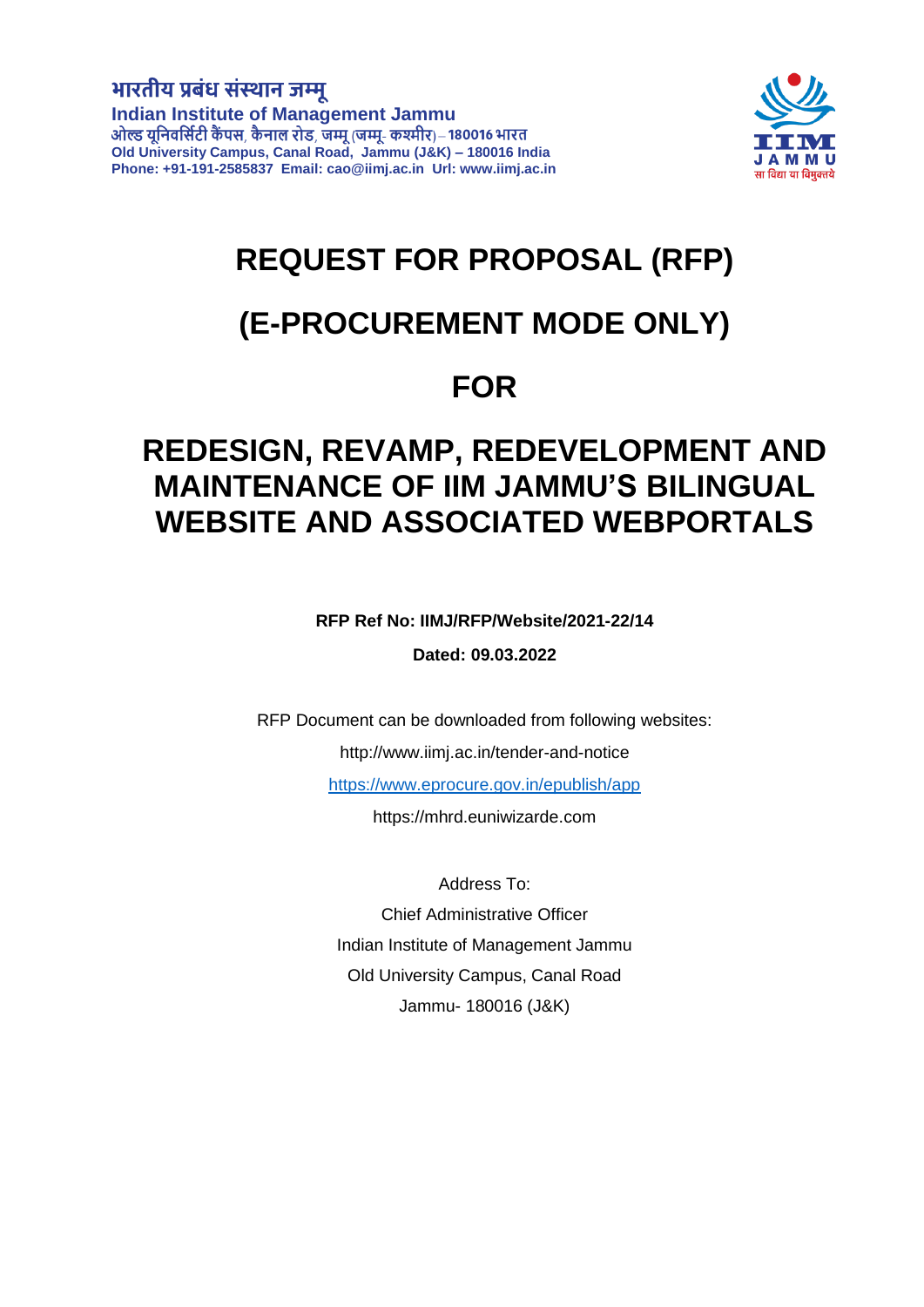

# **TABLE OF CONTENTS**

| 2.1 |                                                                                  |  |  |  |  |
|-----|----------------------------------------------------------------------------------|--|--|--|--|
| 2.2 |                                                                                  |  |  |  |  |
| 2.3 |                                                                                  |  |  |  |  |
| 2.4 | <b>INDICATIVE LIST OF REQUIRED FEATURES TO BE INCLUDED IN THE NEW WEBSITE: 9</b> |  |  |  |  |
| 2.5 |                                                                                  |  |  |  |  |
| 2.6 |                                                                                  |  |  |  |  |
| 2.7 |                                                                                  |  |  |  |  |
| 2.8 | INDICATIVE LIST OF REQUIRED FEATURES FOR THE ASSOCIATED WEB PORTALS: 18          |  |  |  |  |
| 2.9 | SOURCE CODE, PROPRIETORSHIP AND PATENT, CONTENT AND DATA OWNERSHIP: 23           |  |  |  |  |
|     |                                                                                  |  |  |  |  |
|     |                                                                                  |  |  |  |  |
|     |                                                                                  |  |  |  |  |
|     |                                                                                  |  |  |  |  |
|     |                                                                                  |  |  |  |  |
|     |                                                                                  |  |  |  |  |
|     |                                                                                  |  |  |  |  |
|     |                                                                                  |  |  |  |  |
|     |                                                                                  |  |  |  |  |
|     |                                                                                  |  |  |  |  |
|     |                                                                                  |  |  |  |  |
| 6.1 |                                                                                  |  |  |  |  |
| 6.2 |                                                                                  |  |  |  |  |
| 6.3 |                                                                                  |  |  |  |  |
| 6.4 |                                                                                  |  |  |  |  |
| 6.5 |                                                                                  |  |  |  |  |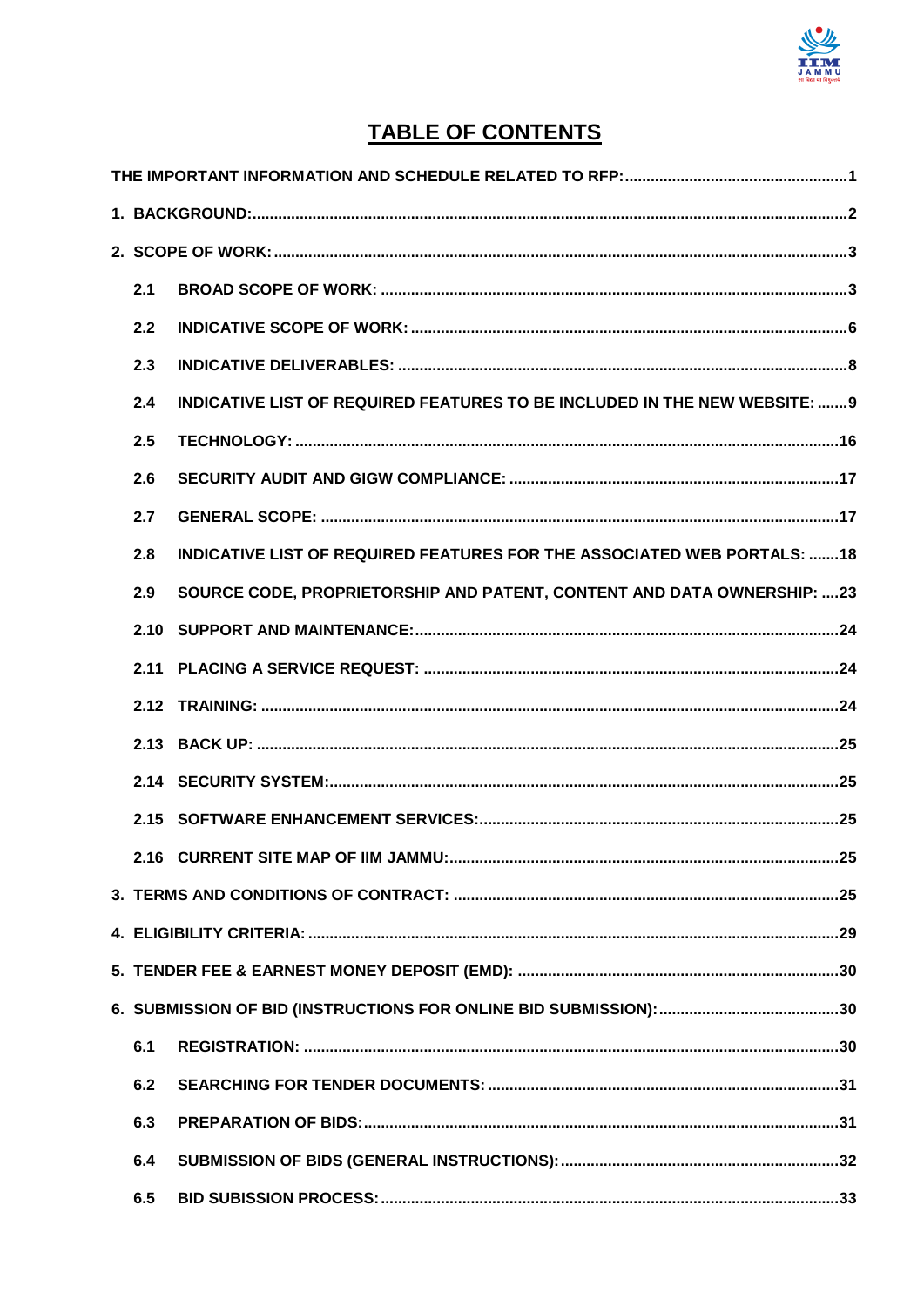

|     | 6.5.1 |  |  |  |  |  |
|-----|-------|--|--|--|--|--|
|     | 6.5.2 |  |  |  |  |  |
|     | 6.5.3 |  |  |  |  |  |
| 6.6 |       |  |  |  |  |  |
|     |       |  |  |  |  |  |
| 7.5 |       |  |  |  |  |  |
|     |       |  |  |  |  |  |
|     |       |  |  |  |  |  |
|     |       |  |  |  |  |  |
|     |       |  |  |  |  |  |
|     |       |  |  |  |  |  |
|     |       |  |  |  |  |  |
|     |       |  |  |  |  |  |
|     |       |  |  |  |  |  |
|     |       |  |  |  |  |  |
|     |       |  |  |  |  |  |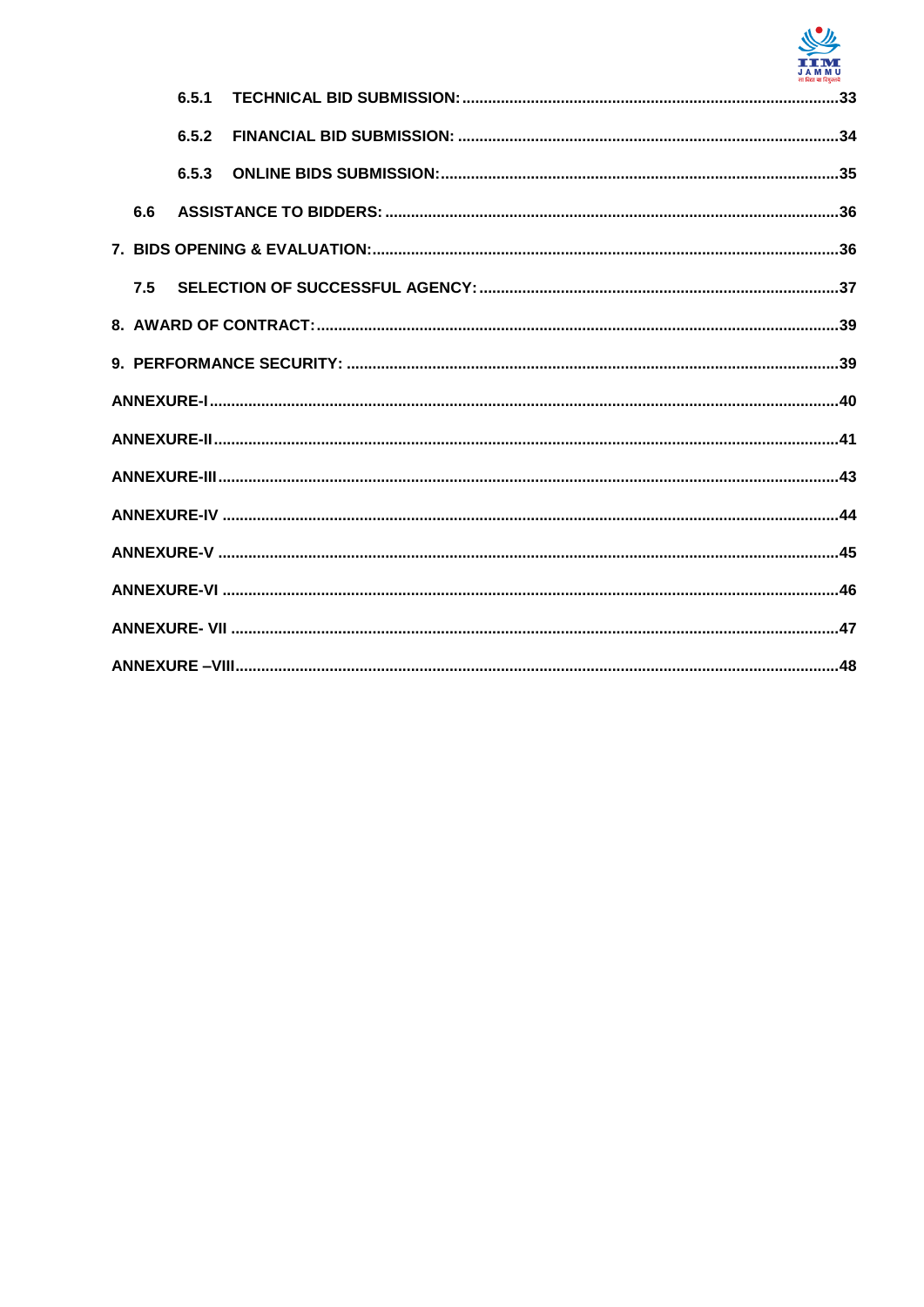## **REQUEST FOR PROPOSALS (RFP)- E-PROCUREMENT MODE ONLY**

# **FOR REDESIGN, REVAMP, REDEVELOPMENT AND MAINTENANCE OF IIM JAMMU'S BILINGUAL WEBSITE AND ASSOCIATED WEBPORTALS**

### **RFP Ref No: IIM.I/RFP/Website/2021-22/14** Dated: 09.03.2022

Indian Institute of Management Jammu, an autonomous body, under the Ministry of Education, Government of India invites E-Tenders / online proposals (E-PROCUREMENT MODE ONLY) for REDESIGN, REVAMP, RE-DEVELOPMENT AND MAINTENANCE OF IIM JAMMU'S BILINGUAL WEBSITE AND ASSOCIATED WEBPORTALS.

Interested Agencies meeting the eligibility criteria as per terms & conditions RFP document may submit their Proposals complete in all respect.

# <span id="page-3-0"></span>**THE IMPORTANT INFORMATION AND SCHEDULE RELATED TO RFP:**

| Date of Issue/Publishing                   | $\mathbb{R}^2$ | 09.03.2022                                                                                          |
|--------------------------------------------|----------------|-----------------------------------------------------------------------------------------------------|
| Last Date and Time for Submissions of Bids | ÷.             | 02.04.2022 up to 3.00 PM                                                                            |
| Date and Time of Opening of Technical Bids | $\mathbb{R}^2$ | 04.04.2022 at 3.00 PM                                                                               |
| Date and Time of Opening of Financial Bids | $\mathbb{R}^2$ | Will be informed later                                                                              |
| Last Date and Time for receipt of queries  | $\mathbb{R}^2$ | 21.03.2022 at 5.00 PM                                                                               |
| Pre-Bid Meeting                            | $\mathcal{L}$  | 17.03.2022 at 3.00 PM                                                                               |
| <b>Presentation Date</b>                   | $\mathbb{R}^2$ | Will be informed later                                                                              |
| Tender Fee (Non Refundable)                | ÷.             | Rs.1,180/- (Rupees One Thousand One<br>Hundred and Eighty only) Including GST                       |
| <b>EMD</b>                                 | $\mathcal{L}$  | Rs. 20,000/- (Rupees Twenty Thousand Only)                                                          |
| <b>Performance Security</b>                | $\mathbf{I}$   | EMD shall be converted in to Performance<br>Security                                                |
| No. of Covers (Two Bid System)             | ÷.             | 02                                                                                                  |
| <b>Bid Validity</b>                        | ÷.             | 90 days (From date of opening of Bids)                                                              |
| Contact detail                             | $\mathbf{I}$   | <b>Chief Administrative Officer</b><br>0191-2585837<br>cao@iimj.ac.in                               |
| Location                                   | $\mathcal{L}$  | Indian Institute of Management Jammu, Old<br>University Campus Canal Road, Jammu-<br>180016 (J & K) |

**Note:** The Applicants are requested to read the RFP document carefully and ensure compliance with all specifications/ instructions herein. Non-compliance with specifications/instructions in this document may disqualify the Applicants from selection process.

In case, the last date of receipt of tenders and / or the day of opening of tender is declared as a Public Holiday or there is non- functioning of the Institute due to any unavoidable reason, the next working day will be treated as a day for the purpose at same time. No separate intimation will be given.

**\*\*SD/-\*\***

**Chief Administrative Officer**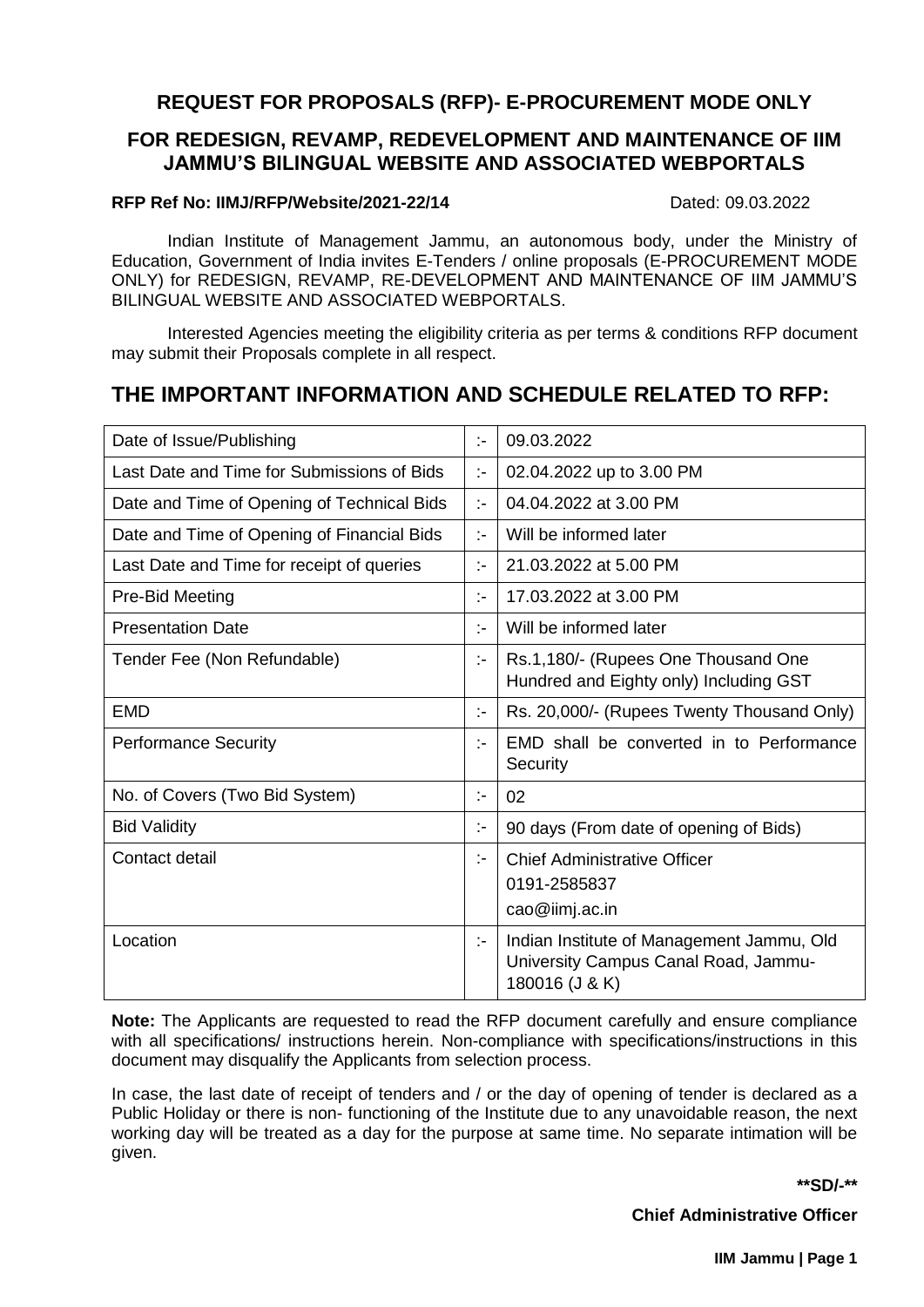# <span id="page-4-0"></span>**1. BACKGROUND:**

- 1.1 Indian Institute of Management Jammu, hereinafter known as IIM Jammu is one of the Institutions of National Importance (INIs) in India governed by the Indian Institute of Management Act 2017 under the Ministry of Education (MOE), Government of India. The Institute imparts quality/ world class education in Management and conducts MBA program, postgraduate programme in management equivalent to MBA, Doctoral level programmes and executive training programs in all the functional areas of Management.
- 1.2 IIM Jammu is operating from its temporary campus at the Old University Campus, Canal Road, Jammu, since August 2016. Indian Institute of Management Jammu has setup a new extension transit campus to accommodate new students, staff and faculty at Jallo Chak, Jammu, which will be used for residential and academic purposes.
- 1.3 IIM Jammu is also operating its transit Satellite campus for Executive's Education Programs at Pohroo Chowk, Nowgam Byepass, Srinagar-190015 J&K.
- 1.4 The proposed 200 acres of state-of-the-art campus is coming up at Jagti, 14 Kms. from Jammu City, about 16 Kms. from Jammu Railway Station and 18 Kms. from Jammu Airport. The proposed Campus will be a blissful mix of modern architecture, culture and heritage of Jammu and Kashmir.
- 1.5 **OVERVIEW:** The existing website of the Institute can be accessed/viewed at [https://www.iimj.ac.in/.](https://www.iimj.ac.in/) The contents are fetched from the Institute's database system. The site provides information on history and background about the institute and presents up to date information on the administrative and academic structure, courses being offered, details about the faculty, forms, results, research, careers/ jobs, tenders, notices etc. The site provides information related to RTIs and press releases and has an intranet section meant for use by restricted members of students, faculty and staff of the institute. The contents are fetched from the Institute's database system.
- 1.6 **OBJECTIVE:** IIM Jammu plans to have a dynamic state-of-the-art web portal which would reflect the vision of IIM Jammu, various functions, activities, profile and add to the Institute's vibrant academic environment and campus life. This means the proposed website shall have an eye-catching presentation of information, blend up-to-date information, current data & information that can go lively. The purpose is also to have an improved look & feel with the latest design features & elements, which an international institution can be able to capture. The website should be elegant and uncluttered in look, and user friendly in its layout design and content.

Keeping in view of technological enhancements in web technology, IIM Jammu plans to redesign its website so as to develop a dynamic database driven website with latest features and web guidelines issued by the National Informatics Centre (NIC) and adopted by Department of Admin Reform & Public Grievances. The newly developed website would also provide role based management for routine updates by various departments within the IIM Jammu. The selected service provider shall design, develop, implement and support that application for a period of three years from the day of User Acceptance Test (UAT). All the activities related to services and support shall be done through a dedicated Technical Team.

The newly designed/revamped website shall have a friendly corporate look and shall have options for multiple level of administrator having varied rights so that they are able to maintain the information pertaining to their respective Centre/Domain as per their assigned rights. The integrated website would have a common front end with identical centre information displayed along with independent administrator right to update / access.

The Website to be developed shall meet the requirements of IIM Jammu and must be GIGW certified from STQC and security audited from CERT-IN/CERT-IN Empanelled Service Providers and shall be deployed on a hybrid model with the primary server on cloud and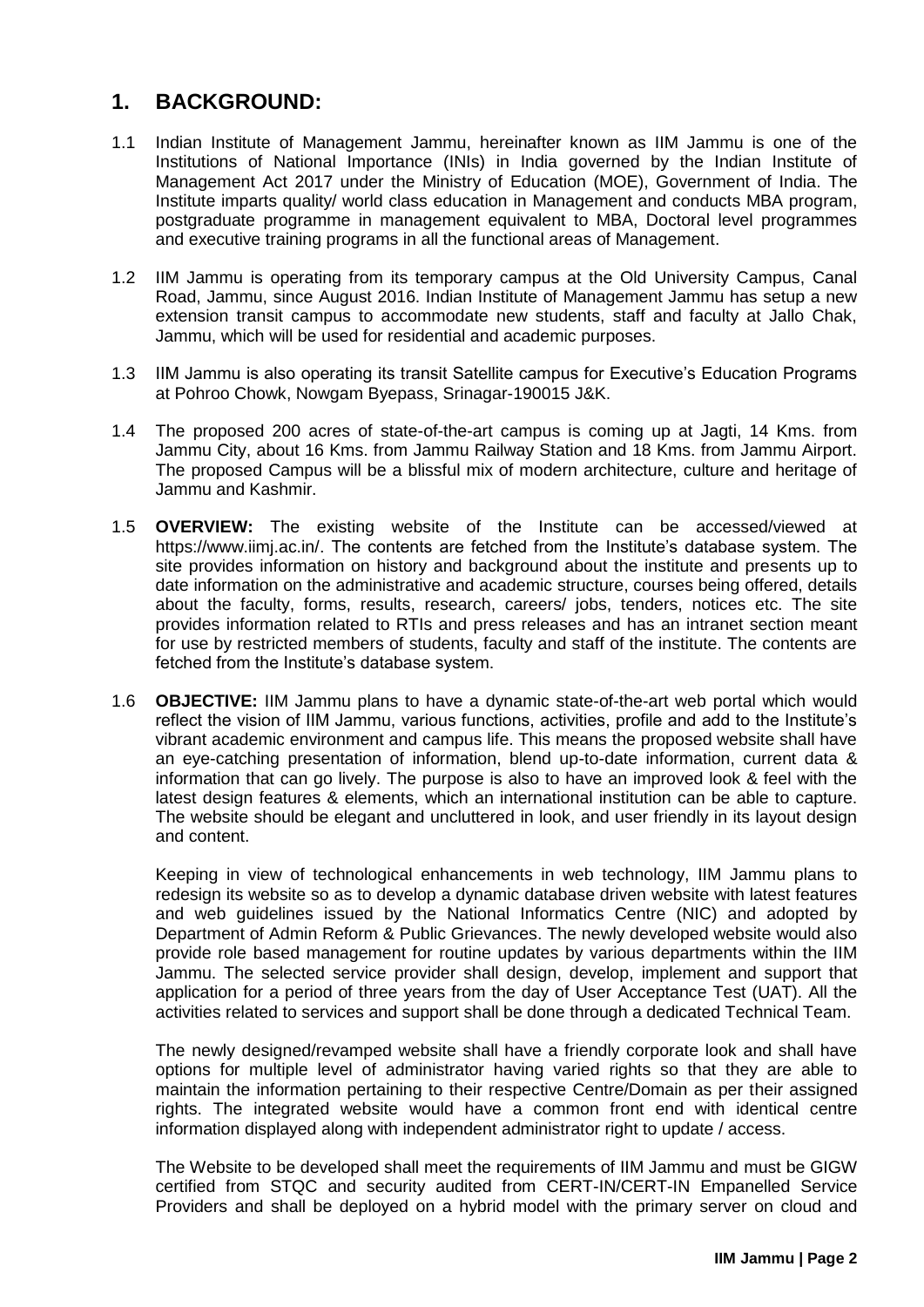secondary server on premises. In addition to above, the selected service provider will also carry out the migration of existing data from IIM Jammu website and all associated web portals to the proposed redesigned and revamped website and web portals. The proposed website should have the provision to remove/deactivate/add the existing/new programs along with their respective content.

The selected service provider will have the sole responsibility to deploy and maintain the website. The selected service provider should assess the capacity planning and assessment for the solution.

To meet this objective, IIM Jammu invites competent, reputed, experienced and financially sound agencies/firms and professional organizations/firms having proven expertise in System Study, Design, Development, Implementation and Maintenance of Websites / Web Portals / Web enabled applications using latest available technologies like PHP, JAVA, .NET, Open Source CMS such as Drupal etc. are to submit their RFP against this document.

- 1.7 **TARGET AUDIENCE OF WEBSITE:** For all the envisaged portal will be used by the students, faculty members and administrative staff for their day-to-day activities. It will also be used by prospective students and employees, visitors, partner institutes and businesses, other government departments and agencies, and the public in India and abroad. The main audience of our website would be:
	- **The prospective students and their family members**: These are the people who are the aspiring MBA/IPM/PhD/Researchers students and their family members.
	- **Companies interested in hiring our students (Recruiters)**  We would like to use our website to attract the big recruiters in the management field. Through our website, we would like to attract the companies to come for campus hiring.
	- **Current students/faculty/staff of the Institute**  They would be getting all their day- to-day needs met for their study/teaching/courses/schedule/fees.
	- **Alumni**  The students who have passed out of the institute.
	- **Prospective employees (Faculty/Staff)** To attract faculty and staff that would form the backbone of our institute.
	- **General visitors**  These surfers would be looking at the course curriculum and research happening at IIM Jammu. We need to showcase all our achievements in teaching and research and all the activities that are going on in the institute.

#### **Government Agencies**

- 1.8 Interested and eligible agencies and/or individuals can send their proposals in details supported by documentary evidence for consideration by the Institute. Based on the details submitted and evaluation carried out by the Institute, shortlisted agencies will be required to make presentation as per the schedule communicated for further consideration.
- 1.9 **CURRENT SITE MAP OF IIM JAMMU:** Current Site Map of IIM JAMMU is given at **Annexure- VIII.**

## <span id="page-5-0"></span>**2. SCOPE OF WORK:**

<span id="page-5-1"></span>2.1 **BROAD SCOPE OF WORK:** The selected Service Provider will work in collaboration with a Project Evaluation Committee to be constituted. The collaboration will involve the following activities with mutually identified milestones at the start of the engagement: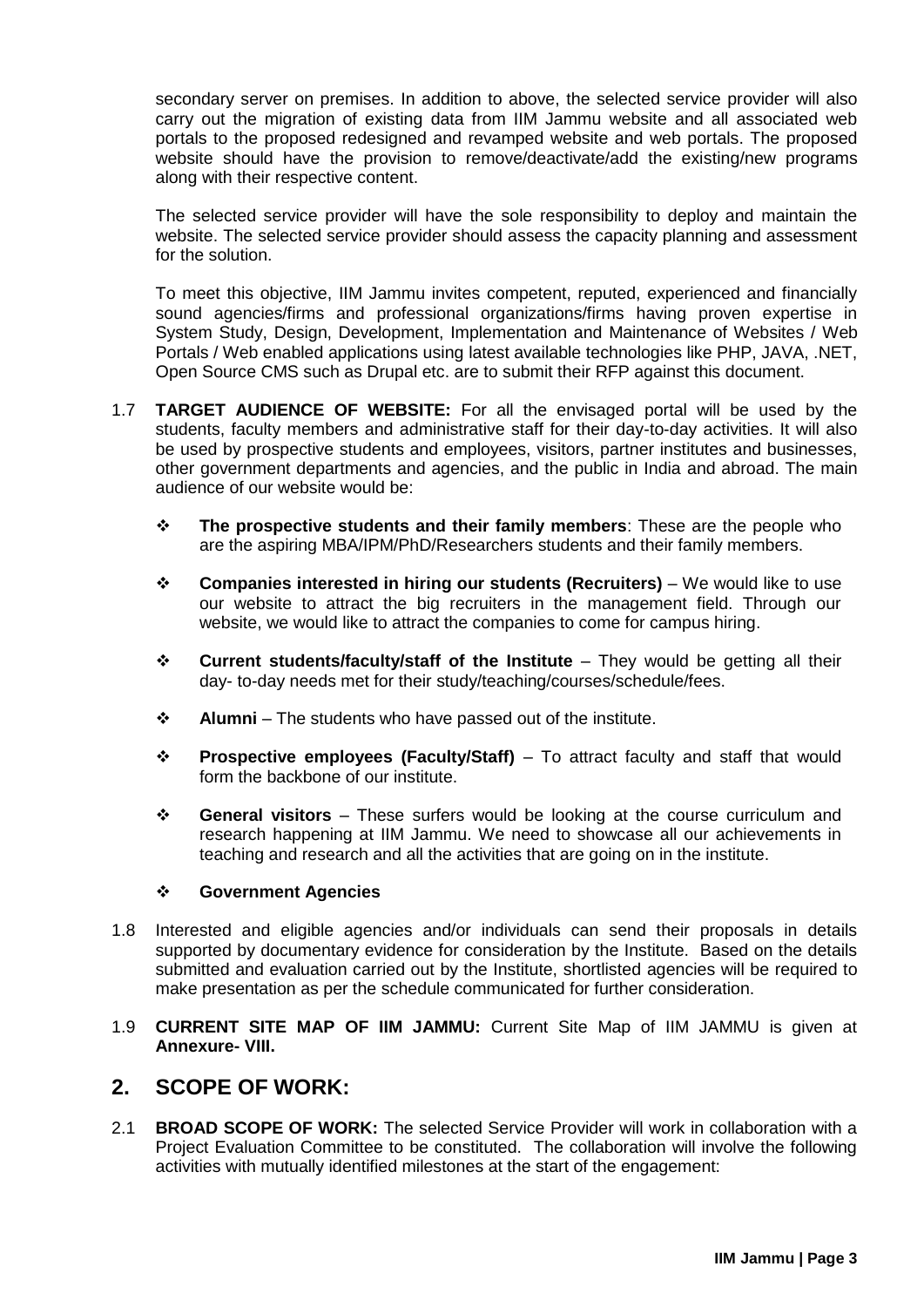- 2.1.1 A project plan for the entire scope of work with inputs from IIM Jammu (architecture and structure of the website and web portals and schedule for implementation, deployment and testing). Study, Requirement understanding and Analysis with respect to developing new integrated common website for all programmes and domains for IIM Jammu after undertaking the study of the existing website:
	- 2.1.1.1 Preliminary study for existing websites of IIM Jammu.
	- 2.1.1.2 Requirement gathering through consultation with IIM Jammu.
	- 2.1.1.3 Finalisation of CMS and Database configuration.
- 2.1.2 The Website design template must be done by the Service Provider in collaboration with the Institute. Design, Development and Maintenance of New Website shall be integrated with but not limited to technologies like Payment Gateway, e-Forms etc. It must include at a minimum:
	- 2.1.2.1 A consistent look and feel for the website that will work with mobile and tablet browsers using Responsive Web Design and conform to W3C standards.
	- 2.1.2.2 New website content information architecture that supports easy access information interoperable with the information architecture of the current website.
	- 2.1.2.3 A navigation layout for the entire website that will be approved by IIM Jammu before proceeding with the website development.
- 2.1.3 A comprehensive "full function" multilingual CMS on LAMP stack software solution that includes, but is not limited to, template creation, security and approval levels, WYSIWYG content editor, versioning, content scheduling, etc.
- 2.1.4 A website tested across all major browsers Chrome, Microsoft Edge, Internet Explorer, Firefox, Safari, and UC Browser.
- 2.1.5 Migration of all content and documents from the existing Drupal CMS based website into the proposed CMS-based website.
- 2.1.6 Conversion of documents to content to be done in discussion with IIM Jammu.
- 2.1.7 CMS configuration must include the appropriate CMS security features in conjunction with the available Web Application Firewall at the Institute.
- 2.1.8 CMS configuration must include appropriate multilingual features to enable creation and rendering of multilingual content. Website should initially be Bilingual having separated resource files for Hindi and English and shall have provision for easily supporting other Indian Languages in future. It shall ensure that the content is universally accessible by using Unicode compliant font.
- 2.1.9 Preparation of handover documentation including but not limited to system installation and configuration, system specification, functional specifications, operating manuals.
- 2.1.10 Transfer of CMS along with the installation and configuration to the IIM Jammu team in-charge of the website.
- 2.1.11 Any other additional details required to provide a new fully operational website.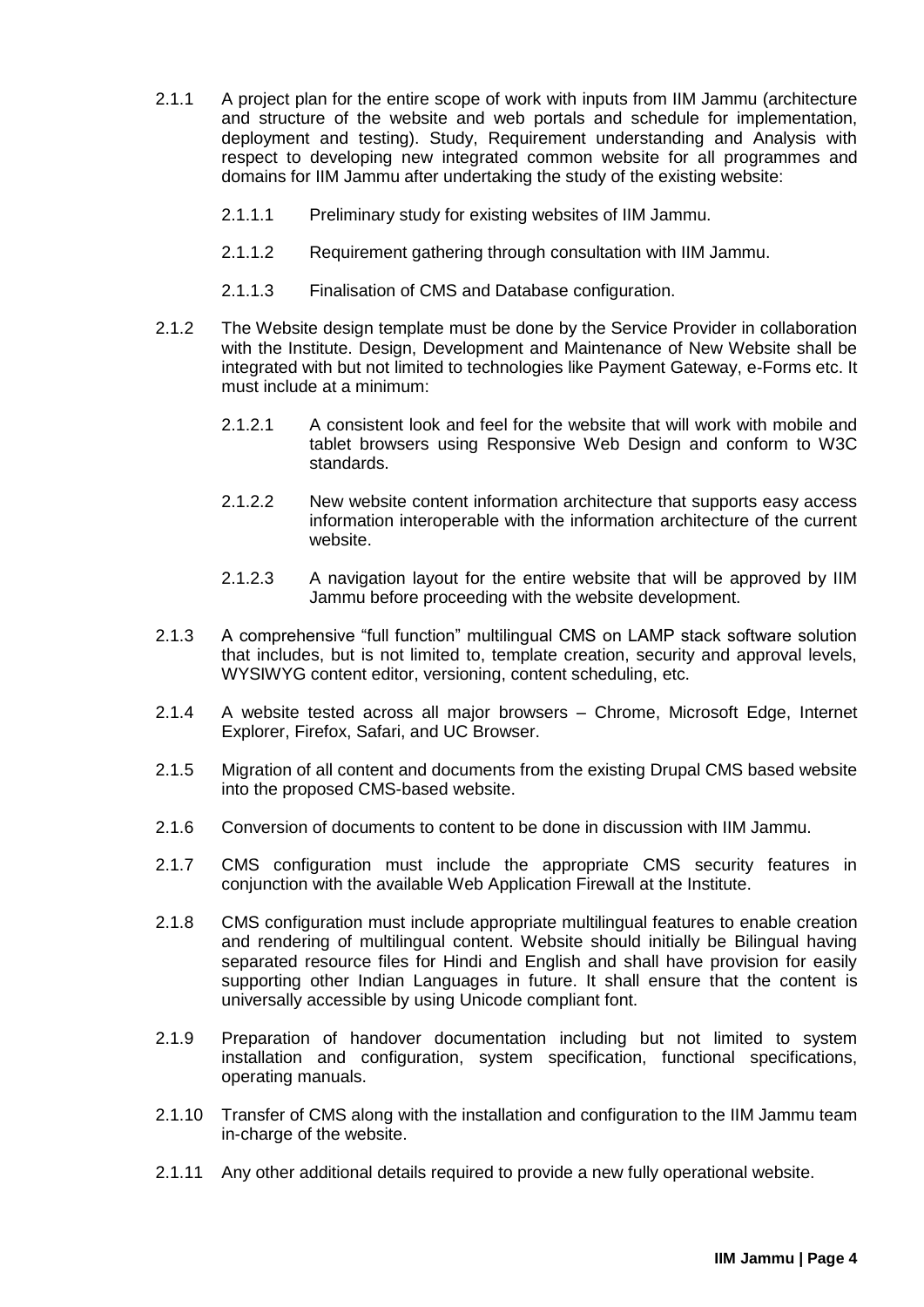- 2.1.12 A Technical Support plan that covers routine and event-based support for a period of one year after handover.
- 2.1.13 Hosting the development of the website must be hosted on a cloud based platform and must also be hosted and compatible with the hosting environment available on premises at IIM Jammu. This includes the staging and production environments. The scope of work includes the maintenance of the DNS, all kinds of server administration of both cloud platform and on premises infrastructure. The cloud hosting charges will be borne by the Service Provider until the expiration of the Annual Maintenance Contract. The cloud hosting facility should support auto scaling feature for the infrastructure for peak loads. The cloud hosting model should be on the basis of Pay as you Go model. The proposed cloud service provider/data centre must be Tier III or above for better availability of cloud services. The cloud service provider should be empanelled with MeitY, Govt. Of India. The cloud infrastructure provided to IIM Jammu should be dedicated only to IIM Jammu and shall not be shared with any other client at any cost.
- 2.1.14 The scope of work is a full and complete redesign from discovery to launch, followed by ongoing support and services.
- 2.1.15 The selected Service Provider must work in collaboration with the identified IIM Jammu team to understand requirements and obtain ongoing guidance as required.
- 2.1.16 The website shall have options for multiple level of administrative control having varied rights for all the modules so that they are able to add/modify/remove content through Content Management System (CMS) pertaining to their respective Centre/Domain as per their assigned rights.
- 2.1.17 The website shall have provisions of Content Contributor/Creator, Moderator and Approver System wherein only authorised individual from different IIM Jammu departments at different locations can upload the content on the website pertaining to their department/respective domain which after the due approval by the approving authority would be available to the Website Manager/Webmaster/Publisher for final uploading onto the website.
- 2.1.18 Service Provider shall carry out the Data migration /Porting of existing data into the new website.
- 2.1.19 The Website to be developed shall meet the requirements of IIM Jammu and shall comply with the 'Guidelines for Indian Government Websites (GIGW) [click the URL [http://web.guidelines.gov.in/](http://guidelines.gov.in/) for reference].
- 2.1.20 Service Provider shall get the website GIGW certified from STQC and security audited from CERT-In/CERT-In Empanelled Service Providers.
- 2.1.21 The Service Provider would be required to provide Warranty, Maintenance, and Technical Support from the date of issue of completion certificate, and Annual maintenance of website with remote technical support and onsite technical support as and when required. AMC includes additional requirements of the modules included in this document/changes apart from regular maintenance. The warranty period of one year shall start from the date of sign off. The warranty period shall include all kind of technical support and maintenance, updations and upgradations as would be required. The period for Annual Maintenance Contract will start on the first day after completing the warranty period of one year.
- 2.1.22 Identify the training requirements and train the concerned IIM Jammu staff/officers for successful implementation, updation and maintenance of the developed website. The Training shall include CMS, Database, System Administration, DNS maintenance, Regular Data Backups and other related features.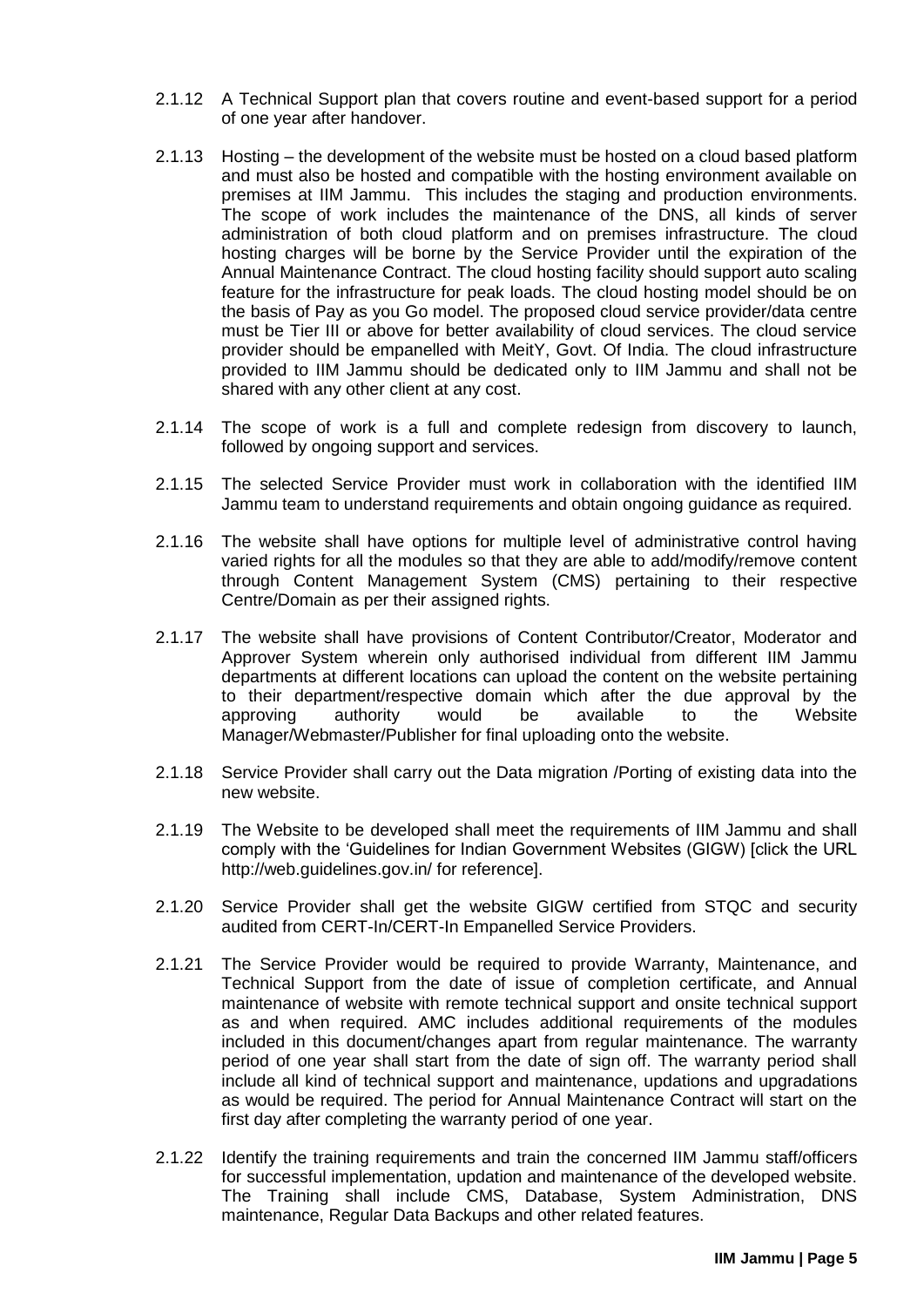- 2.1.23 Preparation of User, Design & Technical manuals and other documents for the developed website and web portals in an easy to understandable and User friendly language with proper Diagrams, Screen-shots and charts wherever required.
- 2.1.24 The design should organise business logic and presentation logic separately while developing and implementing the proposed system. Thus, restricting the database queries to be inserted inside the presentation and business logic, rather, it should be written in the Database only.
- 2.1.25 The service provide must provide a proper system for automatic regular backup of the entire website/databases/all modules/any other and a disaster recovery management system. The backup should be stored at least in two different locations.
- <span id="page-8-0"></span>2.2 **INDICATIVE SCOPE OF WORK:** The indicative scope of work regarding Re-Designing, Revamping, Re-Development, Implementation, and Maintenance of Website and all associated Web portals by integrating information & activities of all the IIM Jammu departments/programs specified as under:

### 2.2.1 **Phase 1: Analysis**

- 2.2.1.1 Finalizing the detailed list of activities, scope and duration of each of the activity and detailed project plan.
- 2.2.1.2 Study of the existing websites and web portals of IIM Jammu which includes database, features and content.
- 2.2.1.3 Detailed discussions with concerned stakeholders to understand the overall objectives of the assignment.
- 2.2.1.4 Finalization of Project Objectives/Requirements.
- 2.2.1.5 Submission of detailed Project Proposal /Plan.
- 2.2.1.6 Signoff on detailed project plan, activities, timelines etc from IIM Jammu.

### 2.2.2 **Phase 2: Design**

- 2.2.2.1 Detailed Requirement gathering and analysis
- 2.2.2.2 Study and analysis of existing /similar website and include best practices in draft design
- 2.2.2.3 Carry out a System Study including SOPs, guidelines, programmes eligibility, existing systems to be replaced and with which to interact, etc. to prepare the Software Requirements Specification (SRS) and Functional Requirement Specification (FRS) document
- 2.2.2.4 Identification of technologies/platforms for hosting on cloud.
- 2.2.2.5 Detailed High level and Low level application designs
- 2.2.2.6 Information Integration and Consolidation
- 2.2.2.7 Client Sign-off for Requirement Analysis
- 2.2.2.8 Preparation of Content Structure/Information Architecture for the website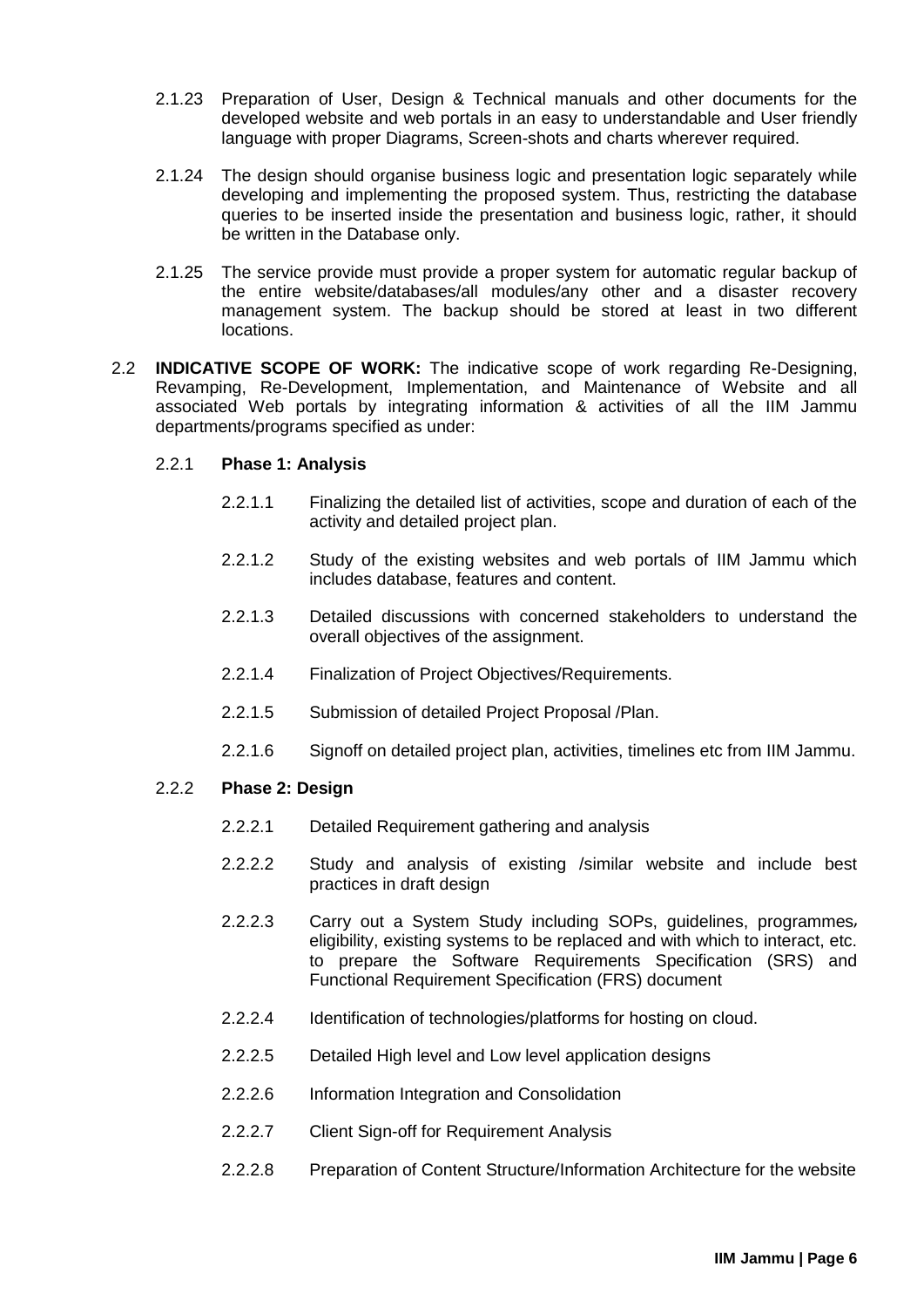- 2.2.2.9 Service Provider shall develop appropriate screen layouts and templates for the user feedback
- 2.2.2.10 Approval of prototype (design interface) developed by Service Provider
- 2.2.2.11 Coordination and collection of required content from IIM Jammu
- 2.2.2.12 Approval on the content gathered by the client department
- 2.2.2.13 Proper backup policy and Disaster Recovery Management
- 2.2.2.14 Data Migration Strategy
- 2.2.2.15 Design should comply on all parameters with guidelines issued by Government of India for websites from time to time
- 2.2.2.16 Comply with website security guidelines issued by NIC, CERT-IN and DeITY, GoI.

#### 2.2.3 **Phase 3: Development**

- 2.2.3.1 Coding / Temporary Demo server
- 2.2.3.2 Importing of data for testing
- 2.2.3.3 Application development
- 2.2.3.4 Content Population and Content Management System
- 2.2.3.5 Provide front-end user interface that allows a user, even with limited expertise, to add, modify and remove content from the Website
- 2.2.3.6 Website and associated Application Development
- 2.2.3.7 Designing, development and integration of Website with secured payment gateway (existing or any new that may be proposed).
	- 2.2.3.7.1 Integrate Online payment gateway services with acceptance of credit and debit cards (Visa, Master and Maestro) and internet banking of all public/ private banks providing such facility with the existing portal and any new/ additional portals as specified by IIM Jammu from time to time
	- 2.2.3.7.2 Generation of receipts/acknowledgement
	- 2.2.3.7.3 Automated reconciliation and generate necessary reports etc.
- 2.2.3.8 Adherence to Web Application Audit/ Compliance and Approval / Security Features
- 2.2.3.9 Design and Development of Web Application Devices having capability to connect directly to Service Provider's central system through laptops, handheld devices, mobile etc used for financial inclusion at grassroots level.
- 2.2.3.10 Developed Website Application should have multiple backend systems interfacing capabilities.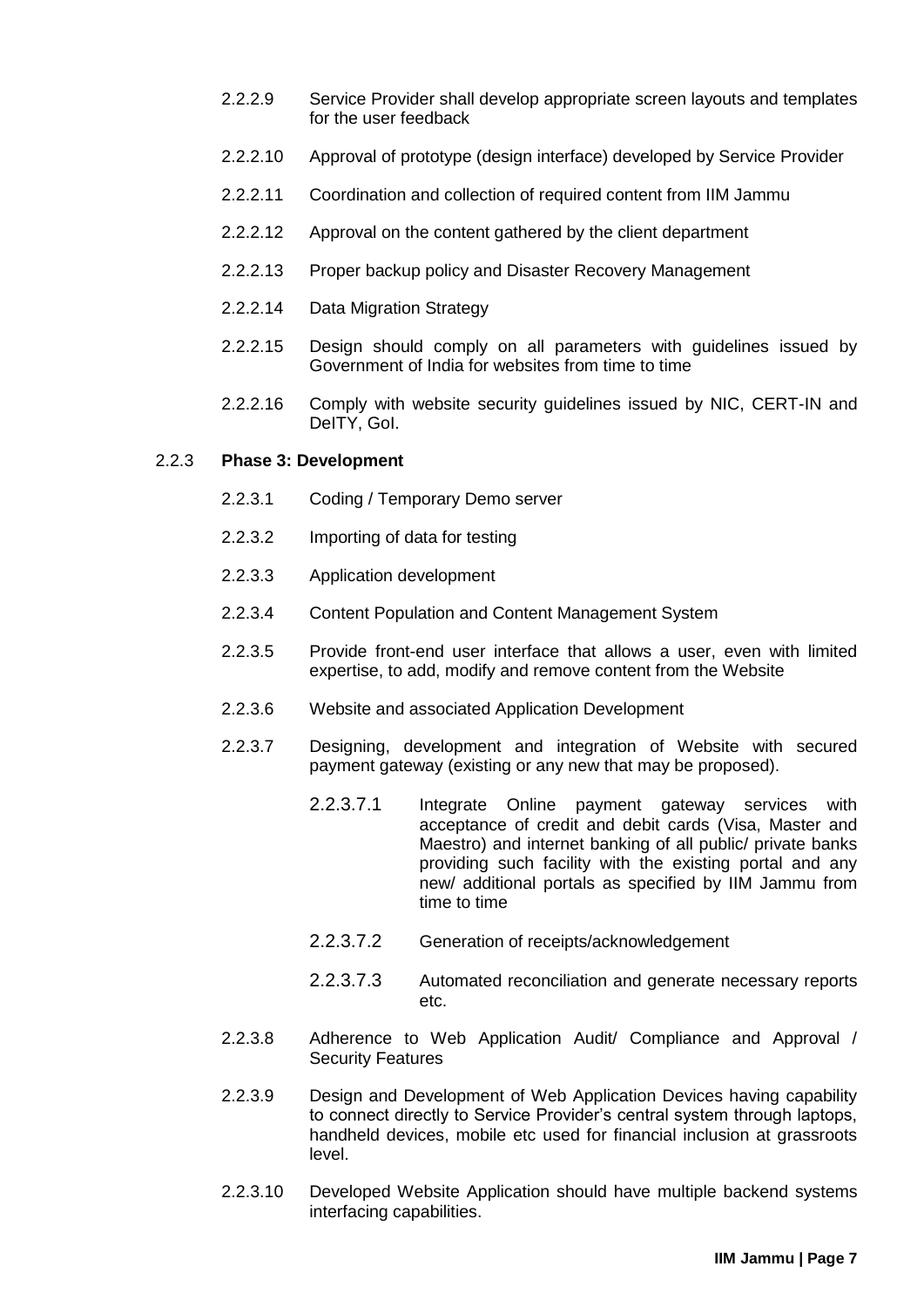- 2.2.3.11 Rigorous testing of Developed website including Unit Testing, Integration Testing, System Testing, Functional Testing, Peak Load Testing etc.
- 2.2.3.12 Testing of developed website based upon Compliance to applicable guidelines, Assess the user objective achievement etc
- 2.2.3.13 Ensure that the website is GIGW Compliance certified by STQC
- 2.2.3.14 Completed website components for UAT
- 2.2.3.15 UAT (User Acceptance Testing) Sign-off by IIM Jammu
- 2.2.3.16 Modification based upon user feedback
- 2.2.3.17 Migration of data to production environment
- 2.2.3.18 Sign off on developed website and web portals by IIM Jammu

### 2.2.4 **Phase 4: Operation and Maintenance support**

- 2.2.4.1 Identify and execute training requirements for successful execution of new website and web portals
- 2.2.4.2 Creations of necessary documents and User Manual for training
- 2.2.4.3 Support in handover of website to IIM Jammu
- 2.2.4.4 Support on Training / Demo as and when required
- 2.2.4.5 Warranty Maintenance
- 2.2.4.6 Annual Maintenance of website
- 2.2.4.7 Designing interface/ mechanism for Mobile based application
- <span id="page-10-0"></span>2.3 **INDICATIVE DELIVERABLES:** This section provides indicative deliverables; however actual deliverables will depend upon project specific requirements and will be finalized in consultation with IIM Jammu.
	- 2.3.1 Software Requirement Specification Document, High Level Design and Architecture Infrastructure Design Document
	- 2.3.2 Performance Test Reports
	- 2.3.3 Security Test Reports, GIGW compliant certificate from STQC and Security Audit certificate (Safe to Host certificate) from CERT-IN/ CERT-IN Empanelled agencies before hosting the services.
	- 2.3.4 UI Usability Report
	- 2.3.5 Deployment Script: Error-free guidelines compliant Source Code of the actual running website and web portals in all respects along with the source code of DLLs and other Libraries
	- 2.3.6 User Manual and SOP
	- 2.3.7 Technical and Design Manual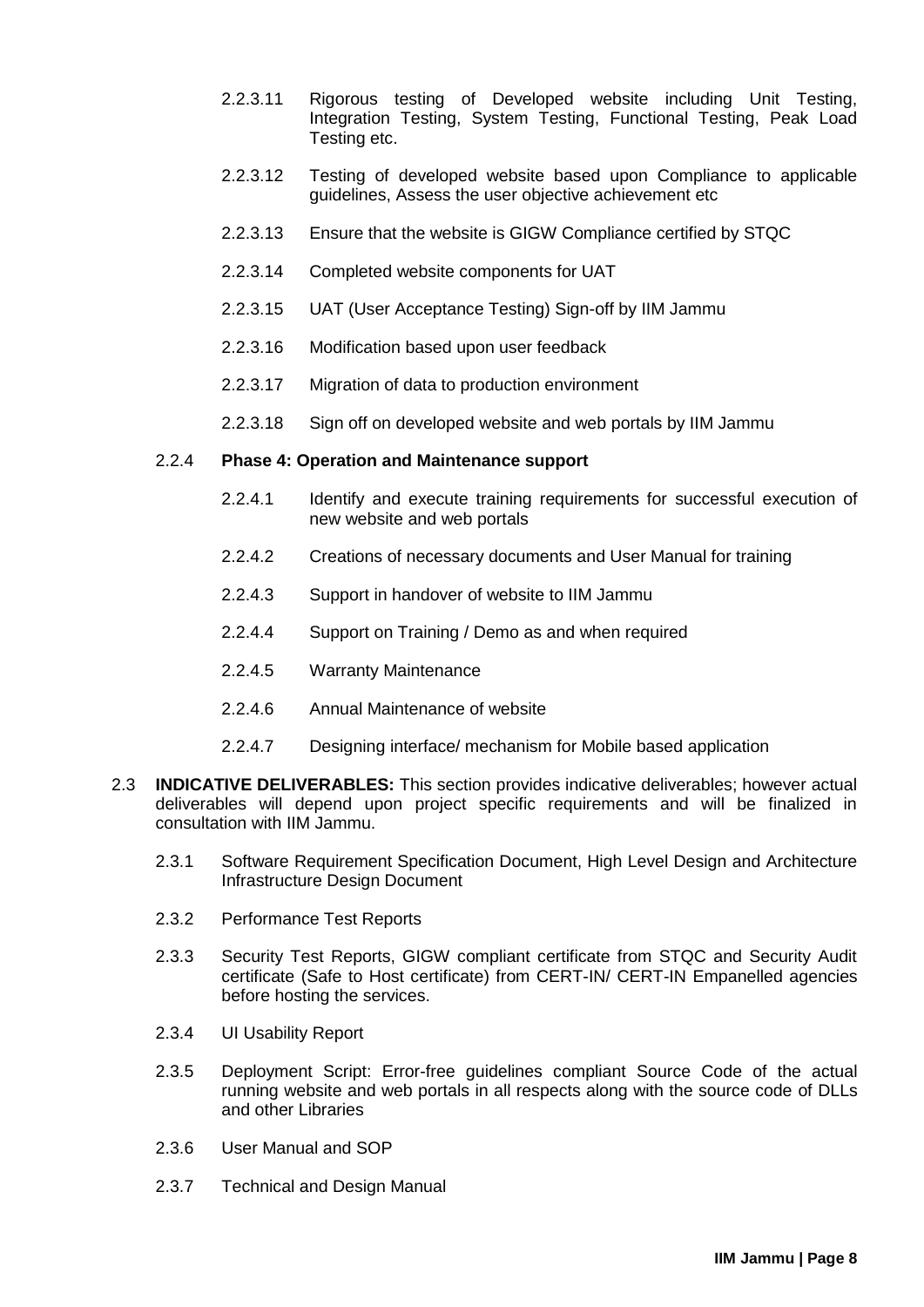- 2.3.8 Data Backup Process and Archival Process
- 2.3.9 Requirement Traceability Matrix
- 2.3.10 Data Migration Utility
- 2.3.11 Data Model
- 2.3.12 Technical Documentation of the website and all the developed modules
- 2.3.13 Training
- 2.3.14 Periodic Status Reports.
- 2.3.15 Web Security Check list.
- 2.3.16 User Acceptance Testing.
- <span id="page-11-0"></span>2.4 **INDICATIVE LIST OF REQUIRED FEATURES TO BE INCLUDED IN THE NEW WEBSITE:** The following is an indicative outline of required features. Detailed requirements will be finalized by the Service Provider in consultation with user departments of IIM Jammu. The website will be based on a Web Content Management System (Open Source WCMS are preferred). The website should have, but not limited to, the following features-
	- 2.4.1 Dynamic Website with Content Management System (CMS).
		- 2.4.1.1 **Interaction with administrative team at IIM Jammu:** New website design should be approved on the development version and should involve multiple iterations with the IIM Jammu Admin/ IT team.
		- 2.4.1.2 Web Content Management System: We would like to have an easy-touse web content management system (WCMS) for our website which can be maintained effortlessly and can be learnt easily by users. All the pages including home page must be editable. The content management system should provide an easy User Interface functionality to create event photo gallery, video gallery and it should have Menu Management i.e. Ability to add, move, delete, modify menus on the site.
		- 2.4.1.3 Single Sign-On: The website should support Single Sign-On (Connect Once-Access everywhere) so that automation of modules is easily integrated into the website.
		- 2.4.1.4 Bilingual language support: It should provide bilingual language support-Hindi and English. All page designs should be Bilingual (English and Hindi). Bilingual pages should have separate pages for the two languages. Users will choose English/Hindi and the page will load accordingly to the same page with the selected language, for example, [http://www.india.gov.in,](http://www.india.gov.in/) https://www.education.gov.in/. It should have have provision for easily supporting other Indian Languages (multilingual) in future.
		- 2.4.1.5 Navigation: The navigation system for the website should be intuitive such that people can easily find the required information from the website. Website should be easy to navigate for prospective stakeholders & visitors of IIM Jammu. There shall be provision for viewing/searching/filtering contents/information regarding the Academic Programmes/FDP/MDP/Doctoral Programs/etc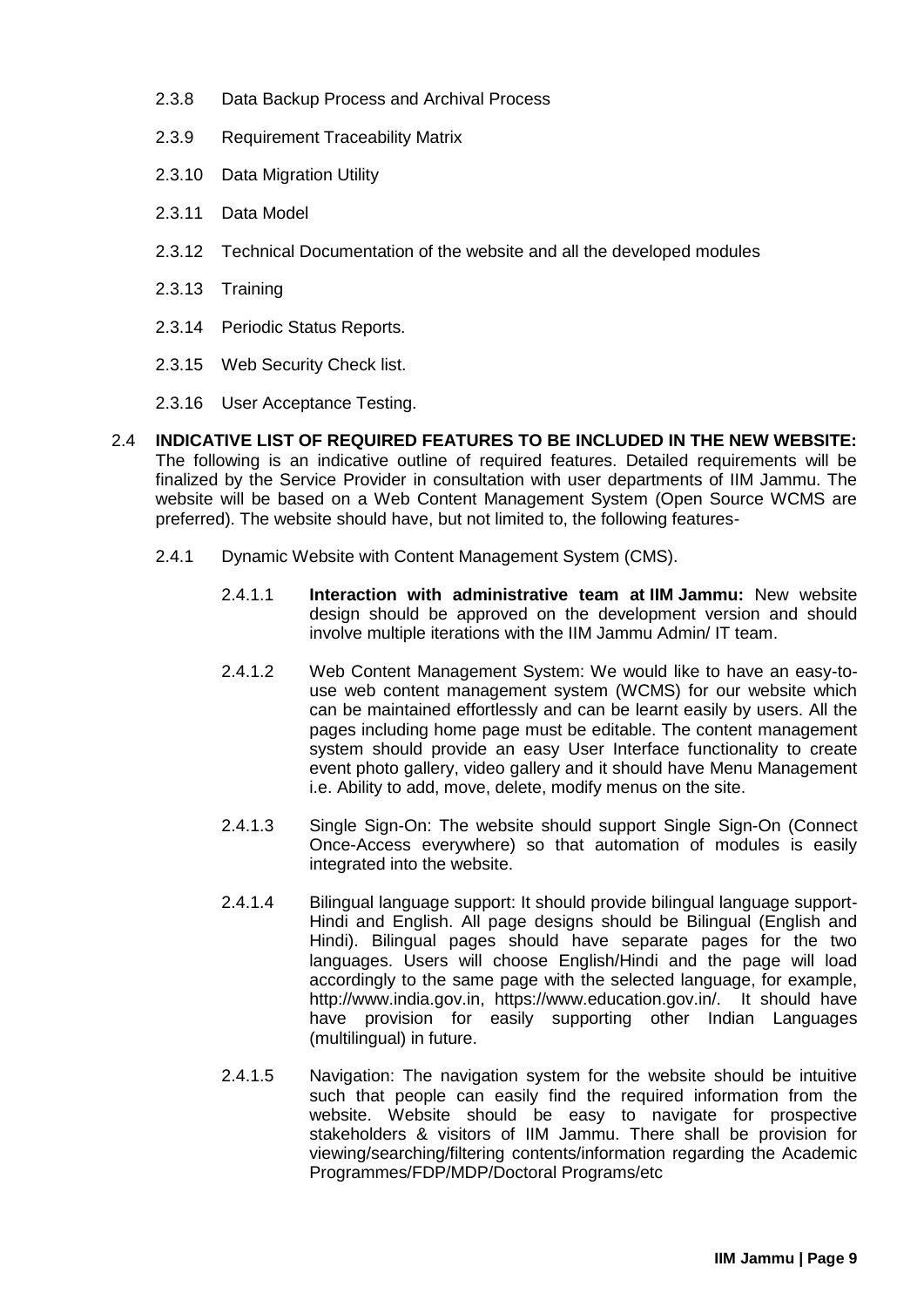- 2.4.1.6 Clean and focused design: Our website must be visually appealing, polished and professional. There should be good use of color. It should have easily readable text, meaningful graphics, quality photography and simplicity in design.
- 2.4.1.7 Professional Branding: Provide attractive branding to the institute through the website. A site must be visually appealing, polished and professional.
- 2.4.1.8 Content: Along with style, our website must have substance and complete information.
- 2.4.1.9 Functionality: Each component of our site should work quickly and correctly. It should be kept simple and well organized. It should have fast-loading pages, minimal scroll, consistent layout, prominent and logical navigation and descriptive link text.
- 2.4.1.10 Cross-platform/browser compatibility: The website should work for all the different kind of browsers and their different versions. It should not break or look different across the different platforms. Website should be responsive and should work perfectly and seamlessly on all devices of different screen sizes. Website should be accessible on all platforms and all major popular browsers (e.g. Microsoft Edge, Internet Explorer, Mozilla Firefox, Google Chrome, Safari, Opera, Netscape etc). Compatiblity across to all the browser must be provided.
- 2.4.1.11 Screen Resolution: The screen resolution of the website should be high enough so that the content looks attractive and easily readable.
- 2.4.1.12 Search Engine Optimized (SEO): The website should have search engine optimization(SEO)facility. Pages must be optimized so that it enables the average response time, and increase google ranking.
- 2.4.1.13 Mobile website: The website should be working well when opened from the mobile devices with different screen sizes and should look attractive in mobile too. Portability to any of the Mobile Platforms and screen size should be provided.
- 2.4.1.14 Payment Gateway: Website should be enabled with payment gateway. to all microsites wherever required.
- 2.4.1.15 Good search feature: The website should have good search feature. All the content should be easily searchable from the website itself. The Search feature should enable the global search and directory search based on their roles and name.
- 2.4.1.16 Interaction with administrative team at IIM Jammu: New website design should be approved on the development version and should involve multiple iterations with the IIM Jammu Admin/ IT team.
- 2.4.1.17 Good Error Handling: It should be able to handle failure scenarios well like content not found, link redirection etc.
- 2.4.1.18 Import of content: All applicable content should be imported from current website and new content should be incorporated as discussed with the concerns team.
- 2.4.1.19 Web Content Accessibility: Website should follow Web Content Accessibility Guidelines (WCAG) as per GOI guidelines (GIGW), refe[r](http://guidelines.gov.in/)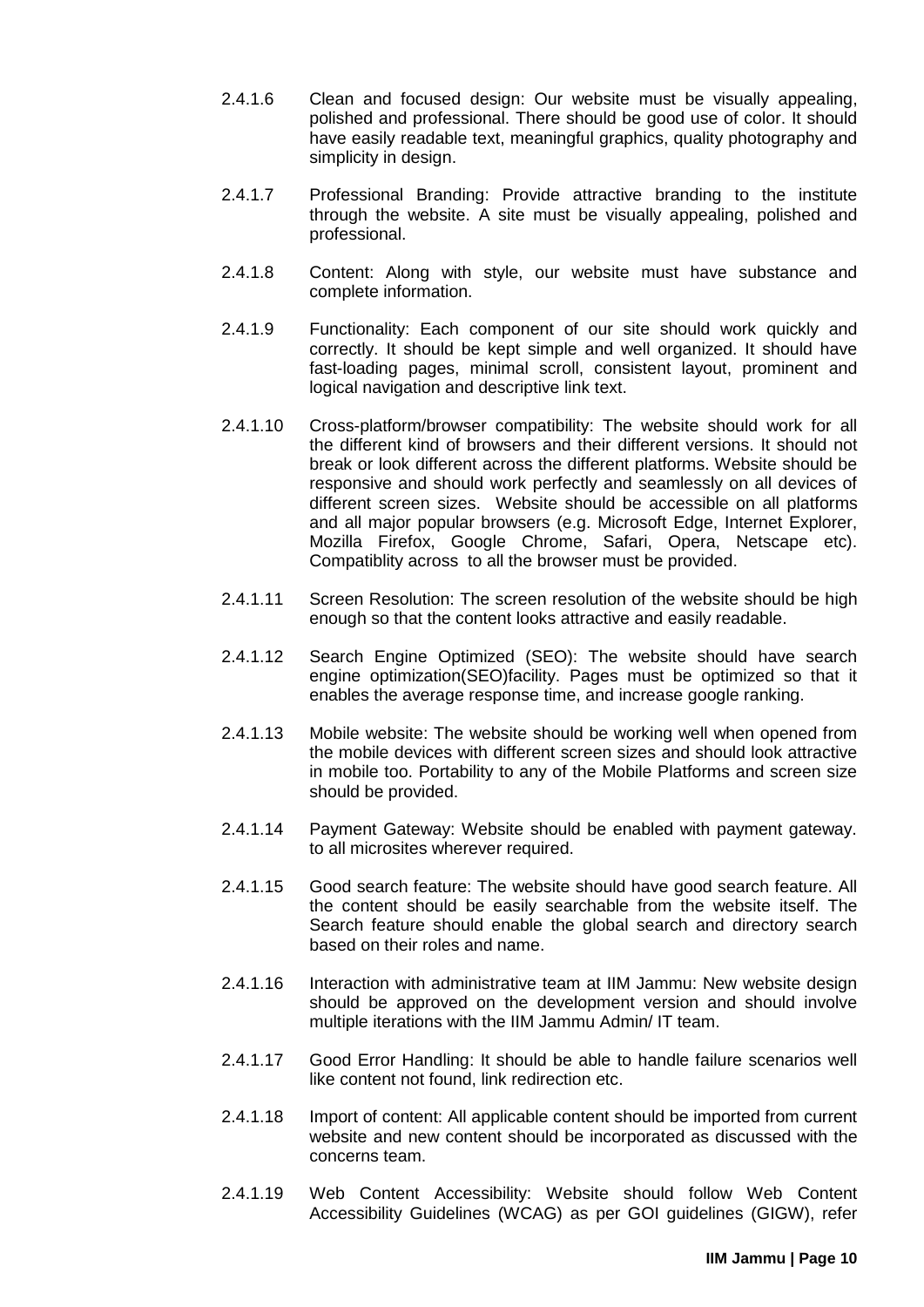<http://guidelines.gov.in/> [an](http://guidelines.gov.in/)d certified by the Standardization Testing and Quality Certification (STQC), refer <http://meity.gov.in/content/stqc> [an](http://meity.gov.in/content/stqc)d be social media enabled.

- 2.4.1.20 Performance Optimization: Back end performance optimization like DB structure, query optimization to be done to enhance user experience in terms of fast load times and good mobile experience.
- 2.4.1.21 Deployment and Hosting: Service Provider will deploy the website on on cloud platform and existing on premises-servers of IIM Jammu and will ensure Go-Live readiness in all aspects. The cost of cloud deployment and yearly charges shall be borne by the Service Provide till the AMC expiration including the warranty period i.e one year from the date of the sign off. The project should be replicated on the in the existing hardware of the institute.
- 2.4.1.22 Testing: All types of post-development testing to be performed by the Service Provider (like Beta testing, Load testing, User Acceptance Testing, etc)
- 2.4.1.23 Social media integration: The website should have good social media integration (share buttons, follow buttons, etc.)
- 2.4.1.24 Banner Management: System should have the features to add and manage banner in the banner container with size as per the requirement on all modules including the main website/website for MDP/FDP/Other programmes/placemen/or any other. Banner may be a short clip-video or images.
- 2.4.1.25 News & Events: System should have the option to add news & events in the respective module. It will give the option to give the headings of news, photo, more news or a sharable link to other URL/ social media feeds for display of more information. System should have the option to select the news headline to display in the home page of the web portal for client view. An archive section of the old news and events should be there in the website.
- 2.4.1.26 Administrative control for all the modules who will add/modify/remove content, headings, sub headings, images, documents, menu, navigation links, URLs, etc for their respective domain as per their assigned rights through Content Management System (CMS) in a standardized template. Administrative control to be given to IIM Jammu IT Department for deactivating /adding/removing the new/existing modules along with their content like headings, sub headings, images, documents, menu, navigation links, URLs and other relevant information.
- 2.4.1.27 User administration and management services should be an integral part of the Content Management facility inbuilt with the site.
- 2.4.1.28 Secure login-in for each user along with audit/log trail.
- 2.4.1.29 One login for Super Administrator of IIM Jammu and one login for Administrator of each department.
- 2.4.1.30 Super Administrator can create/edit/assign/delete roles, users along with audit/log trail.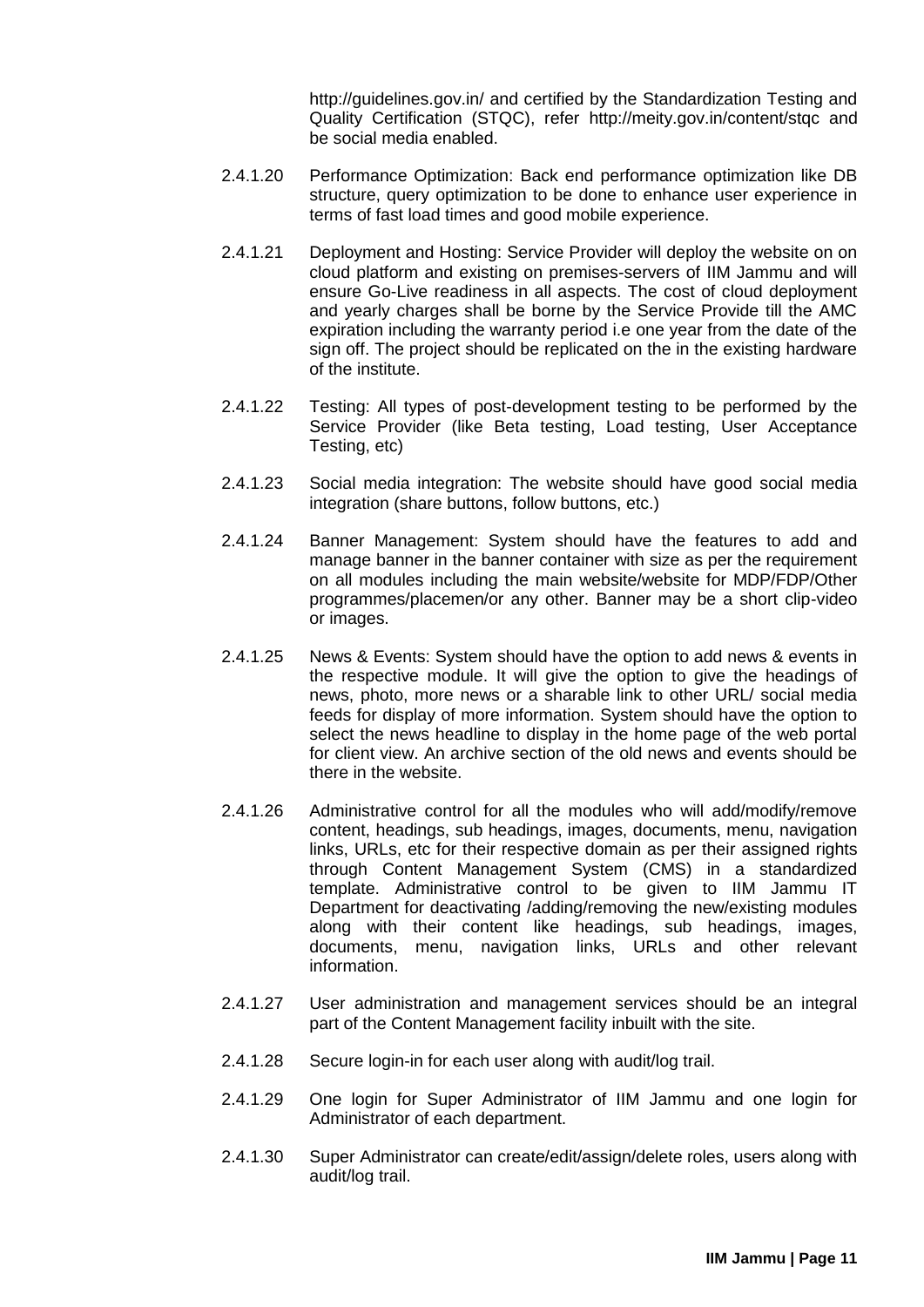- 2.4.1.31 Department Administrator can create table(s) within the database of concerned department from the front-end. Also, can access the database from the front end. Any updation to the centralized DB will be broadcasted to the other relevant DB of website.
- 2.4.1.32 CMS should have feature of Content Contributor/Creator, Moderator and Approver System. The Content Management should be able to create and upload the pages daily/weekly/ or on frequent basis with appropriate flow required for authenticate content on site. The website shall have options for multiple level of administrative control having varied rights for all the modules so that they are able to add/modify/remove content through Content Management System (CMS) pertaining to their respective domain as per their assigned rights.
- 2.4.1.33 Feature of auto periodic backup of webpage's and database module wise and consolidated full back up and incremental back.
- 2.4.1.34 Content updation will be managed through a content management system by respective administrator of module.
- 2.4.1.35 The design should support the Dynamic Generation of Links on the page and associate them with images wherever required.
- 2.4.1.36 The design should support the Dynamic Menu and Sub Menu which can be easily administrated through Admin.
- 2.4.1.37 The design should support incorporation of links with images uploaded in the banners.
- 2.4.1.38 Design and Content Management should support Extensive Website Analytics and Statistics to be provided. Traffic reports, visitor analysis, duration analysis, content wise analysis, top landing pages and top exit pages, other statistical reports should be provided as per requirement of IIM Jammu.
- 2.4.1.39 Website Design should provide up to date Site Map that is linked to home page as well as to all important entry pages of the Website.
- 2.4.1.40 The Content Management Infrastructure should give the flexibility to modify the design when major event has to be publicized.
- 2.4.2 The opening webpage (home page) should be impactful and aesthetic and should convey a positive academic image of the Institute, news/events , indicating research achievements, current academic programmes, ongoing activities and compact descriptive links to various details available in other pages (including the history of the Institute). Interactive multimedia-oriented home page and ewb page design should be provided.
- 2.4.3 Restructuring of the existing Site-map: Web pages should have well organised hierarchical structure of low overall depth, reflecting the logical organisation of the functioning of the Institute. During the design, the existing institute website sitemap (Annexure -I) may be revised for the betterment.
- 2.4.4 Design of departments pages, faculty listing, faculty listing tabular, micro site for each faculty and staff member, faculty profiles, research areas, announcements, subcategories, event calendar, news template, director's desk, curriculum template, jobs, typical inside page templates for communication directory, staff templates, students page, static page template with left/right panel should be provided.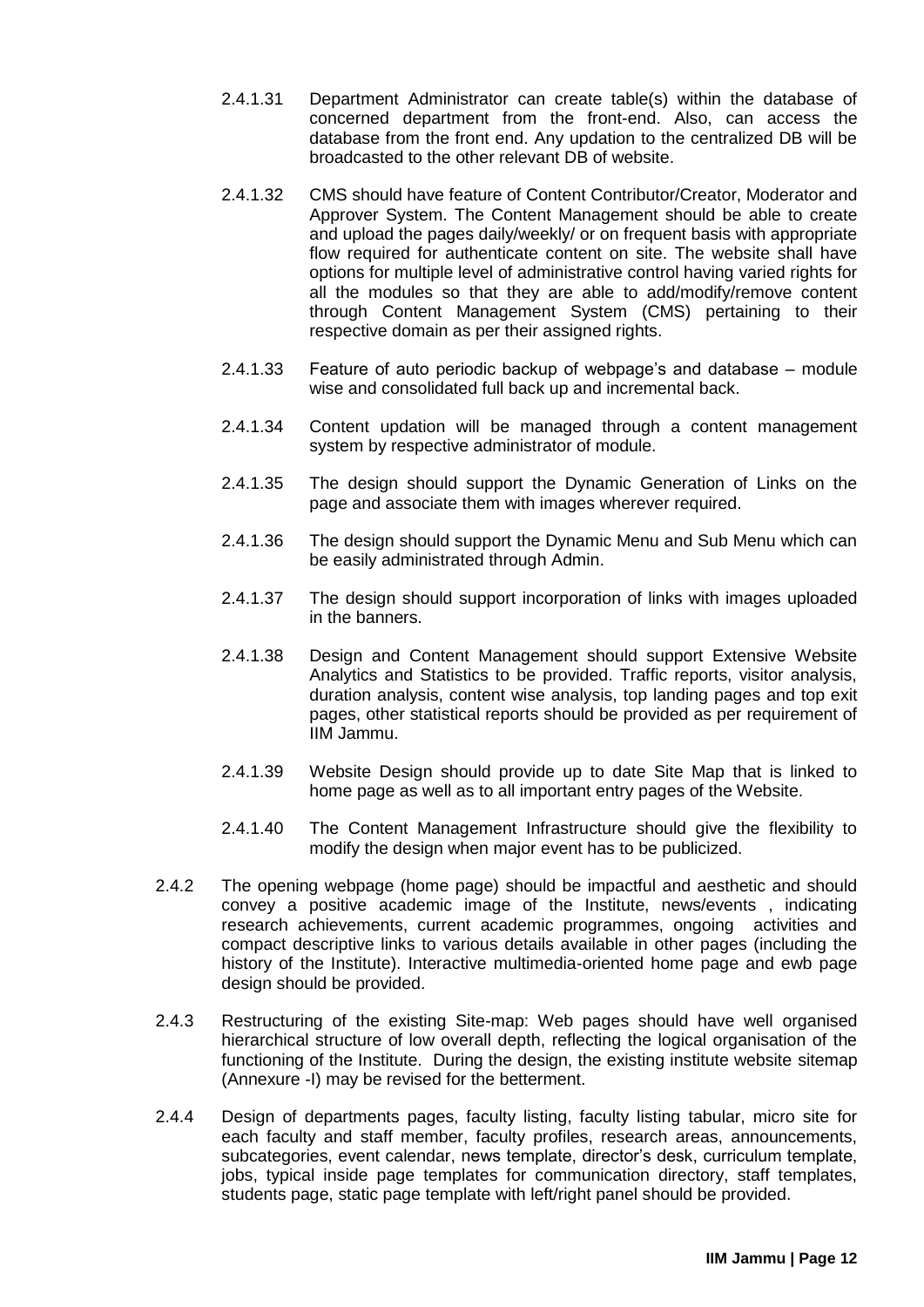- 2.4.5 The web pages should be dynamically generated periodically programmatically from available data of the institute. The programs for generating the web pages are also deliverables for the said purpose.
- 2.4.6 Primarily the content on the existing website shall be migrated to the new website and new approved content to be displayed in website as provided by the Institute.
- 2.4.7 The reliable translators having experience of scientific technical translation of Academic, Scientific, Engineering and Technology matters should undertake the Hindi translation. The Institute designated authority will verify the Hindi translation, before uploading in the website.
- 2.4.8 Web portal should be Responsive and compatible to Mobile, Tabs, i-Pad, Desktops, Laptops of different screen sizes.
- 2.4.9 Database driven website (for specific modules mentioned below) and User Management to manage the requirement from Admin Interface by the multiple users.
- 2.4.10 Website should be free from vulnerabilities.
- 2.4.11 System should be robust, responsive and support at least 5000 concurrent users per instance and scalable as per need.
- 2.4.12 The successful implementation of the system means:
	- 2.4.12.1 Sign off of UAT
	- 2.4.12.2 Security Audit
	- 2.4.12.3 Successful Implementation on Production Server on Cloud and On Premises both
	- 2.4.12.4 Handover of actual running software source code complete in all respects including source code of DLLs and other supporting libraries.
- 2.4.13 The warranty period shall be counted for one year after the successful implementation i.e. Sign Off of UAT. After expiry of warranty period, the Service Provider shall compulsorily offer AMC for a minimum of five years at a specific percentage per annum of contract value after expiry of warranty period. However, IIM Jammu may or may not award the AMC at its own sole discretion.
- 2.4.14 Look and feel should be attractive and as per the latest trends in web design.
	- 2.4.14.1 All items will be aligned appropriately and layout should be consistent and a common theme followed on all the pages.
	- 2.4.14.2 Styles, Fonts and colour shall be consistent across the website.
	- 2.4.14.3 Common information about IIM Jammu shall be placed on the main page of the website.
	- 2.4.14.4 Graphic Design of the website should be Professional, having Corporate Look and shall also be in-line with International Standards/Practices.
	- 2.4.14.5 Styling of the webpages should follow a theme and should also be parameterised so that necessary tuning may be carried out independently in the future by the Institute.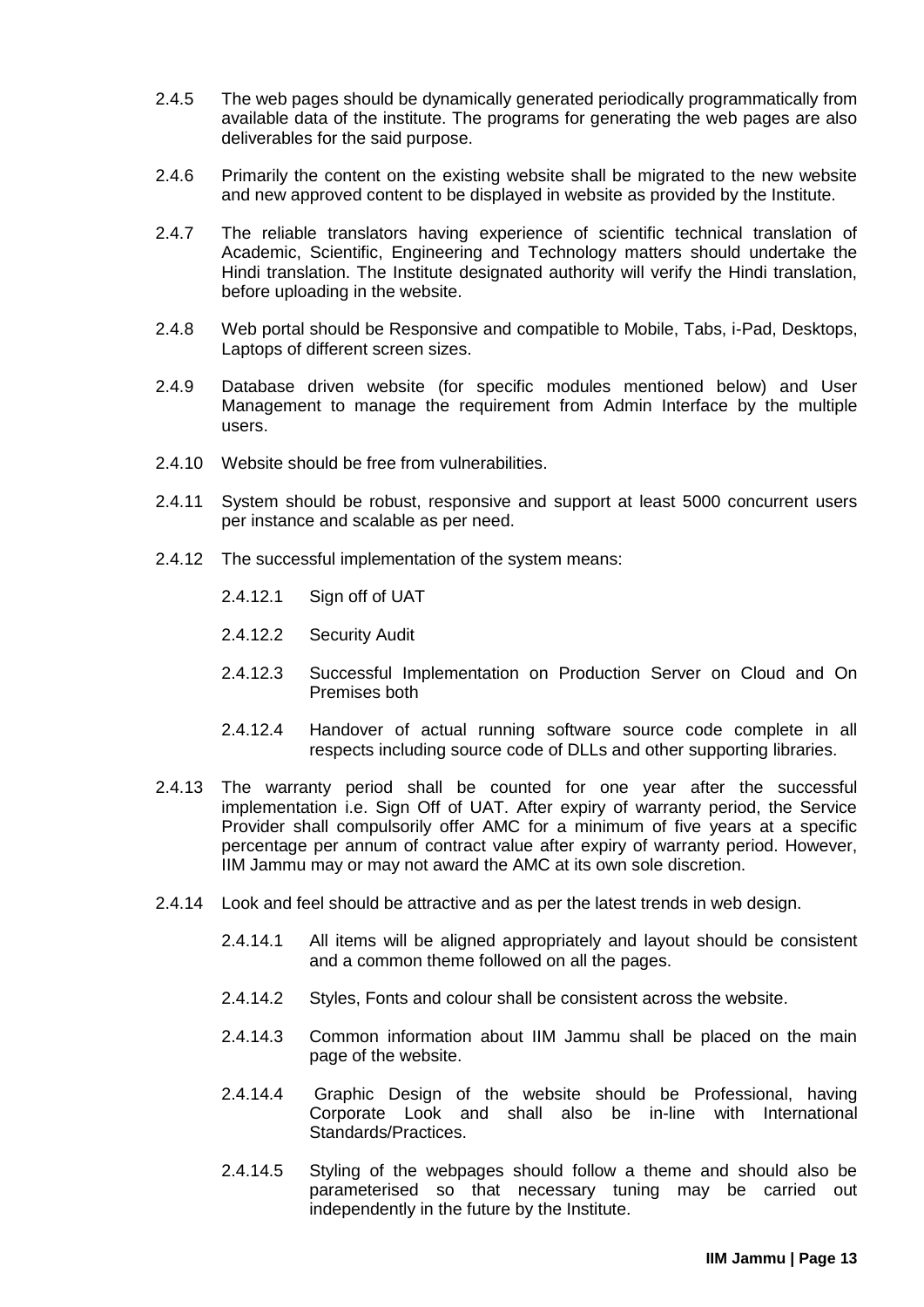- 2.4.15 Audit Trail should be maintained throughout the webpage's and database.
	- 2.4.15.1 Login attempts with time, IP Address, etc.
	- 2.4.15.2 Any change in content/page of the website with timestamp, IP Address etc.
- 2.4.16 Website should have features of publishing FAQs, results, advertisements, recruitments, notices, tenders, office orders, office memorandums, manuals, etc under the proper head. Dynamical content should be published using Database integration. All types of content should be delivered through the Website. The indicative content types may be HTML documents, Word Documents, PDF documents, Images, Photographs, Multimedia files, audio/ video files etc.
- 2.4.17 The website should have Auto Archival feature which will transfer the expired content in the Archive section as per the approved archival policy. Archival Section will be available in each module and can be retrieve using search option with appropriate filters.
- 2.4.18 Website must be compliant and compatible as follows:
	- 2.4.18.1 Service Provider should get the GIGW compliant certificate from STQC.
	- 2.4.18.2 Mobile browser compatibility (Smart phones & Tablets).
	- 2.4.18.3 Design and Development should support resizing the text without use of assistive technology.
- 2.4.19 Website must have security features as follows:
	- 2.4.19.1 Service Provider should also get the Security Audit certificate (Safe to Host certificate) from CERT-IN/ CERT-IN Empanelled agencies before hosting the services.
	- 2.4.19.2 Free from OWASP Vulnerabilities (Open Web Application Security Project).
	- 2.4.19.3 Captcha Code on all forms, wherever required.
	- 2.4.19.4 Strong Password Policy.
	- 2.4.19.5 Storing of any kind of username and password in the encrypted form in the database.
	- 2.4.19.6 Session Management.
	- 2.4.19.7 Audit/Log Trail.
- 2.4.20 Website have feature to send the Email/SMS notifications to stakeholders in the following cases:
	- 2.4.20.1 After publishing of approved content on the website for acknowledgement.
	- 2.4.20.2 After each step of Content Contributor, Moderation and Approval.
	- 2.4.20.3 When the content is near to its expiry date.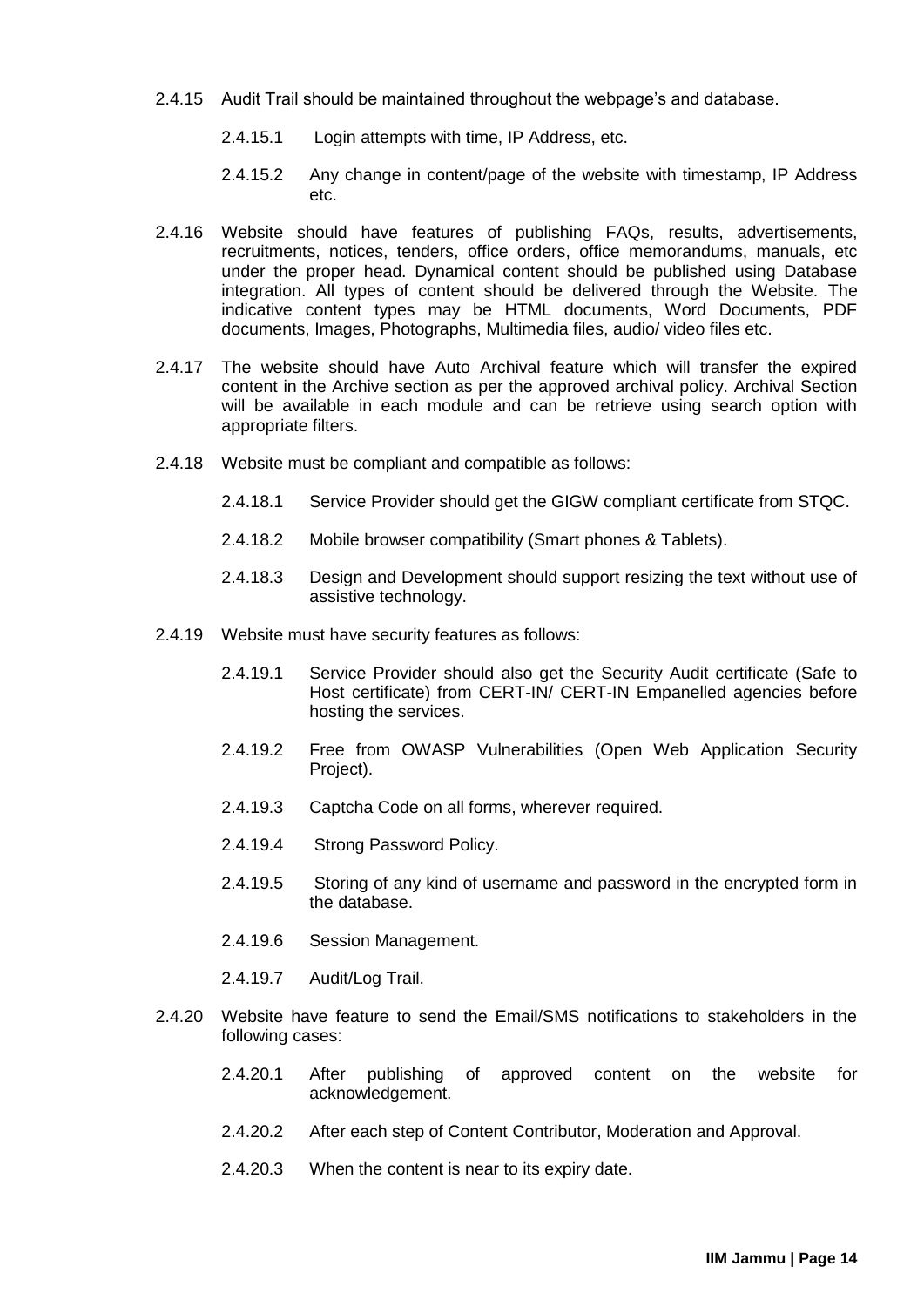- 2.4.21 Website should have galleries like Picture, Video, Latest News, Press News, Sitemap etc.
- 2.4.22 The Website to be implemented using any Open Source based Content Management System (CMS) like Drupal or WordPress by keeping a centralized code repository and database can be kept either as individual or as centralized.
- 2.4.23 Provision for VPN access.
- 2.4.24 Access of the code repository and central repository to be given to IIM Jammu.
- 2.4.25 There should be a provision of having Intranet pages within the local community with a login facility.
- 2.4.26 The website should comply with Web 3.0 technologies and W3 validated HTML and CSS.
- 2.4.27 UI as per web accessibility rules to ensure ease of use for users with Cognitive Disabilities or Screen reader accessible web pages with PWD features.
- 2.4.28 The website should comply with Ministry of Education or GOI guidelines (WCAG/GIGW etc) and Quality Certification (STQC). Technically WCAG 2.0 can be achieved by following th[e](https://www.w3.org/WAI/GL/WCAG20/) <https://www.w3.org/WAI/GL/WCAG20/> guideline. GIGW Guideline by Government of India.
- 2.4.29 As complete specifications cannot be provided, the organization of the content and aesthetic aspects should be implemented with feedback in several rounds to the satisfaction of the Institute during the design and development phase.
- 2.4.30 The contents which are purely in English as research papers, research areas, patents, thesis, synopsis, etc., which have been prepared originally in English only, need not be translated but would be required to upload as it is in the Hindi vesion of the website.
- 2.4.31 To manage such massive website development and end-to-end GIGW & WCAG 2.0 compliance of the site (CERT-IN Empanelled Agency Security Audit is an integral part of it)
- 2.4.32 Design of the Database Schema, Design of all responsive page Templates,
- 2.4.33 Development of the Dynamic Website, and overall integration
- 2.4.34 The new website must be scalable so as to handle the addition of new sections, content and features. The new website must appeal to the various audience types.
- 2.4.35 The new website should support the following goals of visitors:
	- 2.4.35.1 Reflect a vibrant and world-class academic institution.
	- 2.4.35.2 Engage all categories of visitors with relevant information to their queries
	- 2.4.35.3 Be 'Mobile First' and 'Responsive' a mobile experience that adapts to laptops
	- 2.4.35.4 Follow Universal Design principles to maximise accessibility
	- 2.4.35.5 Provide an informative search of the website content to find experts, facilities, research groups, laboratories, and industrial consultancy.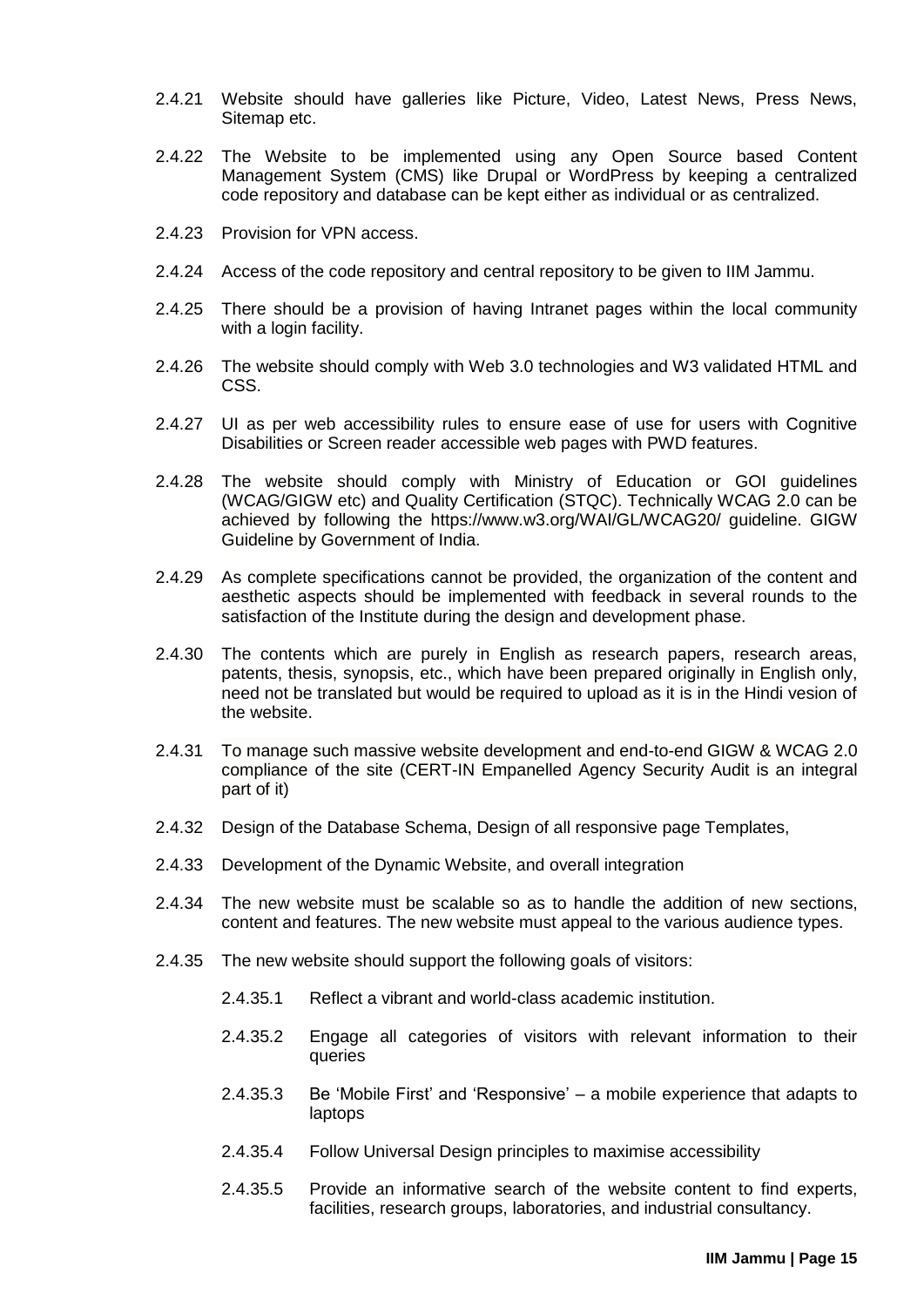- 2.4.35.6 Promote user engagement and social sharing.
- 2.4.36 The new website should support the following goals of website administrators
	- 2.4.36.1 Provide for the quantitative tracking of visitor in interests determine directions for future innovation and to build stronger and more lasting relationships with visitors.
	- 2.4.36.2 The website and the content must be secure against intrusion
	- 2.4.36.3 Adhere to best practices in the industry regarding design and development
- 2.4.37 The minimum viable product should include the following features:
	- 2.4.37.1 A Content Management System on LAMP stack
	- 2.4.37.2 All current content on the website should be migrated to the new website.
- 2.4.38 The selected Service Provider must work in collaboration with the IIM Jammu Madras team to migrate assets and content including but not limited to text, graphics, audio and video. Further, in collaboration with IIM Jammu team the documents on the current website should be converted to CMS content.
- 2.4.39 For User Experience:
	- 2.4.39.1 Implement an information architecture and content classification that distinguishes accesses to the portal from audience internal to IIM Jammu and external to IIM Jammu.
	- 2.4.39.2 Install and configure CMS modules to integrate existing payment gateway and also gather information for the purpose of payment.
	- 2.4.39.3 Provide contact forms to get in touch with different stakeholders of the institute.
- 2.4.40 For Web Administrators
	- 2.4.40.1 Update an Events Calendar based on the published weekly campus news and postings on different Mailman lists.
	- 2.4.40.2 Configure access to all other relevant databases.
	- 2.4.40.3 Track the accesses to individual pages and integrate site/traffic analytics
	- 2.4.40.4 Prospective Service Providers are encouraged to review the existing website to see what other functionality or features are needed or may be useful for website visitors. Plans for any other proposed web features must be noted as separate line items in technical submission and the summary pricing or project cost.
- 2.4.41 Backup policy and Disaster Recovery Management.
- 2.4.42 **Note:** Features requirements indicated above are bare minimum. It does not limit Service Provider to provide a better system.
- <span id="page-18-0"></span>2.5 **TECHNOLOGY:** The website/ portal should be based but not limited to Web 3.0 based CMS and preferably use Open Source Tools like LAMP, Moodle, OpenLDAP, HTML5, CSS3 and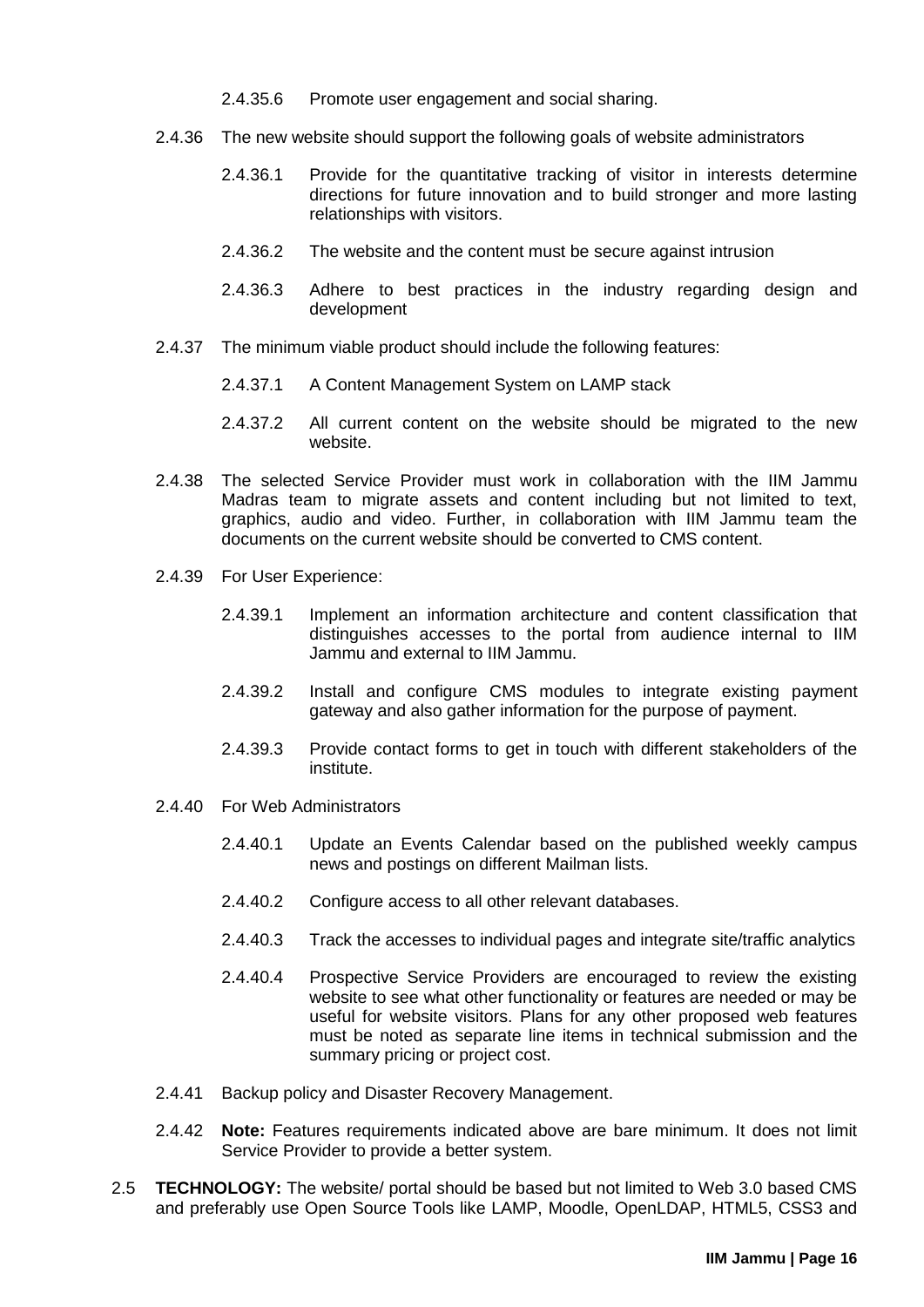Java Scripts Framework like JQuery/ other necessary futuristic frameworks etc., Linux/Windows, Webpages customization by latest CSS, Media Players, Web server technologies – APACHE, TOMCAT; Server-side languages – JSP, JavaScript, JQuery, Bootstrap HTML 5, CSS 3, AJAX; Framework technologies – Spring MVC/Any Other; Programming Language - Web based latest technologies like PHP, Wordpress , Python, Django, Laravel, Open Source, Java; Database technologies – My SQL, PostgreSQL or equivalent free open source database.

The website has to be developed using Open Source Technologies that is freely available in the market and not a proprietary software product.

Infrastructure : 8-32 Core (Auto Scaling enabled), 16-32GB RAM expandible to 64 GB VCPU Linux/Windows Server, 1 TB Hard Disk expandible to 4 TB

Database: 16-64 (expandible) GB Ram, 16 Core VCPU Linux Server, 2 TB Hard Disk expandable.

- <span id="page-19-0"></span>2.6 **SECURITY AUDIT AND GIGW COMPLIANCE:** Service Provider shall get the website GIGW certified from STQC and security audited for "Safe to Host" certification from CERT-IN/CERT-IN Empanelled Service Providers before deploying the website in production environment at Data Centre of Govt. of India preferably NIC Data Centre. The cost of security audit and GIGW certification will have to be borne by the Service Provider only.
- <span id="page-19-1"></span>2.7 **GENERAL SCOPE:** The website should meet the following guidelines:
	- 2.7.1 To enhance the overall look and feel of the website.
	- 2.7.2 Hosting of the Website shall be in the scope of the Service Provider on a Hybrid Model with primary server on Cloud and secondary on premises. The service provider must deploy the system on cloud and use the existing infrastructure for the secondary service. The following must also be identified:
		- 2.7.2.1 Computational resources
		- 2.7.2.2 Resources for data storage, and
		- 2.7.2.3 Bandwidth
	- 2.7.3 Fast Website loading time with 99.99% uptime.
	- 2.7.4 Aesthetics and design should be balanced and professional.
	- 2.7.5 Website should reflect our organization's intent and values.
	- 2.7.6 To make it easy to use for citizens by providing latest updates, important events on the home page itself and by providing within Site Search feature.
	- 2.7.7 To restructure content of the website so that it is easily accessible by the differently abled.
	- 2.7.8 The content uploaded on the website would be completely isolated and would have restricted access. Only admin users with certain rights to add/edit/update the content would be able to manipulate the content they own.
	- 2.7.9 A feedback management system shall facilitate collection of feedback from visitors to the site in the predefined form.
	- 2.7.10 Full Text Searching as well as custom search.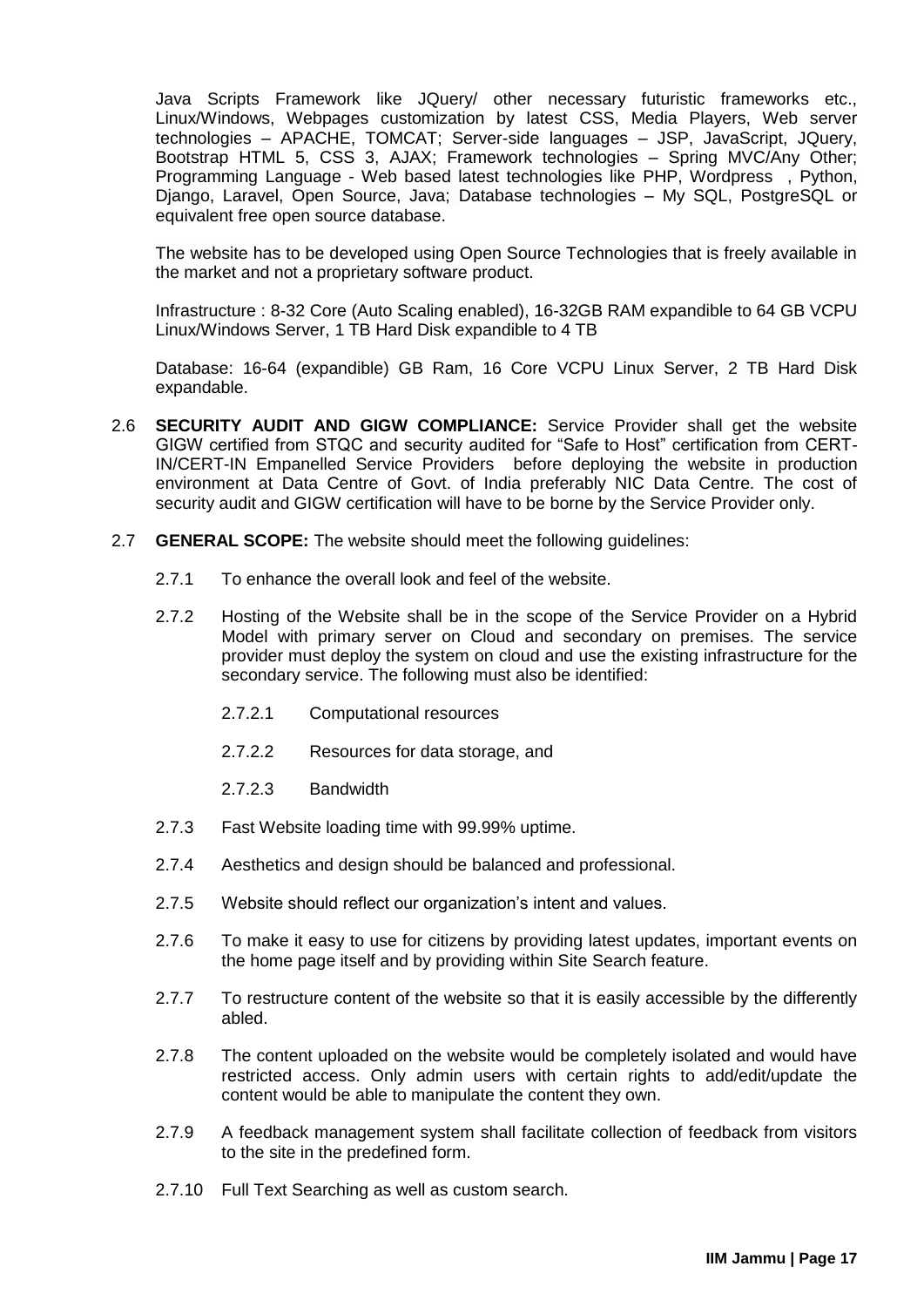- 2.7.11 The redesigned website shall have the web information/data as per the existing links of IIM Jammu website and shall also have additional links to cater to more information.
- 2.7.12 Training to the department for routine update.
- 2.7.13 Five Year Annual Maintenance Support after One Year Warranty Period is completed. This shall include the maintenance and support of DNS, Hosting Services, System Administration of Servers on Cloud and On-Premises and Technical Support for the Website.
- 2.7.14 Migration of content of old website of IIM Jammu to new website.
- 2.7.15 Resolve all the Vulnerabilities found during the period of AMC.
- 2.7.16 Security audit shall be done at least once in a year by any Cert-in empanelled firm/any other organisation assigned by IIM Jammu. The arrangement of the Cert-in empanelled firms/organisation shall be the responsibility of the Service Provider approved by IIM Jammu during the AMC period at no extra cost. However, Service Provider has to resolve all the Vulnerabilities found during security audit.
- 2.7.17 Ensure compliance with Guidelines for Indian Government Websites (GIGW) and Web Content Accessibility Guidelines (WCAG 2.0).
- 2.7.18 Installation of required software and hosting of website in a secured cloud environment such as AWS/Azure/On premises etc. or any designated location identified by IIM Jammu.
- 2.7.19 Optimization of website time to time for better performance
- 2.7.20 Training on daily website maintenance and modification to the officials of IIM Jammu IT Dept.
- 2.7.21 Support and maintenance of the project for a period of 4 years from the date of Golive.
- 2.7.22 Home page improvement and design change may be necessary from time to time.
- 2.7.23 User Acceptance Test
- 2.7.24 Micro Site for each faculty and other members.
- 2.7.25 Feedback/Ticket Management System should be available for the website and modules (Along with the interface for online feedback submission, this page will also display number of feedback / Tickets received, Responded and to be responded as on date)
- 2.7.26 API or alternative provision to be provided by the Service Provider as and when required for integration with different Modules of the Website/other applications of institute.
- 2.7.27 The new website should have provision to add Complete Virtual Tour Solution

#### <span id="page-20-0"></span>2.8 **INDICATIVE LIST OF REQUIRED FEATURES FOR THE ASSOCIATED WEB PORTALS:**

2.8.1 **Registration/Admission Module:** Provision of complete Admission System module individually for all Programs MBA/ Doctoral Programs/ EMBA/ FPM/ MDP/ FDP/ Executive Education Programmes/ Any other etc. of the Institute including SMS integration, Email Integration and Payment Gateway Integration. Provision of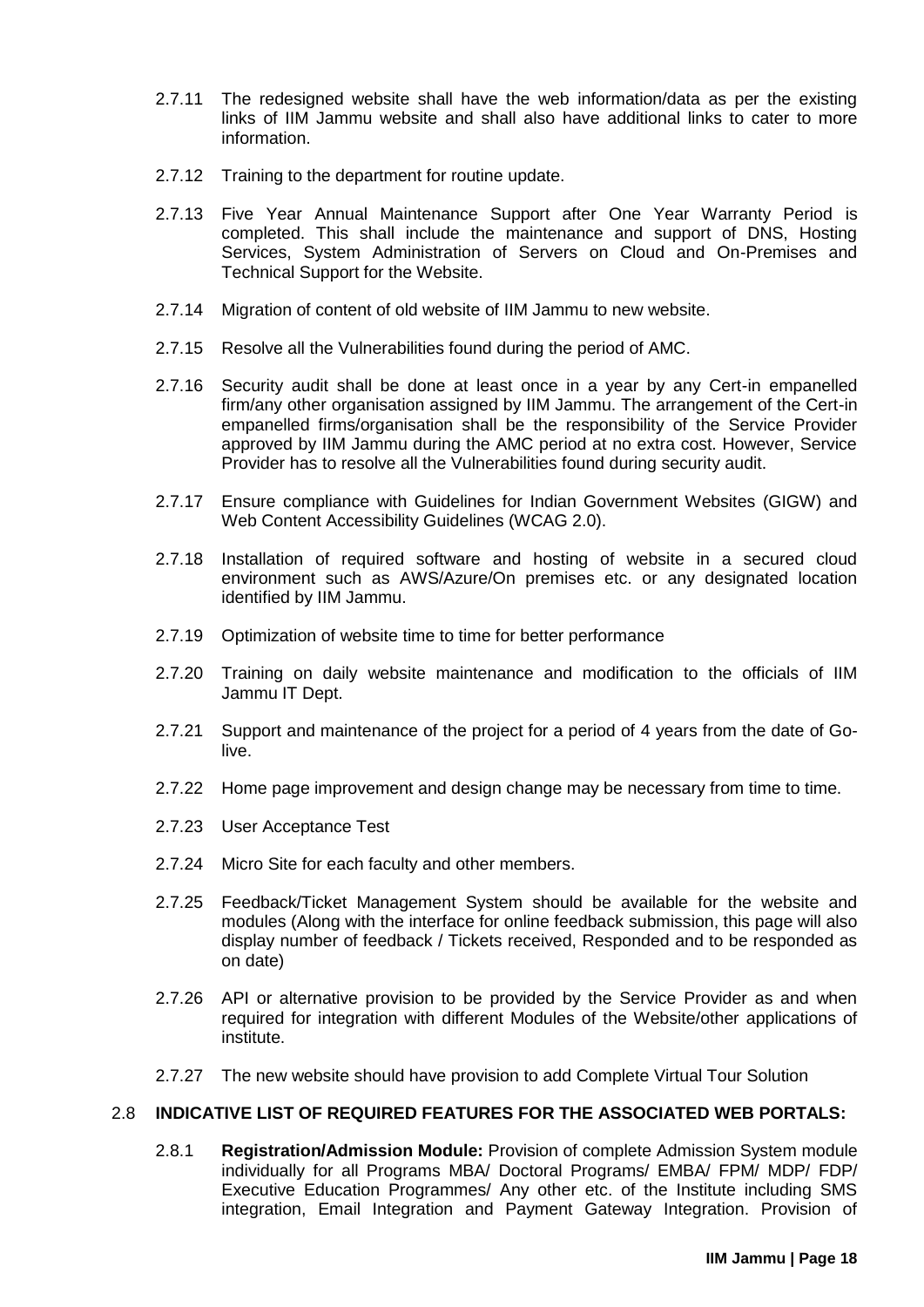separate module loosely coupled, without interdependency for each program should be provided. The features required but not limited to the below, of the modules used for admission is as follow:

- 2.8.1.1 Integration of CAP/SAP/Other Exam process for Short listing for Personal Interview and Result declaration.
- 2.8.1.2 Application forms for all programs Platform for students to fill online application to various programs of the Institute -MBA/Doctoral Programs/EMBA/FPM/MDP/ FDP/ Any other etc.
- 2.8.1.3 Ability to upload required documents and photographs by candidates with credentials
- 2.8.1.4 Admission Dashboard for each programs platform for uploading and managing the student data (filters, analytics etc.) managing the applications received, Uploading Interview data, uploading results, validation and verification of uploaded student data, generating offer letters etc.
- 2.8.1.5 All programmes modules should be loosely coupled to avoid inter dependency.
- 2.8.1.6 Ability to upload documents both from Student Dashboard as well as Administrators Dashboard
- 2.8.1.7 Ability to check candidates uploaded in the Administrator Dashboard
- 2.8.1.8 Documents and verification with comments in Administrator Dashboard
- 2.8.1.9 Ability to retrieve information filled in by candidates / Verifier / download in excel format
- 2.8.1.10 Ability to Generate / Download Interview Letters and Offer Letters
- 2.8.1.11 Ability to push Interview Letters/Offer Letter through Email
- 2.8.1.12 Ability to send SMS alerts to candidates
- 2.8.1.13 Ability to mark the candidates as transferred who have completed the formalities
- 2.8.1.14 Report for Transferred candidates
- 2.8.1.15 Report for the Withdrawal candidates
- 2.8.1.16 Report for Paid/Un paid students
- 2.8.1.17 Student dashboard for each programs Platform for filling up Application forms, downloading forms, Interview details-venue/data/time, Interview letter, Call letter, Making payments, withdrawal of acceptance etc.
- 2.8.1.18 User log reports with user-id/date-time/ip address etc.
- 2.8.1.19 Accounts Dashboard- Platform for Accounts section to track any Admission related payments / withdrawals etc.
- 2.8.1.20 Report for Payment Summary / Bankwise / Datewise / Programme Wise etc.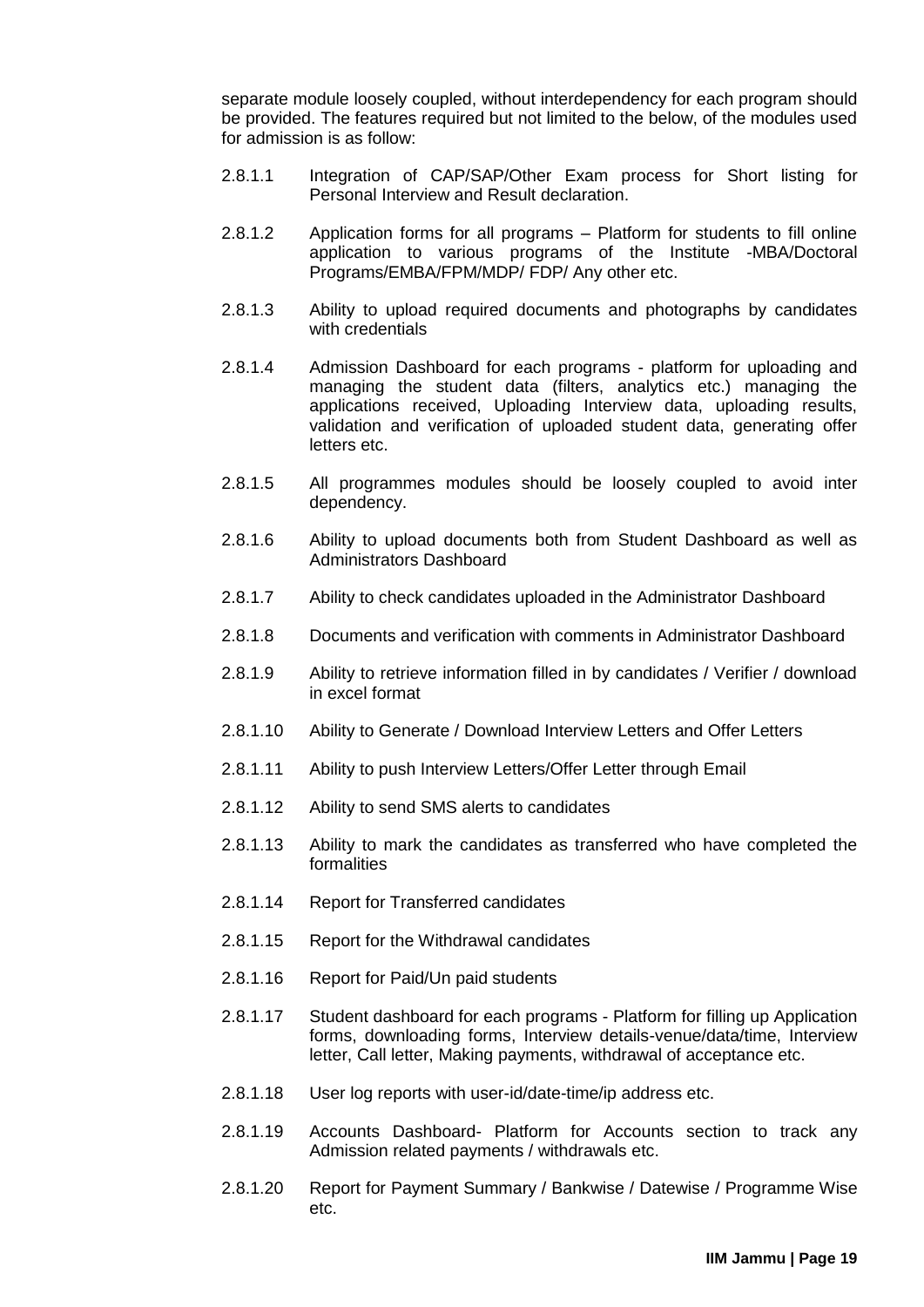- 2.8.1.21 Mentor Mentee Module Platform for aspiring students to communicate with the student/faculty of IIM Jammu.
- 2.8.1.22 The modules should be integrated with SMS and Email platforms for all necessary communications/alerts/notification controlled from the Admin Panel.
- 2.8.2 **Recruitment Module:** For Faculty, Non-faculty and Fellowship of the Institute including SMS, Email and Payment Gateway Integration. Application forms for filling up of Personal, Academic details, Work Experiences etc., ability to upload required documents and photographs by candidates for applying to IIM Jammu. The recruitment module should have an admin dashboard to manage the data with appropriate reports.

The recruitment module should include the ability to generate Call Letters / Download Offer Letters, Payment of Fees, Payment Reports / Summary, Request for Letter of Recommendation to the references provided in the application form by the candidates, ability to Download data in Excel Format, Ability to Download in one go the Application forms in PDF format with all uploaded documents folder wise/zipped folder. The result of the candidates selected/shortlisted/rejected to be displayed in the candidate portal. The recruitment module should have ability to send automatic confirmation on submission of application through email/SMS.

2.8.3 **Placement Module:** The existing website and portal for the placement is placed and separately managed at [https://placements.iimj.ac.in/.](https://placements.iimj.ac.in/) For recruiters, a platform for recruiters to recruit/survey profiles of prospective students. The placement/recruiter module should have a dashboard to manage the student data/ profile/analytics. A module to upload the student information in bulk including the photos/video/resumes/any other media.

All existing features should be included and any new features as discussed with the concerned team from IIM Jammu.

- 2.8.4 **Modules For FDP/MDP/Institute's Centres/Incubation/ Executive Education:**  The existing website for MDP is placed at http://mdp.iimj.ac.in . The redesigned and revamped website should include the designs for Customised Programmes/FDPs/Open Programmes/Blended Programmes with the functionality of applying online, search. More detail of the above shall be provided during presentation.
- 2.8.5 **Master Form:** A master form for dynamic creation of such registration form for any future requirements. The master form should be capable of dynamically creating an interactive dynamic login and user registration system connecting frontend & backend code. Ready-made templates must be provided with the master form. The master form creator must give users a better experience with dynamic forms. Ability to set up conditional logic to show or hide form fields, pre-populate fields to speed up the form-filling process, send autoresponder emails, etc. It should have the ability to create the dynamic reports based on the fields provided in the form. All features mentioned about in the Admission Module should be included and any new features as discussed with the concerned team from IIM Jammu
- 2.8.6 **Library Module:** The expected key features of this module and the micro site for Library are as follows:
	- 2.8.6.1 Intuitive and customizable web interface
	- 2.8.6.2 Search IIMJ Library Website
	- 2.8.6.3 Resource linking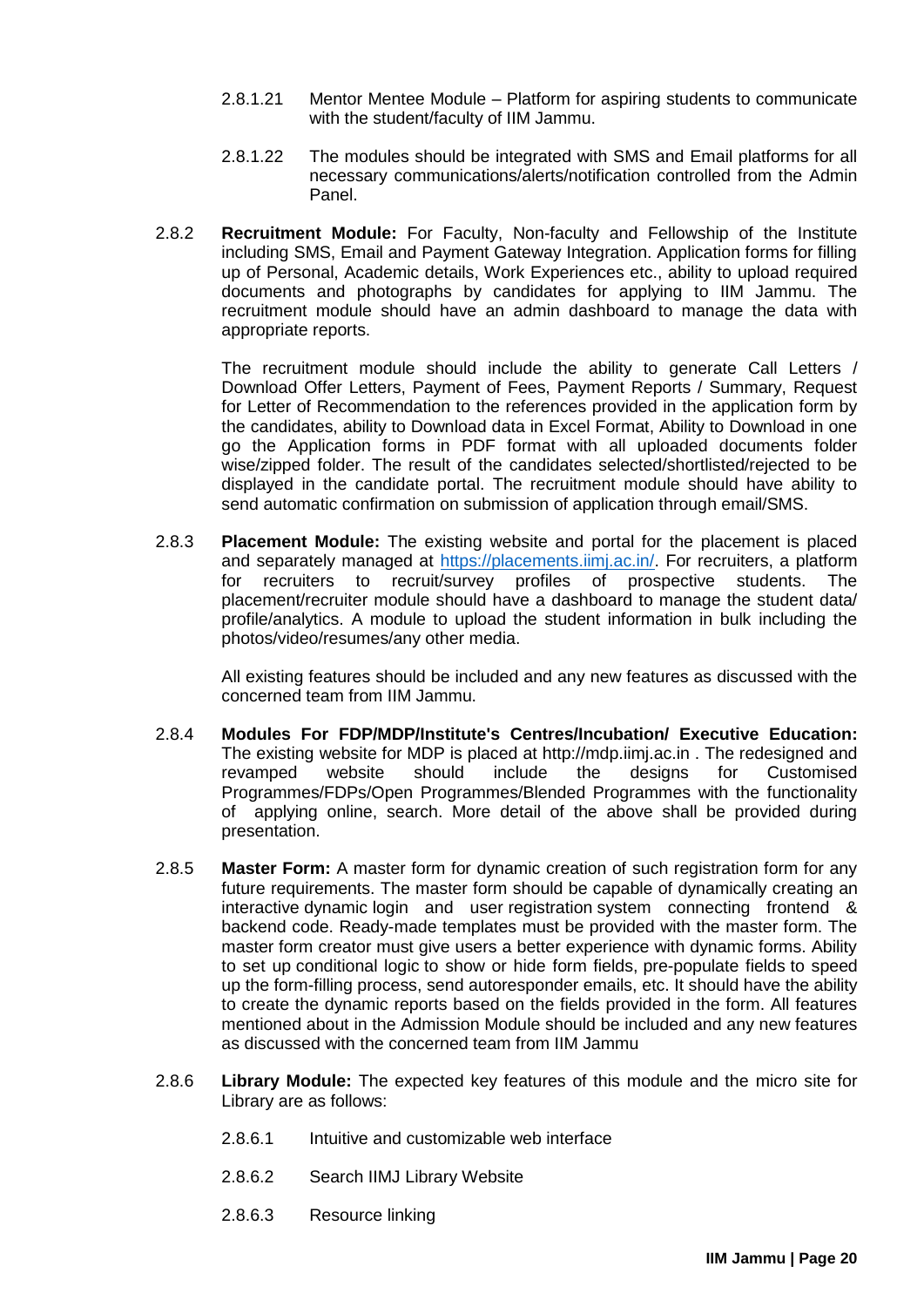- 2.8.6.4 User authentication
- 2.8.6.5 Personalized content presentation
- 2.8.6.6 Chat Service
- 2.8.6.7 library forms with uploading image / mail acknowledge
- 2.8.6.8 Library Services
- 2.8.6.9 Library Resources
- 2.8.6.10 Ask a Question
- 2.8.6.11 Library spaces/ Photo Gallery
- 2.8.6.12 Image slide show with URL
- 2.8.6.13 Discussion Room Booking System
- 2.8.6.14 Video Guide Page
- 2.8.6.15 Staff profile page
- 2.8.6.16 The main nav is sectioned into different tabs, and the search tab is easily accessible
- 2.8.6.17 Events calendar
- 2.8.6.18 A modern, modular look
- 2.8.6.19 Mobile friendly library websites
- 2.8.6.20 Accessibility and readability for Low Vision students
- 2.8.6.21 Home
	- ❖ Search Box
		- > Discovery Search
		- $\triangleright$  Catalog
		- $\triangleright$  Databases
		- E-Journals / E-Books
		- $\triangleright$  Search this site
	- Top Databases
	- Top Services
	- Quick Find
	- Research
	- Upcoming Database Training Calendar
	- ❖ New Arrival Books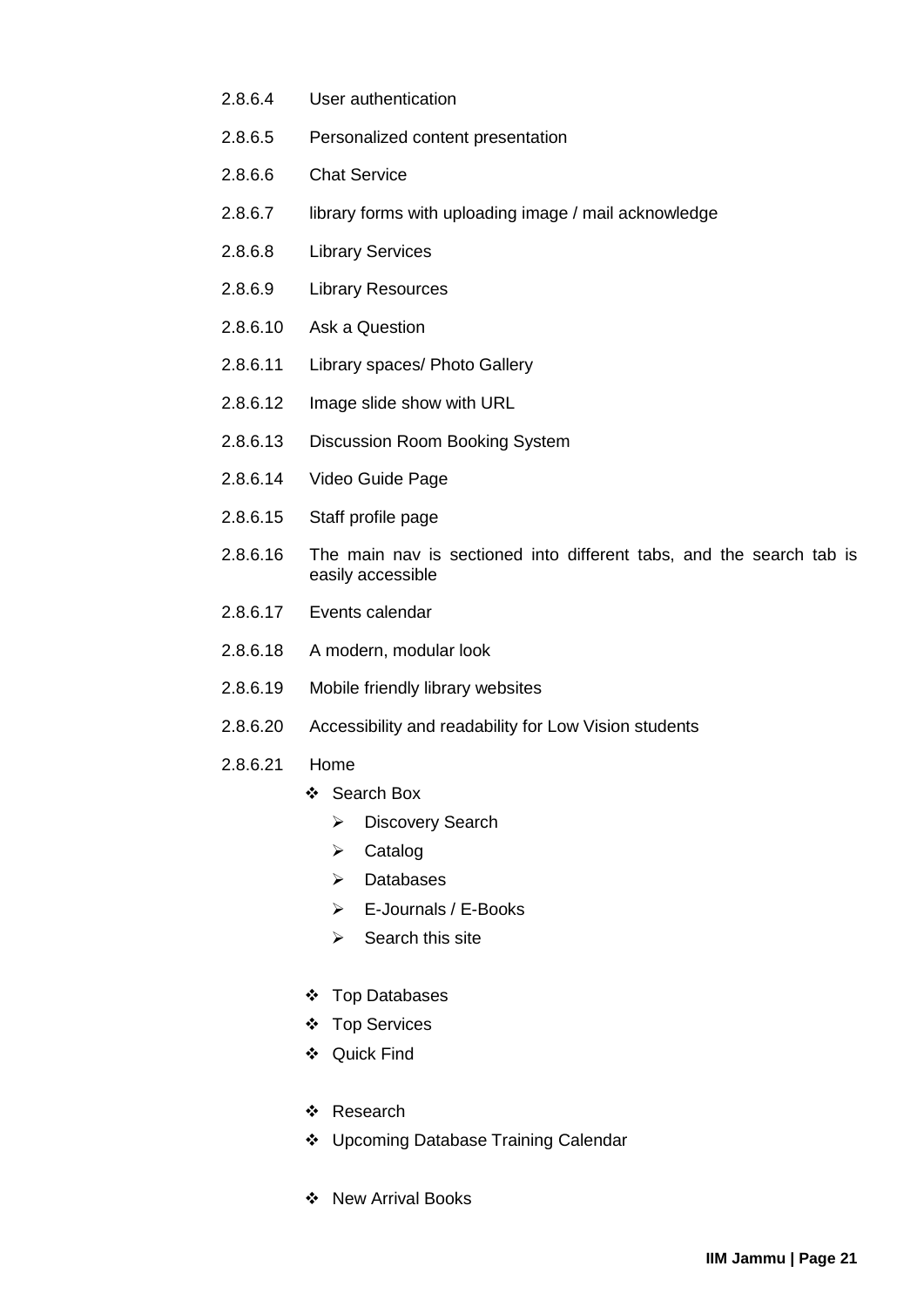- New Arrival Journal
- ❖ New Arrival Magazine
- Library Spaces >> Slide Show
- Discussion Room Booking System
- Quick start guide
- 2.8.6.22 Services
	- Loans
	- ❖ Requesting books
	- Requesting articles
	- For faculty
	- For alumni
	- For external libraries
- 2.8.6.23 Databases
	- A-Z
	- Subject
	- Trail Database
- 2.8.6.24 Research
	- Research Guides
		- $\triangleright$  Finding Company Information
		- $\triangleright$  Company Identifiers
		- $\triangleright$  Finding Industry Information
		- ▶ Career Guide
	- ❖ Video Tutorials
	- Company Identifiers
	- ❖ Citation Software
	- Google Scholar
	- Journal Alerts
	- Upcoming Database Training
	- Open Access
- 2.8.6.25 Questions & appointments
	- ❖ Quick start guide
	- Make an appointment
	- $\div$  Ask a Librarian
	- FAQs
- 2.8.6.26 About
	- ❖ Access & Registration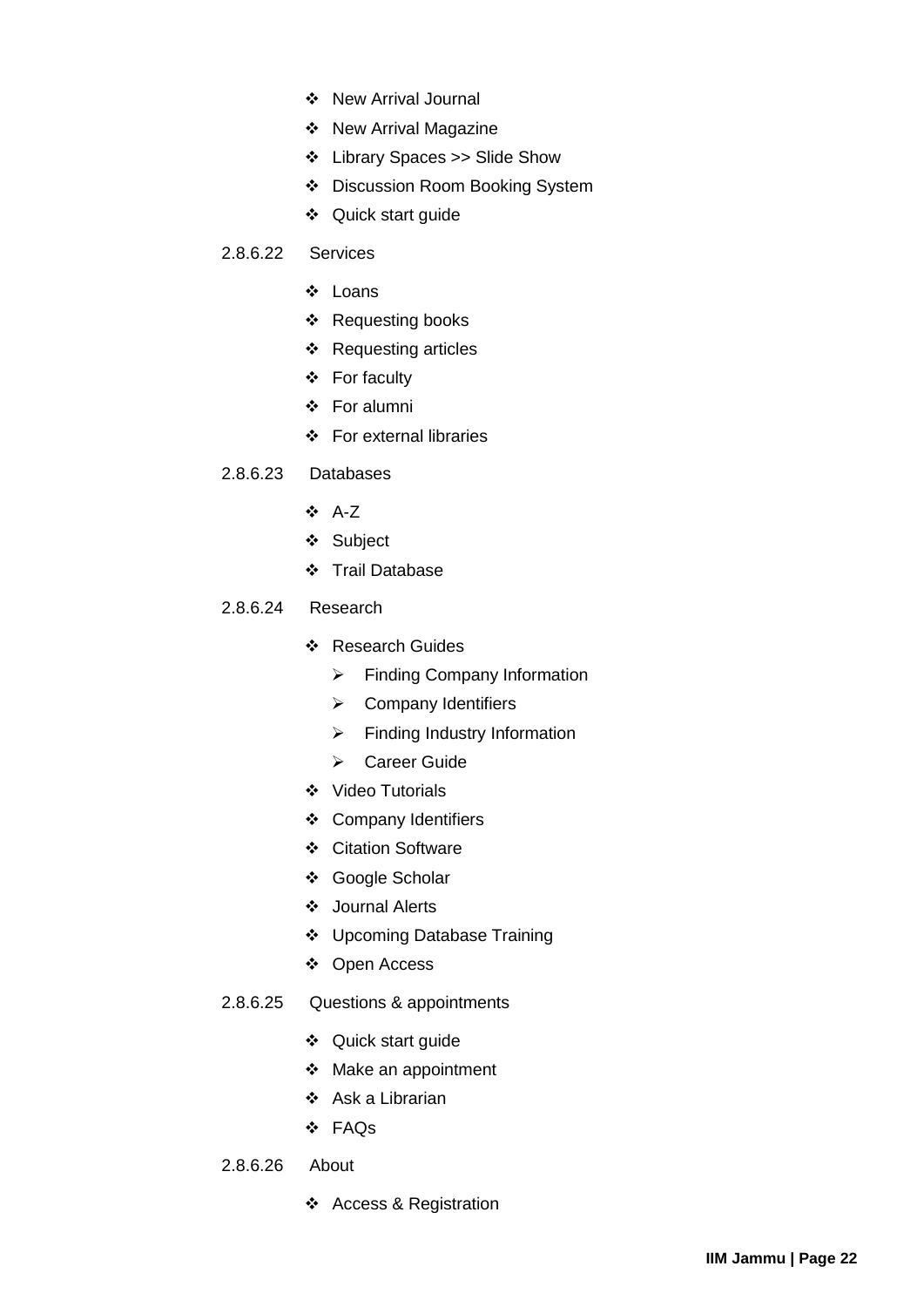- Faculty, Current Participants, PhDs and Research Staff
- Executive Participants, Staff Members And Partners
- > Alumni, Visitors
- ❖ Printing, Scanning
- Subject Coverage and Collections
- Policies
	- $\triangleright$  Access & Registration
	- **►** Code of Conduct
	- Use of Electronic Resources
	- $\triangleright$  Use of Print Resources
	- $\triangleright$  Loans
	- $\triangleright$  Termination of Membership
	- ▶ Acquisition and Development Collection Policy
- ❖ Social Media
- ❖ Contact Us
- Staff Profile
- Working Hours
- 2.8.6.27 Spaces & tools
	- Discussion Room Booking System
	- $\div$  Find a library space
- 2.8.6.28 The broader scope of this module and the micro site will be discussed with the concerned team from IIM Jammu.
- 2.8.7 **Tender Module:** This module should enable IIM Jammu to upload all kinds of tenders with Start Date, End Date, Uploading Date, Submission of Tenders etc. The broader scope of this module will be discussed by the concerned team of IIM Jammu.
- 2.8.8 **Grievance Module:** This module will be integrated with the website and a form provided for registering various grievance from parents, students, sexual harassment, ragging, and general grievances.
- 2.8.9 **Feedback / Ticket Management System:** Feedback / Ticket Management System should be available for the Admission / Placements / Website or any other Modules (Along with the interface for online feedback submission, this page will also display number of feedback / Tickets received, Responded and to be responded as on date)
- <span id="page-25-0"></span>2.9 **SOURCE CODE, PROPRIETORSHIP AND PATENT, CONTENT AND DATA OWNERSHIP:** Service Provider will be responsible to provide the latest and complete source code which can be compiled and deployed for IIM Jammu along with all the requisite software (Source Code, Libraries, IDEs etc.). IIM Jammu will be the sole proprietor of the website developed, source code, databases and any patents arising out the work shall be of IIM Jammu. The Service Provider will have no claim on the same. IIM Jammu will be the sole owner of all Data, Content, and Applications developed, Web Portals or any portion of the Website Content, together with all modifications, enhancements, of the Website.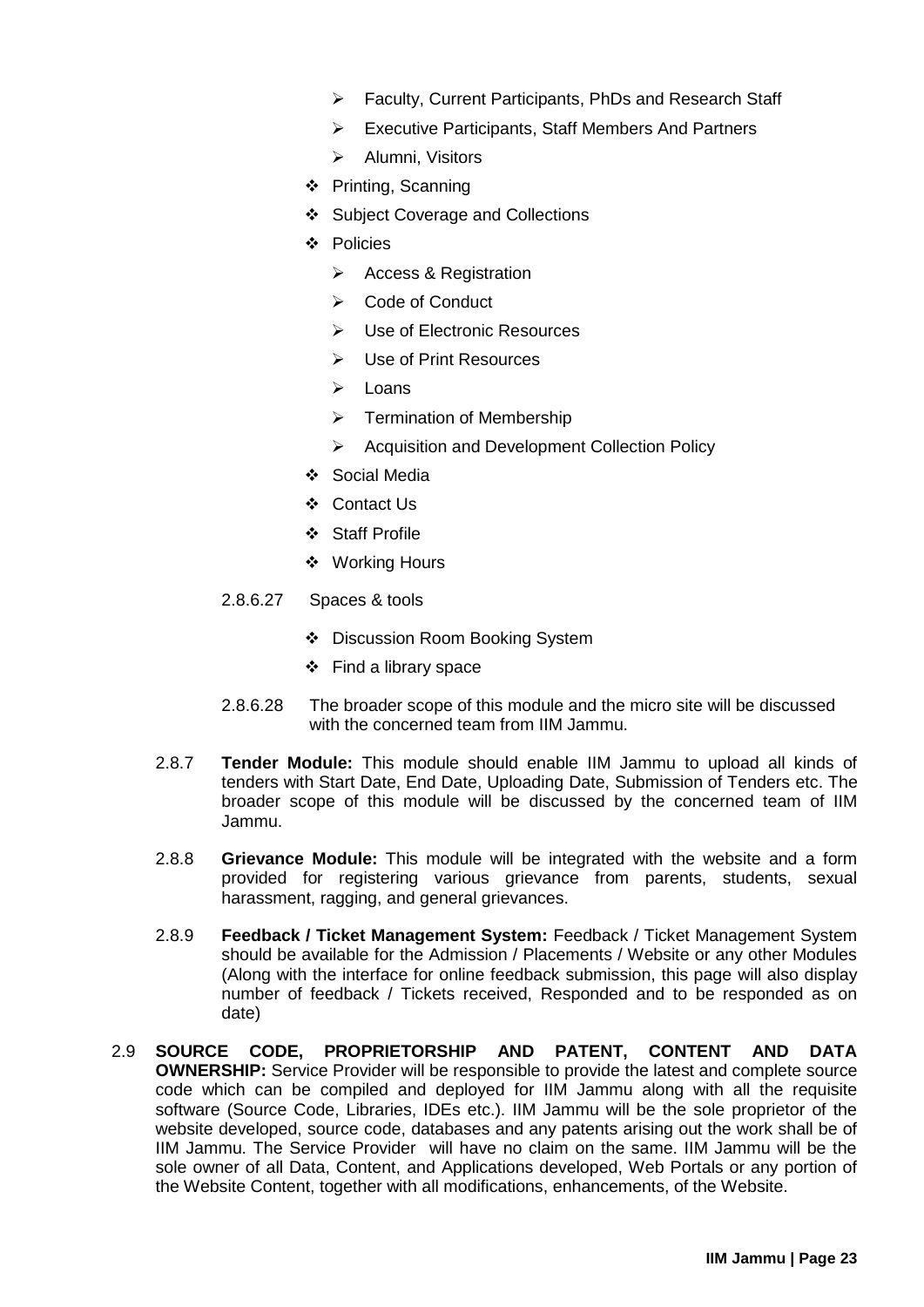- 2.9.1 The service provider has to share the source code with the IIM Jammu.
- 2.9.2 All materials/products and related courses on the website should be the property of IIM Jammu and the service provider would have no claim over the same in the future.
- 2.9.3 All content should be stored and kept confidential. The service providers should not replicate the same design of the website/portal to anybody else. In this regard one non-disclosure agreement needs to be signed by the Service Provider.
- 2.9.4 The service provider should provide development documentation and complete training to the IIM Jammu.
- 2.9.5 The service provider should also provide support for all future upgrades/initiatives of IIM Jammu related to this website and associated web portals.
- 2.9.6 Minimum one qualified resource person may be deputed at our location during the development and deployment process.
- 2.9.7 The service provider shall provide the super admin rights for CMS and Cloud Hosting accounts and all users able to access with the level of rights to access the features of both the CMS and Cloud Hosting shall be decided by IIM Jammu. IIM Jammu at all times shall have access, right and administrative control over both CMS, Cloud Hosting Platform and the source code.

### <span id="page-26-0"></span>2.10 **SUPPORT AND MAINTENANCE:**

- 2.10.1 The scope of Annual Maintenance and Support will be provided by the Agency for 3 years from the date of expiry of the One Year warranty period after sign off/ Go-live.
- 2.10.2 The scope of Annual Maintenance will cover regular updating of contents in the entire iimj.ac.in domain and sub domains, all above modules/ sub modules, software and security future up gradation, and any other as and when suggested by the institute.
- 2.10.3 Acting urgently on emergency events (within 1 hour based on the urgency of the event).
- 2.10.4 Responsible for all graphic design and uploading of the approved Content from the Institute supplied text, video, audio, both in English and Hindi simultaneously. All the content of the website will be subject to the approval of the institute's designated person.
- 2.10.5 The firm will depute one qualified resource person who needs to be available on a call/email basis (24x7) to maintain/manage/troubleshoot the website as per requirement.
- <span id="page-26-1"></span>2.11 **PLACING A SERVICE REQUEST:** Service Requests will be directed and sent by our technical team. These requests may be placed preferably by e-mail and can also be placed through telephone or through Feedback / Ticket Management System should be available for the website (Along with the interface for online feedback submission, this page will also display number of feedback / Tickets received, Responded and to be responded as on date)
- <span id="page-26-2"></span>2.12 **TRAINING:** The Service Provider should provide adequate training to the concern staffs of the IIM Jammu on entire functionality of the application software in whole. After completion of one year from the date of Go-live, the service provider should carry out another round of refresher training to the officials of IIM Jammu.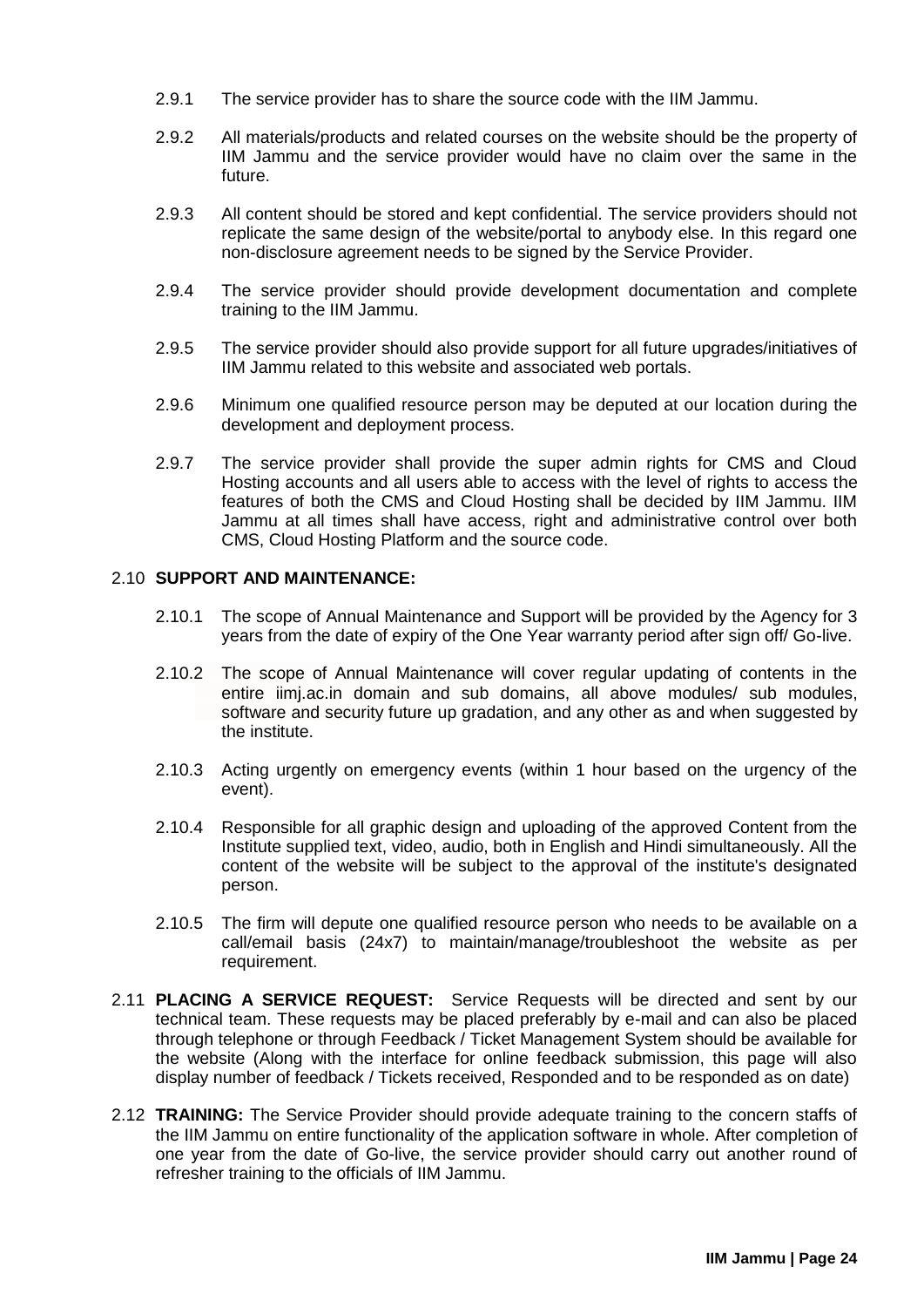<span id="page-27-0"></span>2.13 **BACK UP:** The Service Provider will be responsible to take regular backup periodically at the regular interval as agreed between the Institute and the concerned Service Provider, also the Service Provider will be responsible for providing the said backups to the Institutes local server.

### <span id="page-27-1"></span>2.14 **SECURITY SYSTEM:**

- 2.14.1 Security of Website: The website should allow secured socket layer. The website shall be security audited according to OWASP (Open Web application Security Project) application security verification standard.
- 2.14.2 The agency would ensure that the site and database is secure and free from unauthorized access & hackers.
- 2.14.3 The agency should be able to integrate an SSL certificate to make the website secured.
- 2.14.4 The portal should comply fully with the guidelines issued from time to time by the Government of India for the development of the new website.
- 2.14.5 It is to be noted that the following is to be carried out for the web portal
	- 2.14.5.1 The selected Service Provider has to engage any Cert-in Empanelled firm as per the Notification by the Government of India Guidelines for Indian Government Website to make security audit of websites and provide Safe to Host Certificate.
	- 2.14.5.2 The Selected bidder has to resolve all the security vulnerabilities found during security audit
- <span id="page-27-2"></span>2.15 **SOFTWARE ENHANCEMENT SERVICES:** Looking into the length of the project implementation period it is very usual to find changes in requirement beyond the scope mentioned in this document. In such scenarios, there may be a need of major enhancement and modification of the website and associated web portal and creation of new modules as per requirement beyond SRS/Scope document. In such case, IIM Jammu may direct the Service Provider to take up such assignments. The Service Provider is supposed to prepare the detail effort estimation for development and implementation of such assignments and submit the required man hours to IIM Jammu for approval. What constitutes a major enhancement shall be jointly decided by client and vendor on a case by case basis as per the requirements in future. On approval of IIM Jammu, Service Provider shall deliver the services and raise the claim as per actual. The rate fixed as such shall be applicable till the expiration of the AMC.
- <span id="page-27-3"></span>2.16 **CURRENT SITE MAP OF IIM JAMMU:** Current Site Map of IIM JAMMU is given at **Annexure- VIII.**

# <span id="page-27-4"></span>**3. TERMS AND CONDITIONS OF CONTRACT:**

- 3.1 **Period of Contract/ AMC:** The contract/ AMC will be initially for a period of 4 years (including one year warranty period and three years AMC period) starting from Go-Live date and may further be extended on yearly basis on same rate, terms and conditions, as per requirement of IIM Jammu.
- 3.2 The rate shall remain same throughout the initially contract period of 4 years (including one year warranty period and three years AMC period). No increment in rates would be permitted in any circumstances. However, the revision of rates are subject to the completion of four years of contract period (including one year warranty period and three years AMC period) and once in three years on mutual agreement and on approval of competent authority of IIM Jammu.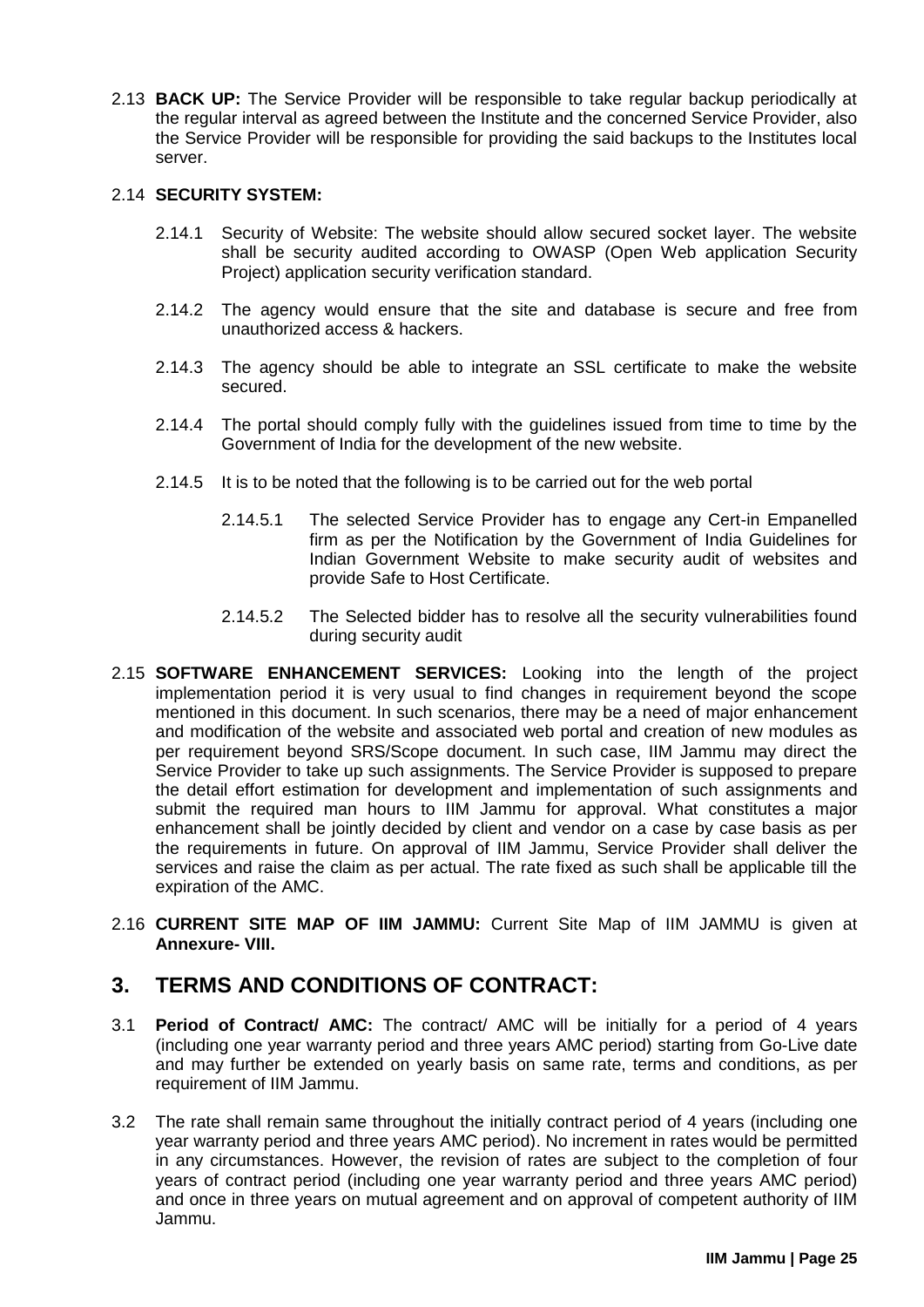- 3.3 **Sub-Contracting:** The contractor shall not assign, sub-contract or sub-let the whole or any part of the contract if any manner. In case of an unavoidable circumstance, the contractor shall be able to do it with the approval of the Institute. However, the job shall be sublet only to the party approved by the Institute.
- 3.4 **Exit Clause:** The contract can be terminated by giving one-month notice period by the Institute and three-month notice by the contractor. However, in any instant contract will be terminated if service of the vendor is not found satisfactory.

### 3.5 **TIMELINES FOR PROJECT IMPLEMENTATION WITH THE MILESTONES AND DELIVERABLES:** T0 stands for the date of giving LoI / Work order**.**

| S.No.          | <b>Deliverables</b>                                                                      | <b>Time-Line</b><br>[Days] |
|----------------|------------------------------------------------------------------------------------------|----------------------------|
|                | <b>Website and Associated Web Portal Development</b>                                     |                            |
| Τ1             | Website Prototype presentation (3 in number to select one for<br>deployment)             | $T_{0+15}$                 |
| T <sub>2</sub> | Integration of the Modules (Admission, Recruitment, Placement etc.)<br>with the Website. | $T1+30$                    |
| T <sub>3</sub> | <b>UAT and Cyber Security Audit</b>                                                      | $T2+30$                    |
| Τ4             | Training, Content up-gradation and make it live                                          | T3+15                      |

#### 3.6 **The website should be developed, security audited through any Cert-in empanelled firm and Go-live within the time duration of 3 months from the date of issuance of work order.**

- 3.7 The service provider should allocate a single point of contact (POC) who can provide support during the development and implementation stage. For an identified number of months/ year, the service provider shall depute a dedicated resource within IIM Jammu for up-gradation, maintenance, and development of the website.
- 3.8 The service provider shall not utilize or publicize or disclose or part with any statistic, data, or information collected with assignment/contract without the express written consent of IIM Jammu.
- 3.9 **PERFORMANCE REQUIREMENTS (SLAS):** The purpose of this Service Level Agreement (herein after referred to as SLA) to clearly define the performance criteria that shall be adhered to by service provider for the duration of the project. SLA defines the terms of the Service Provider's responsibility in ensuring the timely delivery of the deliverables and the correctness of the same based on the agreed Performance Indicators as detailed in the Agreement. This section defines various Service Level Indicators which will be considered by IIM Jammu in the Service Level Agreement with the Service Provider. The Service Provider has to comply with all Service Level Agreements (SLAs) defined below to ensure adherence to project timelines, quality and availability of services.

| S.No. | <b>Major Area</b>                    | <b>Parameter</b>             | <b>Requirements</b> | Penalty                                                                              |
|-------|--------------------------------------|------------------------------|---------------------|--------------------------------------------------------------------------------------|
|       | Application<br>System<br>Development | Major<br>milestone<br>during | 12 Weeks            | Delay up to 4 weeks after<br>scheduled date @0.5% and<br>beyond 4 weeks penalty will |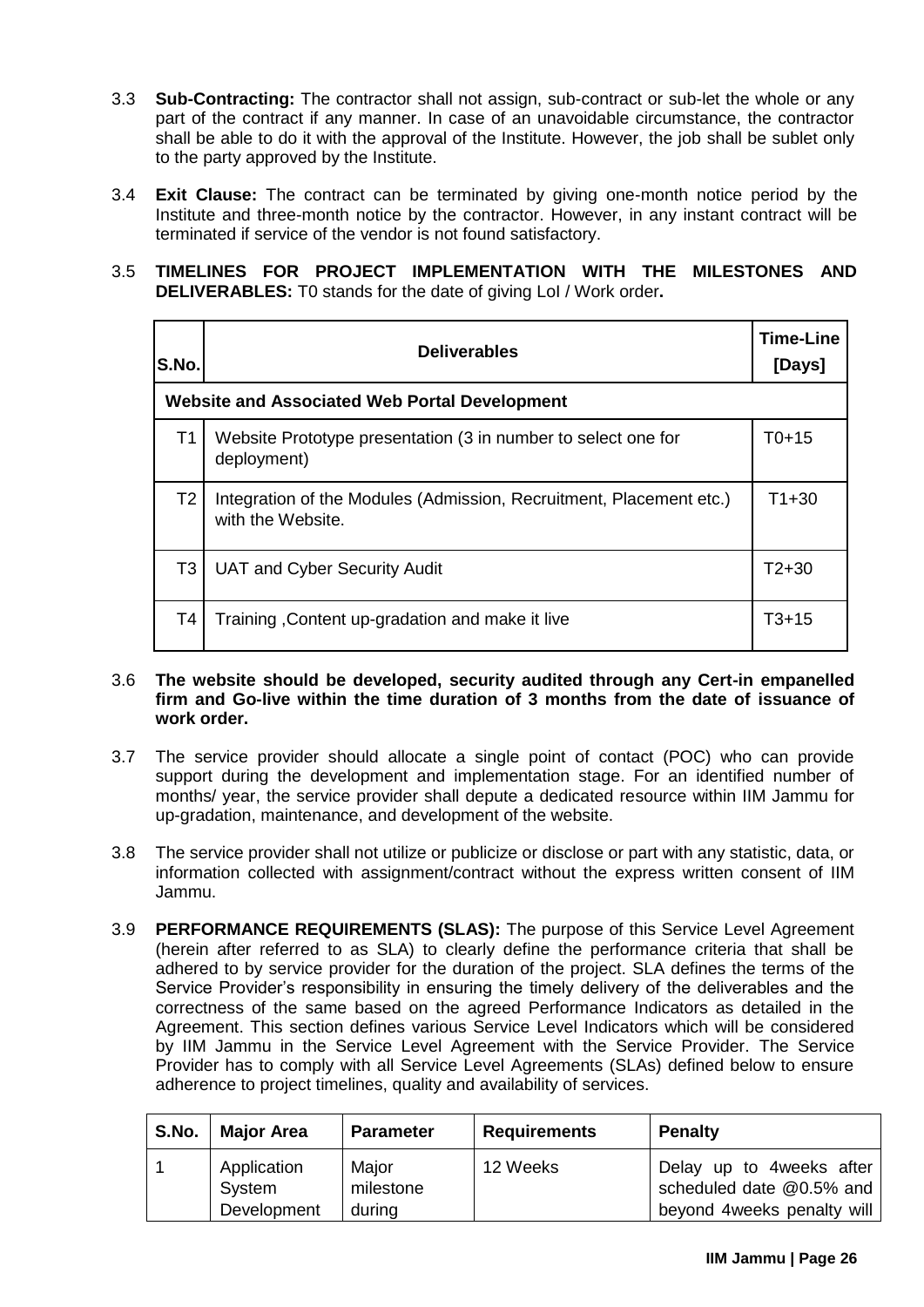| S.No.          | <b>Major Area</b>                           | <b>Parameter</b>                                       | <b>Requirements</b>                                                                                                                      | <b>Penalty</b>                                                                                                                              |
|----------------|---------------------------------------------|--------------------------------------------------------|------------------------------------------------------------------------------------------------------------------------------------------|---------------------------------------------------------------------------------------------------------------------------------------------|
|                | and<br>Implementation                       | development<br>and<br>implementation<br>as per project |                                                                                                                                          | be 1% of the development<br>cost per week. Week means<br>full week (7 days) or part<br>thereof.                                             |
|                |                                             | plan document.                                         |                                                                                                                                          | If delay is more than 8<br>weeks from the scheduled<br>date, authority reserves the<br>right to cancel the Work<br>Order.                   |
| $\overline{2}$ | Availability of<br>application              | Application<br>covering all the<br>features            | 98% availability<br>round the clock and<br>Computation will be<br>done on monthly<br>basis. Note: Fault at<br>application level<br>only. | Up to 90 - 97.99% - 1% of<br>application<br>development<br>cost.<br>than<br>90%- 2% of<br>Less<br>application<br>development<br>cost.       |
| 3              | Resolution<br>Time (Only for<br>Bug fixing) | Time taken by<br>the Bidder to<br>fix the problem      | Within 12 hours of<br>reporting                                                                                                          | 12hrs to 24 hrs @ 0.25%<br>of application development<br>cost.<br>Beyond 24 hrs 0.5% of<br>application<br>development<br>cost per 24 hours. |

- 3.10 The service provider shall guarantee 99.9% Uptime of data center including all services.
- 3.11 IIM Jammu reserves the right to cancel the contract at any time without assigning any reasons whatsoever.
- 3.12 The IIM Jammu authority shall have the right to impose additional terms and conditions, if situation demands.
- 3.13 In case of any legal, quasi-legal challenge, the service provider will provide all information required by the legal authorities promptly and in the manner the data is sought.
- 3.14 **PAYMENTS TERMS AND MILE STONE:** Desirable Timelines for Project Implementation with the milestones deliverables

| S.No.          | <b>Milestones</b>                                                                                                               | <b>Payment %</b>    |
|----------------|---------------------------------------------------------------------------------------------------------------------------------|---------------------|
|                | <b>Web Site Development</b>                                                                                                     |                     |
| 1              | After Go-live                                                                                                                   | 30% of project cost |
| $\overline{2}$ | 40% to be paid after successfully running of web site for a<br>period six months from date of go live of the project            | 40% of project cost |
| 3              | Rest to be paid after successfully running of web site for a<br>period of Twelve months from date of go live of the<br>project. | 30% of project cost |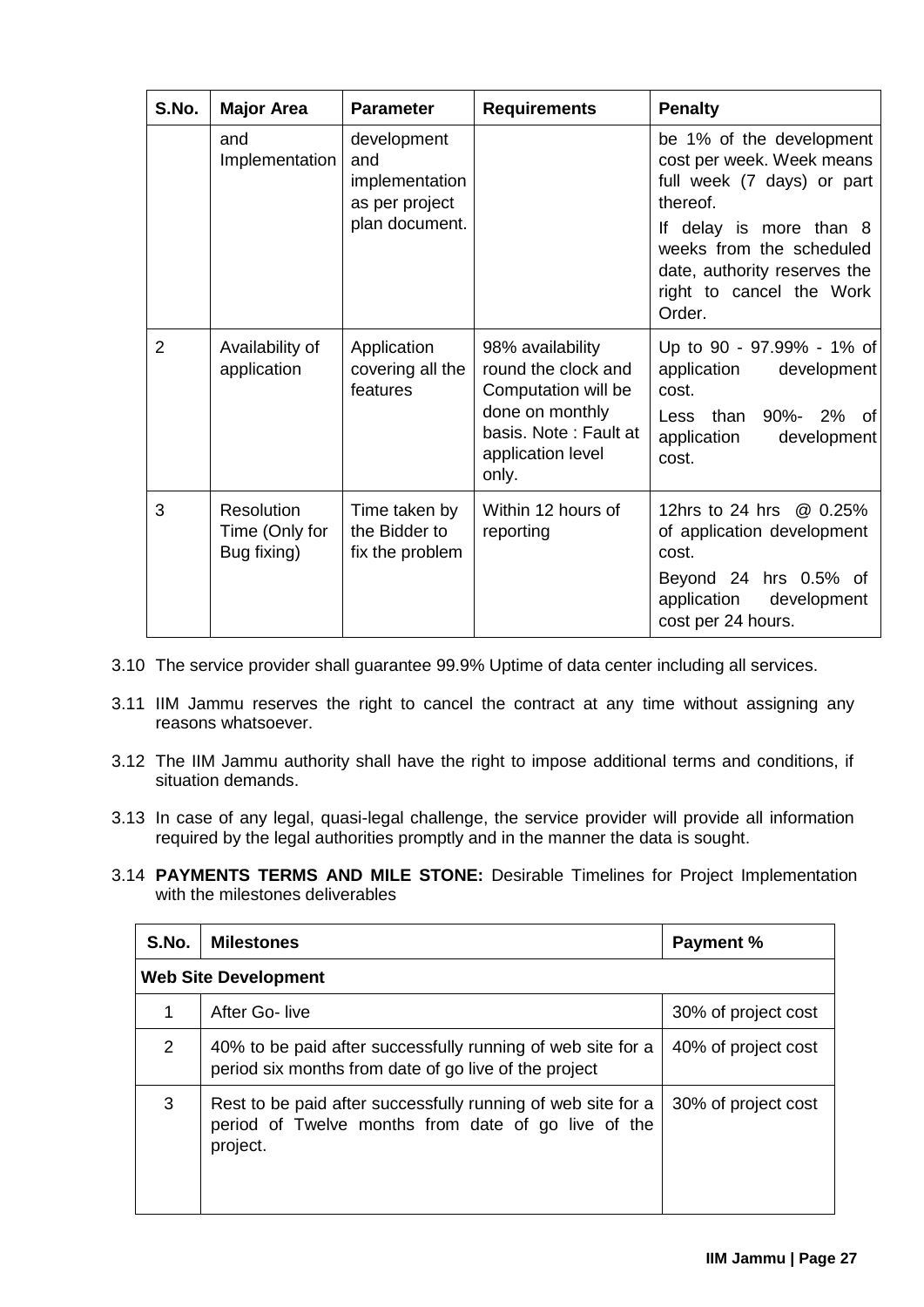| S.No.                               | <b>Milestones</b>                                                                                                                                                                                                                                                                                                                                                        | <b>Payment %</b>                                     |  |  |  |
|-------------------------------------|--------------------------------------------------------------------------------------------------------------------------------------------------------------------------------------------------------------------------------------------------------------------------------------------------------------------------------------------------------------------------|------------------------------------------------------|--|--|--|
|                                     | <b>Annual Maintenance Cost</b>                                                                                                                                                                                                                                                                                                                                           |                                                      |  |  |  |
| 4                                   | <b>Year-1</b> - One Year of Warranty Period for Maintenance<br>from Go-Live date                                                                                                                                                                                                                                                                                         | Free                                                 |  |  |  |
| 5                                   | Year-2, 3 & 4: Annual Maintenance cost will be paid<br>yearly basis from $2^{nd}$ year onward (starting after the end of<br>Yr-1 warranty period is completed). (includes all modules<br>of the website, cloud hosting, DNS charges, system<br>administration of both cloud as well as on premises<br>infrastructure, technical manpower support<br>and<br>maintenance). | 100% of AMC cost<br>after completion of<br>each year |  |  |  |
| <b>Software Enhancement Service</b> |                                                                                                                                                                                                                                                                                                                                                                          |                                                      |  |  |  |
| 6                                   | Software Enhancement cost will be paid on the man month<br>rate as per actual.                                                                                                                                                                                                                                                                                           | 100% after<br>completion of<br>respective activity   |  |  |  |

- 3.14.1 The payment under this agreement shall be made on satisfactory completion of job contract services, through NEFT/RTGS/IMPS (online transfer). The final payment shall, however, be made only after adjusting all the dues / claims of the IIM JAMMU.
- 3.14.2 Bill to be made in the name of Indian Institute of Management Jammu. GST No, Pan No and account details should be clearly mentioned on the bill.
- 3.14.3 No advance payment will be made under any circumstances.
- 3.14.4 TDS/ Income Tax etc. are to be deducted at source from the bills of Contractor as per rule.
- 3.15 **FORCE MAJURE:** If at any time, during the continuance of this contract, the performance in whole or in part by either party, of any obligation under this contract, shall be prevented or delayed by Force Majeure situation. The Agency/ Firm shall not be liable for forfeiture of its performance security, liquidated damages or termination for default, if and to the extent that, it's delay in performance or other failure to perform its obligations under the Contract is the result of an event of Force Majeure.
	- 3.15.1 For purposes of this Clause, "Force Majeure" means an event beyond the control of the Agency/ Firm and not involving the Agency/ Firm's fault or negligence and not foreseeable. Such events may include, but are not limited to, acts of the Institute either in its sovereign or contractual capacity, wars or revolutions, fires, floods, epidemics, quarantine restrictions and freight embargoes.
	- 3.15.2 If a Force Majeure situation arises, the Agency/ Firm shall promptly notify the Institute in writing of such conditions and the cause within 7 days from the date of occurrence thereof. Unless otherwise directed by the Institute in writing, the Agency/ Firm shall continue to perform its obligations under the Contract as far as is reasonably practical, and shall seek all reasonable alternative means for performance not prevented by the Force Majeure event.
	- 3.15.3 Neither party shall be due to reason of such event be entitled to terminate this contract nor shall either party have any such claim for damages against the other in respect of such non-performance or delay in performance.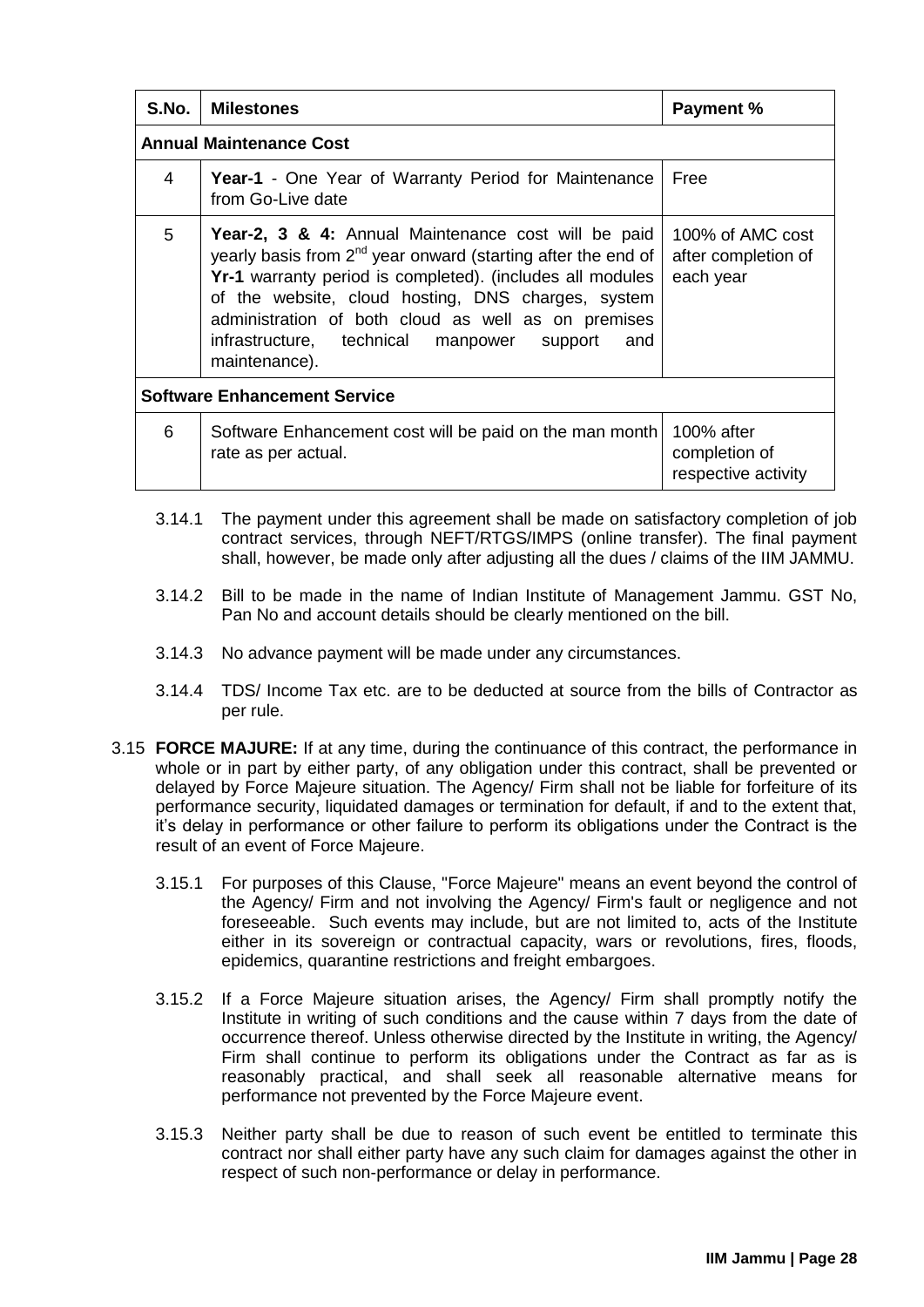- 3.16 The decision of IIM Jammu in regard to interpretation of the Terms & Conditions and the Agreement shall be final and binding on the Agency.
- 3.17 With mutual consent between the IIM Jammu and the Contractor, any other point can be included in the agreement at the time of its execution.
- 3.18 In case of any disputes on execution of the work during the period of contract, the decision of the Director, IIM Jammu shall be binding and final, agreeable in full by both the parties.
- 3.19 **Arbitration Clause:** In the event of any dispute or difference(s) between the vendee Institute (IIM Jammu) and the vendor(s) arising out of non-supply of material or supplies not found according to specifications or any other cause whatsoever relating to the supply or purchase order before or after the supply has been executed, shall be referred to "The Director, IIM Jammu", who may decide the matter himself or may appoint arbitrator(s) under the Arbitration and Conciliation Act,1996. The decision of the arbitrator shall be final and binding on both the parties.
	- 3.19.1 The venue of the arbitration shall be the place from where the order is issued.
	- 3.19.2 The place of arbitration and the language to be used in arbitral proceedings shall be decided by the arbitrator.
	- 3.19.3 Further, any legal dispute arising out of any breach of contract shall be settled in the court of competent jurisdiction located within the local limits of Jammu, J&K.

## <span id="page-31-0"></span>**4. ELIGIBILITY CRITERIA:**

- 4.1 The Agency should have PAN Number and GST Registration.
- 4.2 The cloud service provider should be empanelled with Meity, Govt. Of India. Valid proof to be attached.
- 4.3 The Agency should provide all variants of cloud services as per MeitY guidelines. Undertaking to be attached in this regards.
	- 4.3.1 Infrastructure as a Service (IaaS)
	- 4.3.2 Platform as a Service (PaaS)
	- 4.3.3 Software as a Service (SaaS)
- 4.4 The proposed cloud service provider/data center must be Tier III or above for better availability of cloud services. Undertaking to be attached in this regards.
- 4.5 The Firm must be having minimum Average Annual Turnover of Rs. 50 Lakh during the last 3 Financial Years i.e. from 2018-19 to 2020-21. The agency should also attach a proof certified by a Chartered accountant.
- 4.6 The Firm should be having a minimum three years of similar experience as on 31st March, 2022 in redesign, revamp, re-development and maintenance of bilingual website and associated web portals regularly with necessary infrastructures and preparing questions for the test, on behalf of academic institutions in Govt./State Govt./Govt. Autonomous Institute /large reputed institution / organization preferably at IIMs/IITs. (Proof to be submitted:- Self attested copies of Agreements/ Work Orders along with Satisfactory Performance Report issued by such Central or State Govt organization / Institutions/ universities).
- 4.7 The Agency should have not been debarred / black listed / terminated / ceased without completing the entire duration of contract period by any Central/State Govt. Department,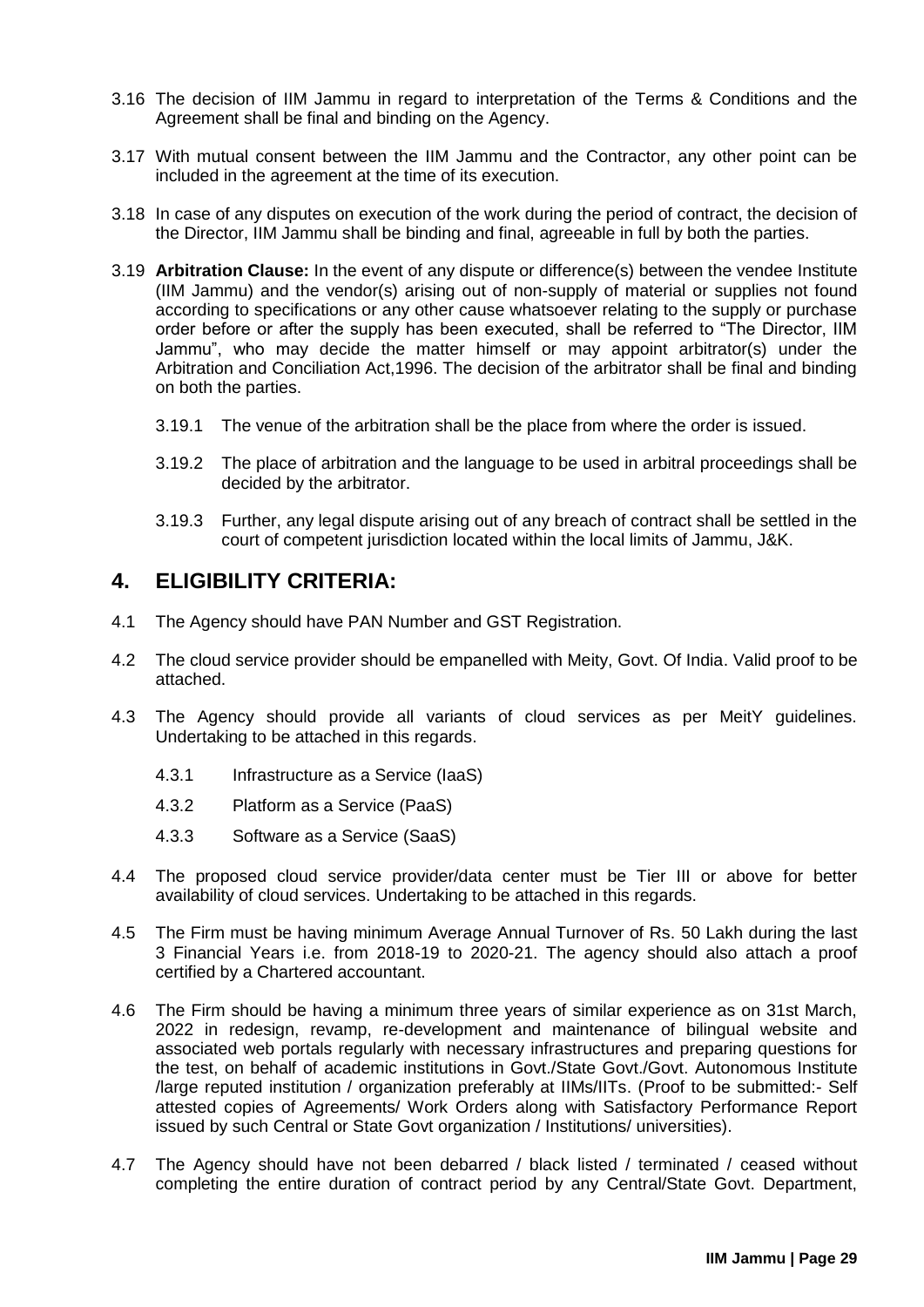Public Sector Undertaking, Autonomous Bodies, Academic Institutions, CFTIs etc. during past five years from the last date of submission of Proposals.

## <span id="page-32-0"></span>**5. TENDER FEE & EARNEST MONEY DEPOSIT (EMD):**

5.1 The Bidder should submit Tender Fee of Rs. 1180/- (Rupees One Thousand One Hundred Hundred and Eighty Only) – Non-Refundable / Not-Exempted and Earnest Money Deposit (EMD) of 20,000/- (Rupees Twenty Thousand only) separately payable, payable in the form of in the form of NEFT/RTGS in the name of "Indian Institute of Management Jammu".

### **Bank Details of IIM Jammu for NEFT/RTGS:**

| <b>HOLDER</b>          | <b>NAME OF THE ACCOUNT : INDIAN INSTITUTE OF MANAGEMENT JAMMU</b> |
|------------------------|-------------------------------------------------------------------|
| <b>NAME OF BANK</b>    | : THE JAMMU & KASHMIR BANK LTD.                                   |
| <b>BRANCH NAME</b>     | : E/C GOVT. COLLEGE OF ENGINEERING CANAL ROAD                     |
| <b>ADDRESS OF BANK</b> | : GCET CANAL ROAD JAMMU                                           |
| <b>IFSC CODE</b>       | : JAKA0EGCENG                                                     |
| <b>A/C NUMBER</b>      | : 1250040500000042                                                |
| <b>MICR CODE</b>       | : 180051027                                                       |

- 5.2 The Technical Bid without EOI Processing Fee and EMD would be considered as UNRESPONSIVE and will not be accepted. NSIC / MSME registered bidders must submit copy of valid NSIC / MSME Registration Certificate for exemption of EMD only.
- 5.3 The EOI Processing Fee and EMD shall be denominated in Indian Rupees only. No interest will be payable to the bidders on the amount of the EMD.
- 5.4 **Refund of EMD:** The EMD will be refunded without any interest to the unsuccessful Bidders only after the EOI are finalized.

# <span id="page-32-1"></span>**6. SUBMISSION OF BID (INSTRUCTIONS FOR ONLINE BID SUBMISSION):**

The bidders are required to submit soft copies of their bids electronically on the e-tender Portal, using valid Class 3 Digital Signature Certificates. The instructions given below are meant to assist the bidders in registering on the e-tender Portal, and submitting their bid online on the e-tendering portal as per uploaded bid. **Prepare their bids in accordance with the requirements and submitting their bids online on the e-tender Portal.** 

More information useful for submitting online bids on the e-tender Portal may be obtained at: **https://mhrd.euniwizarde.com**

#### <span id="page-32-2"></span>6.1 **REGISTRATION:**

- 6.1.1 Bidders are required enroll on the e-Procurement Portal (URL: https://mhrd.euniwizarde.com) with clicking on the link "Online bidder Registration" on the e-tender Portal by paying the Registration fee of Rs.2000/- Per vendor/per year.
- 6.1.2 As part of the enrolment process, the bidders will be required to choose a unique username and assign a password for their accounts.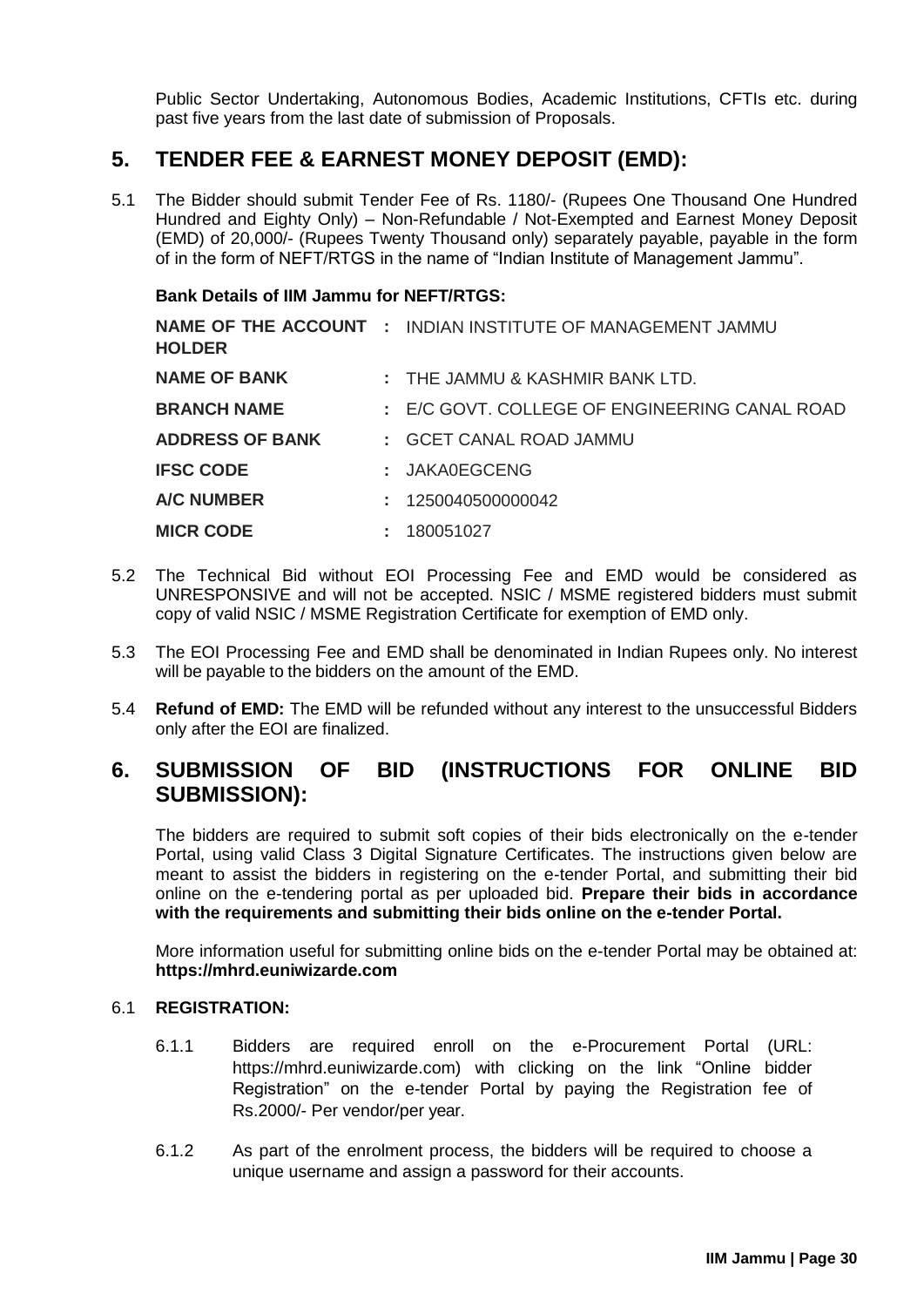- 6.1.3 Bidders are advised to register their valid email address and mobile numbers as part of the registration process. These would be used for any communication with the bidder.
- 6.1.4 Upon enrolment, the bidders will be required to register their valid Digital Signature Certificate (Only Class III Certificates with signing + encryption key usage) issued by any Certifying Authority recognized by CCA India (e.g. Sify / TCS / nCode / eMudhra etc.), with their profile.
- 6.1.5 Only one valid DSC should be registered by a bidder. Please note that the bidders are responsible to ensure that they do not lend their DSC's to others which may lead to misuse.
- 6.1.6 Bidder then logs in to the site through the secured log-in by entering their user ID /password and the password of the DSC / e-Token.
- 6.1.7 The scanned copies of all original documents should be uploaded in pdf format on portal [https://mhrd.euniwizarde.com](https://mhrd.euniwizarde.com/)
- 6.1.8 After completion of registration payment, you need to sends your acknowledgement copy on our help desk mail id [ewizardhelpdesk@gmail.com](mailto:ewizardhelpdesk@gmail.com) for activation of your account.

### <span id="page-33-0"></span>6.2 **SEARCHING FOR TENDER DOCUMENTS:**

- 6.2.1 There are various search options built in the e-tender Portal, to facilitate bidders to search active tenders by several parameters.
- 6.2.2 Once the bidders have selected the tenders they are interested in, you can pay the form fee and processing fee (Non-Refundable) by net-banking / Debit / Credit card then you may download the required documents / tender schedules, Bid documents etc. Once you pay both fee tenders will be moved to the respective 'requested' Tab. This would enable the e- tender Portal to intimate the bidders through SMS / e-mail in case there is any corrigendum issued to the tender document.

### <span id="page-33-1"></span>6.3 **PREPARATION OF BIDS:**

- 6.3.1 Bidder should consider any corrigendum published on the tender document before submitting their bids.
- 6.3.2 Please go through the tender advertisement and the tender document carefully to understand the documents required to be submitted as part of the bid.
- 6.3.3 **Bidder, in advance, should get ready the bid documents to be submitted as indicated in the tender document / schedule and generally, they can be in PDF formats. Bid Original documents may be scanned with 100 dpi with Colored option which helps in reducing size of the scanned document.**
- 6.3.4 To avoid the time and effort required in uploading the same set of standard documents which are required to be submitted as a part of every bid, a provision of uploading such standard documents (e.g. PAN card copy, annual reports, auditor certificates etc.) has been provided to the bidders.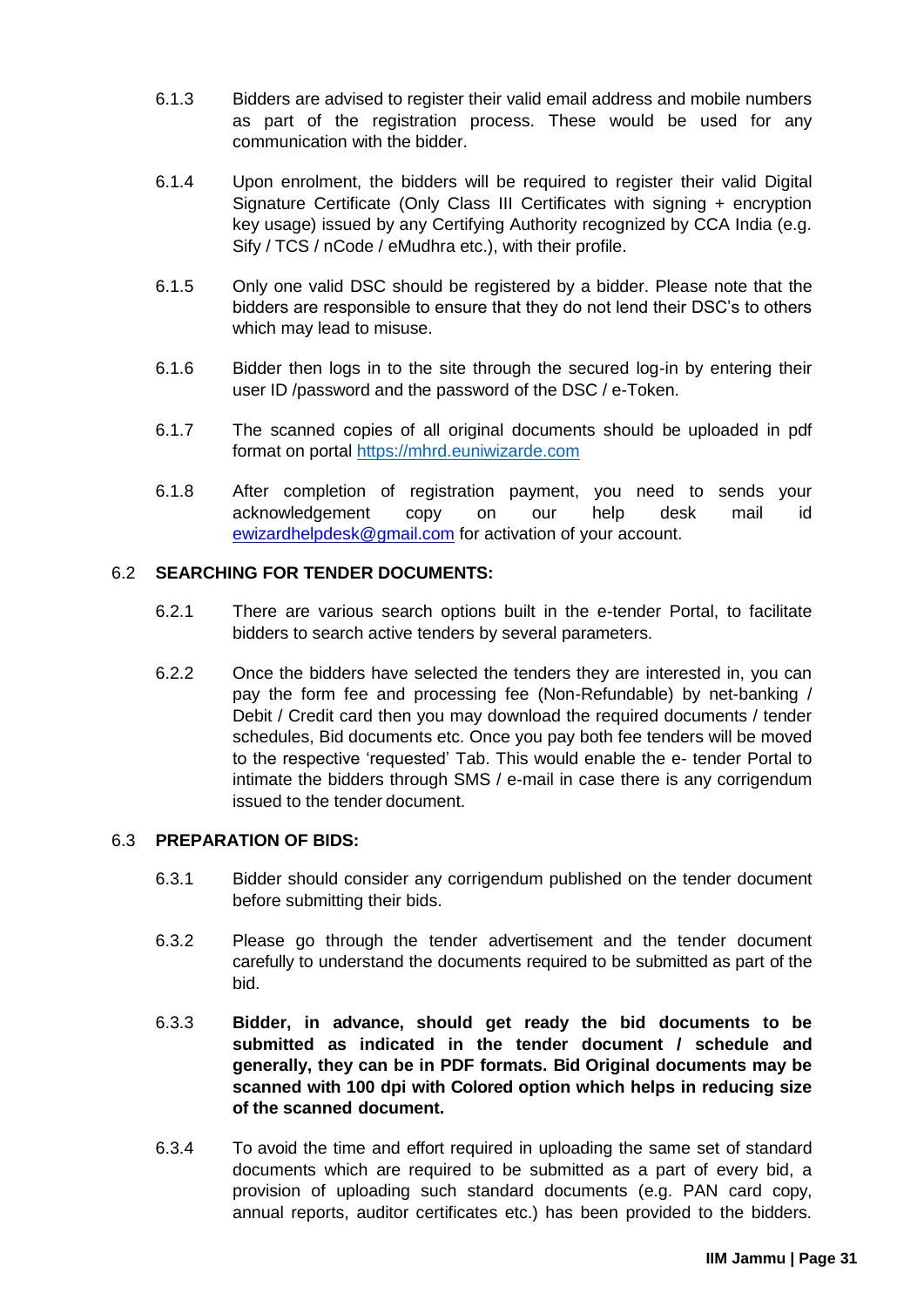Bidders can use "My Documents" available to them to upload such documents.

6.3.5 These documents may be directly submitted from the **"My Documents"** area while submitting a bid, and need not be uploaded again and again. This will lead to a reduction in the time required for bid submission process.

### <span id="page-34-0"></span>6.4 **SUBMISSION OF BIDS (GENERAL INSTRUCTIONS):**

- 6.4.1 Bidder should log into the website well in advance for the submission of the bid so that it gets uploaded well in time i.e. on or before the bid submission time. Bidder will be responsible for any delay due to other issues.
- 6.4.2 The bidder has to digitally sign and upload the required bid documents one by one as indicated in the tender document as a token of acceptance of the terms and conditions laid down by RGIPT, Jais.
- 6.4.3 Bidder has to select the payment option as "e-payment" to pay the tender fee / EMD as applicable and enter details of the instrument.
- 6.4.4 Bidder should prepare the EMD as per the instructions specified in the tender document. The EMD in original should be posted/couriered/given in person to the concerned official before the Online Opening of Financial Bid. In case of non-receipt of EMD amount in original by the said time, the uploaded bid will be summarily rejected.
- 6.4.5 Bidders are requested to note that they should necessarily submit their financial bids in the format provided and no other format is acceptable. If the price bid has been given as a standard BOQ format with the tender document, then the same is to be downloaded and to be filled by all the bidders. Bidders are required to download the BOQ file, open it and complete the white Colored (unprotected) cells with their respective financial quotes and other details (such as name of the bidder). No other cells should be changed. Once the details have been completed, the bidder should save it and submit it online, without changing the filename. If the BOQ file is found to be modified by the bidder, the bid will be rejected.
- 6.4.6 The server time (which is displayed on the bidders' dashboard) will be considered as the standard time for referencing the deadlines for submission of the bids by the bidders, opening of bids etc. The bidders should follow this time during bid submission.
- 6.4.7 All the documents being submitted by the bidders would be encrypted using PKI encryption techniques to ensure the secrecy of the data. The data entered cannot be viewed by unauthorized persons until the time of bid opening. Data storage encryption of sensitive fields is done. Any bid document that is uploaded to the server is subjected to symmetric encryption using a system generated symmetric key. Further this key is subjected to asymmetric encryption using buyers/bid opener public keys. Overall, the uploaded tender documents become readable only after the tender opening by the authorized bid openers.
- 6.4.8 The uploaded tender documents become readable only after the tender opening by the authorized bid openers.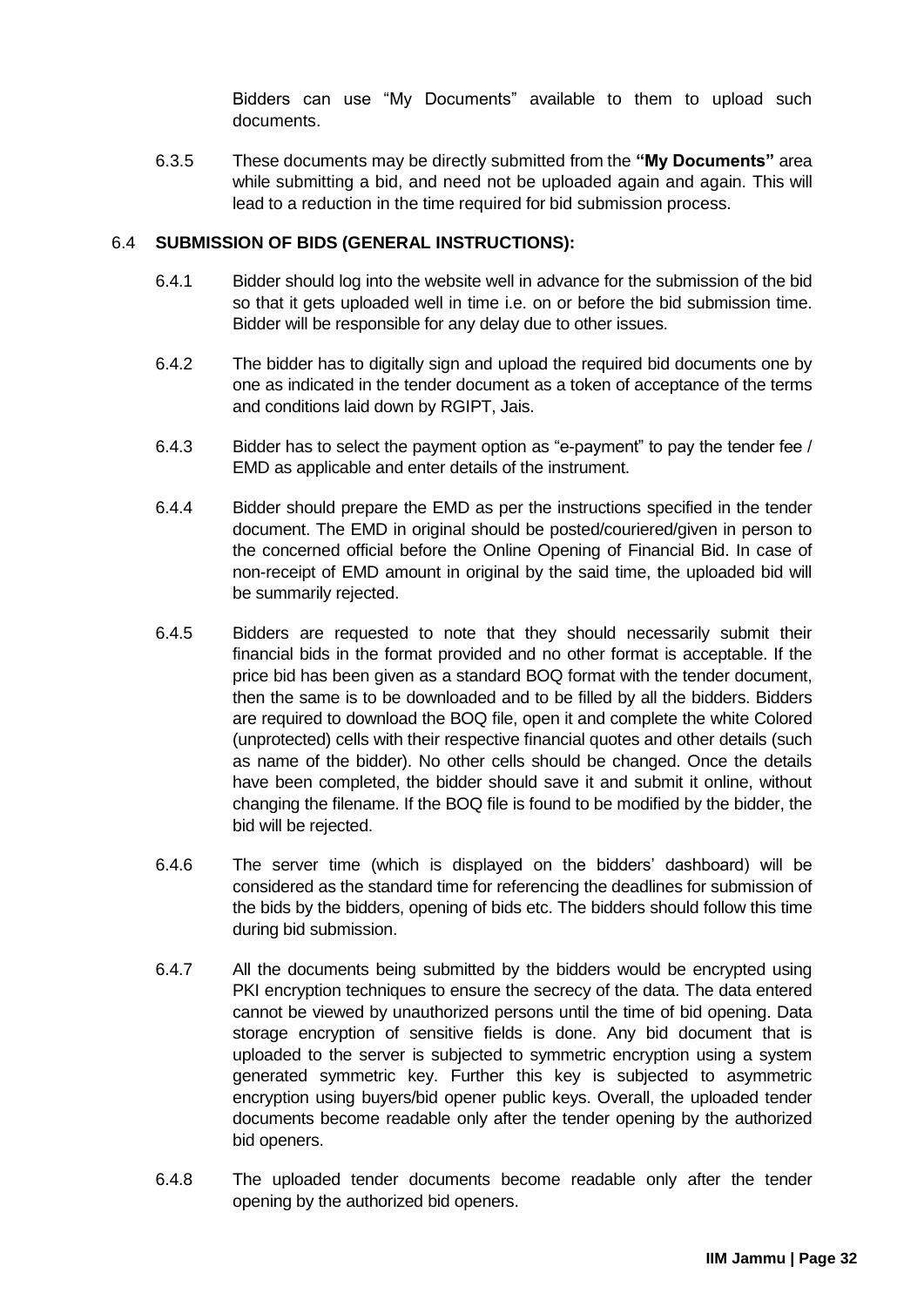- 6.4.9 Upon the successful and timely submission of bid click "Complete" (i.e. after Clicking "Submit" in the portal), the portal will give a successful Tender submission acknowledgement & a bid summary will be displayed with the unique id and date & time of submission of the bid with all other relevant details.
- 6.4.10 The tender summary has to be printed and kept as an acknowledgement of the submission of the tender. This acknowledgement may be used as an entry pass for any bid opening meetings.

### <span id="page-35-0"></span>6.5 **BID SUBISSION PROCESS:**

The offer/bid should be submitted in two bid systems (i.e.) Technical bid and financial bid. The technical bid should consist of all technical details along with commercial terms and conditions. Financial bid should indicate item wise price for the items mentioned in the technical bid. Financial Bids to be submitted in BOQ format only.

### <span id="page-35-1"></span>6.5.1 **TECHNICAL BID SUBMISSION:**

- 6.5.1.1 Bidder should number the pages submitted in form of Technical Bid and provide an INDEX/ COMPLIANCE SHEET **(As per Annexure-I)** indicating the page number of each document submitted. The index should be placed on the top of the Technical Bid, without which the tender will be considered incomplete and hence, summarily rejected.
- 6.5.1.2 **The Technical Bid should be accompanied by the relevant documents, duly signed and stamped by Authorised Signatory on each page of Technical Bid & relevant documents and all supportive documents to be attached with related annexure only, without which the tender will be considered incomplete and hence, summarily rejected.**
- 6.5.1.3 **Due date:** The tender has to be submitted online on or before the due date. The offers received after the due date and time will not be considered.
- 6.5.1.4 The Technical Bid should be accompanied by a copy of this Tender Document with each page duly signed by the authorized signatory of the bidders, who has signed the bid, as taken of having read, understood and complied with tender, the terms, and conditions contained herein. Bids not accompanied by a duly signed copy of the Tender Document will not be considered.
- 6.5.1.5 The bid should be precise, complete in all respect and in the prescribed format as per the requirement of the bid document. Failure to furnish all information required through the bidding document or submission of a bid not responsive to the bidding documents in every respect will be at the Bidder's risk and may result in rejection of the bid.
- 6.5.1.6 The bid should be clear and without any condition. Conditional bids shall be summarily rejected.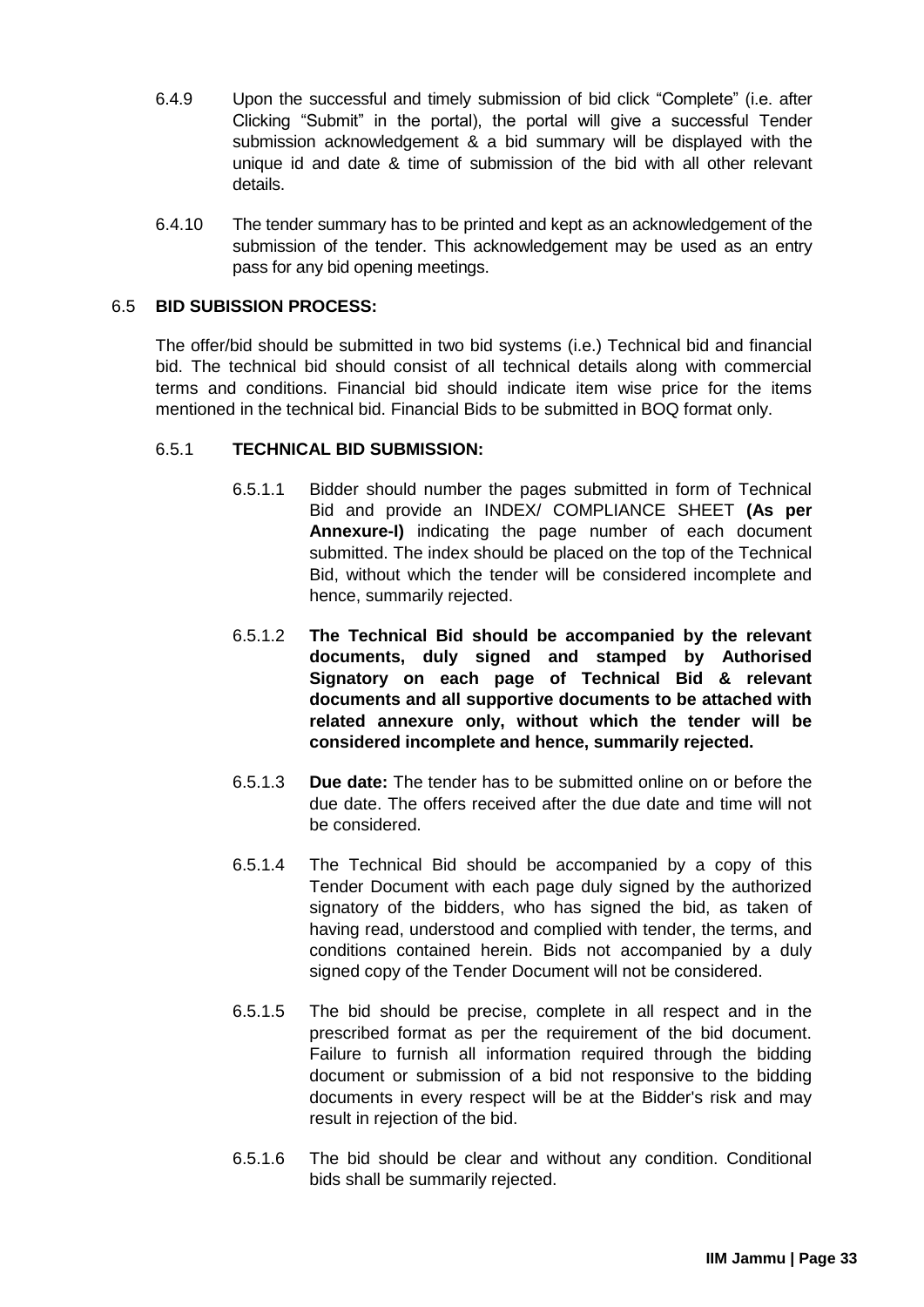- 6.5.1.7 **Pre-Bid Meeting**: An Online Pre-bid meeting will be conducted through Google Meet/ Zoom/ Other Online Platform, to clarify doubts that may arise before submission of the bids. Bidders/Representatives are invited to participate in this pre-bid meeting. Such attendees have to send a request along with a letter of authorization from their firm (or firms they are representing) by email to **purchase@iimj.ac.in**, for attending the Pre-bid meeting. Bidders are requested to mail the doubts prior to the pre bid meeting if possible, to enable us to clarify the doubts in the pre-bid meeting itself. The link of Online Pre-Bid Meeting will be shared with only those prospective bidders, who would have requested for attending the Pre-bid meeting as mentioned above. Maximum of two representatives per bidder will be permitted to attend Pre Bid Meeting, subject to the submission of valid authorization letter.
- 6.5.1.8 Any change/corrigendum/extension of closing/ opening dates in respect of this tender shall be issued through e-tender Portal [\(https://mhrd.euniwizarde.com\)](https://mhrd.euniwizarde.com/) and IIM Jammu website only and no press notification will be issued in this regard. Bidders are therefore requested to regularly visit IIM Jammu website for updates.

### <span id="page-36-0"></span>6.5.2 **FINANCIAL BID SUBMISSION:**

- 6.5.2.1 A standard BOQ format has been provided with the tender document to be filled by all the bidders. Bidder to note that they should necessarily submit their financial bids in the prescribed format and no other format is acceptable.
- 6.5.2.2 The Financial Bid (Price Bid) shall be submitted in electronic form only in conformity with the tender specifications on the portal only by the time & date as specified in NIT.
- 6.5.2.3 The financial cover shall contain price bid in the enclosed "Price Bid format" i.e. in BOQ format. Submission of the Financial Bid (Price Bid) by any other means shall not be accepted by the Institute in any circumstances.
- 6.5.2.4 The Bidder shall not tamper/modify Financial Bid Format in any manner. In case, if the same is found to be tempered/modified in any manner, tender will be completely rejected and EMD would be forfeited.
- 6.5.2.5 All duties, taxes and other levies payable by the vendor shall be included in the total price. However, GST will be paid extra as actual.
- 6.5.2.6 Online submission of the bid will not be permitted on the portal after expiry of submission time and the Bidder shall not be permitted to submit the same by any other mode.
- 6.5.2.7 The bidders are required to quote their rates in Indian Rupees (INR) only.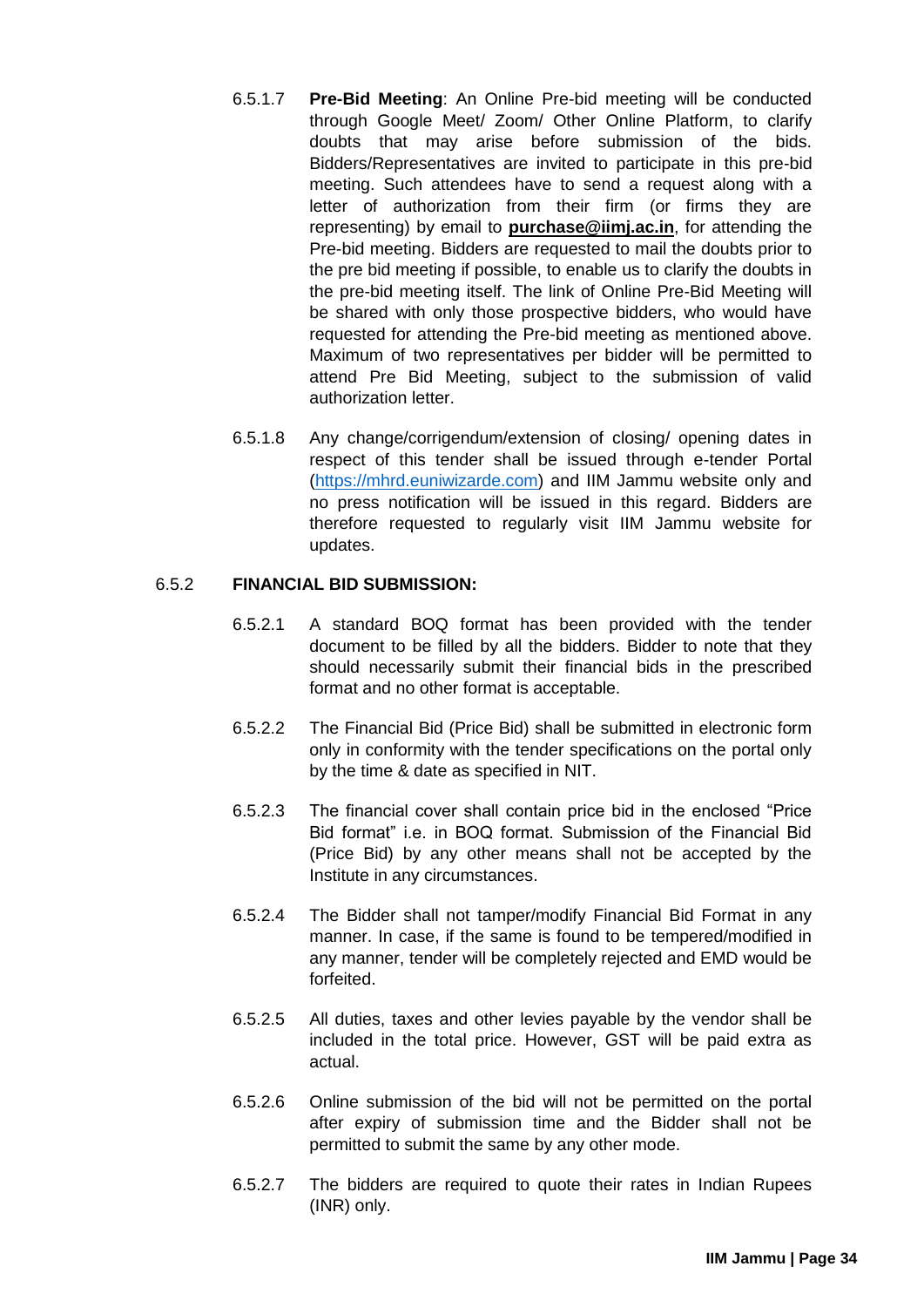- 6.5.2.8 The Financial Bids of only those firms qualifying the technical evaluation will be considered.
- <span id="page-37-0"></span>6.5.3 **ONLINE BIDS SUBMISSION:** The Online bids (complete in all respect) must be uploaded online in two covers as explained below:

| <b>COVER - 1 (TECHNICAL BID)</b>                                                                |                         |                                                                                                                                                                                                                                                                        |                             |  |  |
|-------------------------------------------------------------------------------------------------|-------------------------|------------------------------------------------------------------------------------------------------------------------------------------------------------------------------------------------------------------------------------------------------------------------|-----------------------------|--|--|
| (Following documents to be provided as single PDF file)                                         |                         |                                                                                                                                                                                                                                                                        |                             |  |  |
| Sr.<br>No.                                                                                      | <b>Documents</b>        | <b>Content</b>                                                                                                                                                                                                                                                         | <b>File</b><br><b>Types</b> |  |  |
| 1.                                                                                              |                         | INDEX/ COMPLIANCE SHEET (As per Annexure-I)<br>indicating the page number of each document submitted                                                                                                                                                                   | .PDF                        |  |  |
| 2.                                                                                              |                         | Technical Bid As per Annexure - II                                                                                                                                                                                                                                     | .PDF                        |  |  |
| 3.                                                                                              |                         | Proof of Tender Fee and EMD.                                                                                                                                                                                                                                           | .PDF                        |  |  |
| 4.                                                                                              |                         | Acceptance of Terms & Conditions of RFP as per<br>Annexure-III.                                                                                                                                                                                                        | .PDF                        |  |  |
| 5.                                                                                              |                         | Copy of Permanent Account Number (PAN) in the name<br>of the firm, if not proprietorship firm.                                                                                                                                                                         | .PDF                        |  |  |
| 6.                                                                                              |                         | Copy of GST Registration Certificate.                                                                                                                                                                                                                                  | .PDF                        |  |  |
| 7.                                                                                              |                         | Valid Proof of empanelment with Meity, Govt. of India<br>(Refer Clause 4.2)                                                                                                                                                                                            | .PDF                        |  |  |
| 8.                                                                                              |                         | Undertaking of providing all variants of cloud services as<br>per MeitY guidelines. (Refer Clause 4.3 and its part)                                                                                                                                                    | .PDF                        |  |  |
| 9.                                                                                              | Technical<br><b>Bid</b> | Undertaking<br>about<br>the<br>proposed<br>cloud<br>service<br>provider/data center must be Tier III or above for better<br>availability of cloud services. (Refer Clause 4.4)                                                                                         | .PDF                        |  |  |
| 10.                                                                                             |                         | Detail of Experience as per Annexure-IV, along with the<br>copy of work order and completion / performance<br>certificates in the same sequence. The Feedback from<br>client will also have to be submitted along with the proof<br>of experience under technical bid. | .PDF                        |  |  |
| 11.                                                                                             |                         | Proof of Income / Turnover to claim the eligibility related<br>to Turn Over.                                                                                                                                                                                           | .PDF                        |  |  |
| 12.                                                                                             |                         | MANDATE FORM FOR Electronic Fund Transfer/ RTGS<br>TRANSFER As per Annexure- V.                                                                                                                                                                                        | .PDF                        |  |  |
| 13.                                                                                             |                         | Self-Declaration about Non Black Listing<br>as<br>per<br>Annexure-VI.                                                                                                                                                                                                  | .PDF                        |  |  |
| 14.                                                                                             |                         | Duly signed and stamped of the entire RFP document<br>along with its addendum/corrigendum, if any                                                                                                                                                                      | .PDF                        |  |  |
| 15.                                                                                             |                         | All other documents, as required in terms of the tender,<br>to claim eligibility.                                                                                                                                                                                      | .PDF                        |  |  |
| Note: Institute may ask the vendor to submit any other certificate/document as it may deem fit. |                         |                                                                                                                                                                                                                                                                        |                             |  |  |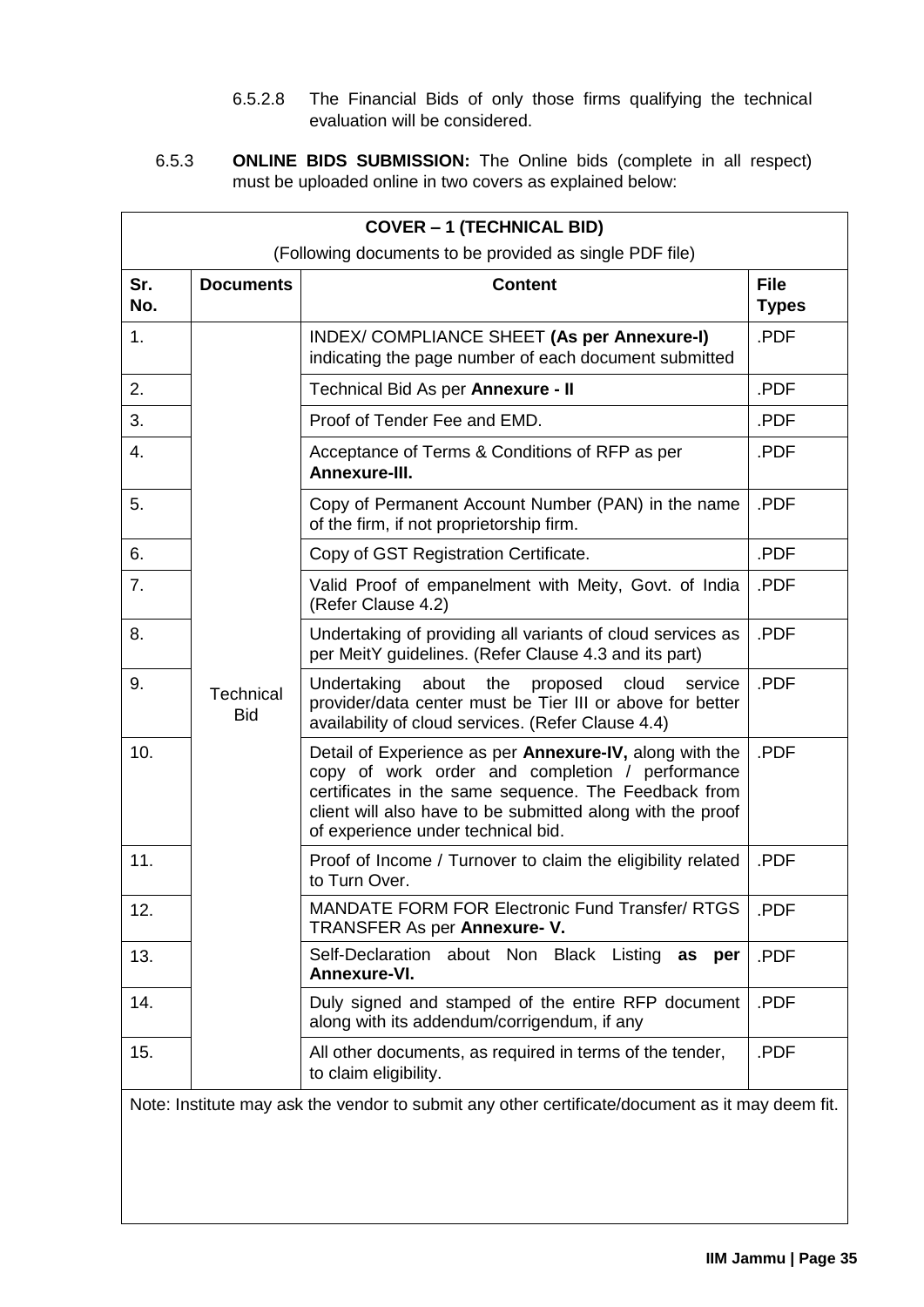| <b>COVER – 2 FINANCIAL BID (PRICE-BID)</b> |                         |                                     |                             |  |  |
|--------------------------------------------|-------------------------|-------------------------------------|-----------------------------|--|--|
| Sr.<br>No.                                 | <b>Types</b>            | <b>Content</b>                      | <b>File</b><br><b>Types</b> |  |  |
|                                            | Financial<br><b>Bid</b> | Price Bid in given format BOQ only. | .xls                        |  |  |

### <span id="page-38-0"></span>6.6 **ASSISTANCE TO BIDDERS:**

- 6.6.1 Any queries relating to the tender document and the terms and conditions contained therein should be addressed to the Tender Inviting Authority for a tender or the relevant contact person indicated in the tender.
- 6.6.2 Any queries relating to the process of online bid submission or queries relating to e-tender Portal in general may be directed to the 12x7 Helpdesk Support.
- 6.6.3 Please feel free to contact ITI Helpdesk (as given below) for any query related to e-tendering.

Helpdesk Support (**011- 49606060**)

Mr. Anand (9650970101)

6.7 **Bid Validity:** The bids shall remain valid for a period of 90 days from the date of opening of financial bid. In case the Bidder withdraws, modifies or changes his offer during the validity period, bid is liable to be rejected and the earnest money deposit shall be forfeited without assigning any reason thereof. The Bidder should also be ready to extend the validity, if required, without changing any terms, conditions etc. of their original tender.

In case the Bidder withdraws, modifies or change his offer during the validity period, bid is liable to be rejected and the earnest money deposit shall be forfeited without assigning any reason thereof. The Bidder should also be ready to extend the validity, if required, without changing any terms, conditions etc. of their original tender.

- 6.8 The Submission of bids does not entitle any Agency for automatic grant of award.
- 6.9 Any enquiry after submission of the proposal will not be entertained.

# <span id="page-38-1"></span>**7. BIDS OPENING & EVALUATION:**

- 7.1 The bids will be opened by a Committee duly constituted for this purpose. The proposals (complete in all respect) received will be opened as mentioned at "RFP Schedule" in presence of Agency's representative if available. Only one representative will be allowed to participate in the Proposal opening and evaluation process, subject to the submission of valid authorization letter.
- 7.2 The Agencies may depute their authorized representatives to remain present during the Proposal opening process subject to submission of valid authorization letter in the name of the representative to attend the Proposal opening process.
- 7.3 **The Technical Proposal** will be opened first and evaluated. **The Financial Proposal** of only those Agencies whose technical bid is found to be technically responsive by the Committee will be opened. The Financial Proposals of ineligible Agencies will not be opened.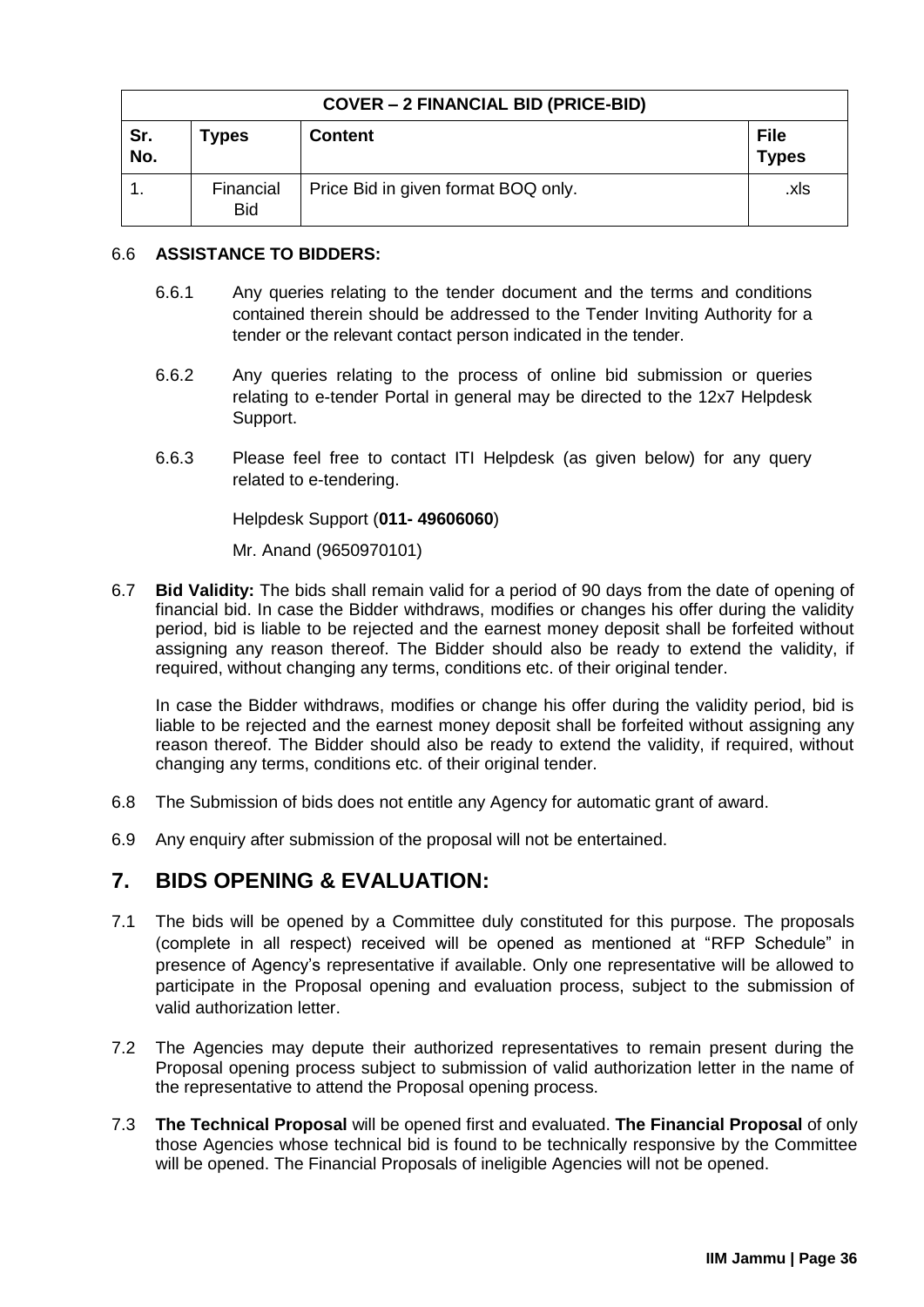- 7.4 **Presentation:** A Separate online meeting for presentation will be conducted through Google Meet or any other platform as decided by IIM Jammu, to assess the technical competence of the bidders. The bidders can use this presentation as an opportunity to present their proposal and to understand the requirement of the institute. This presentation will be the part of evaluation of technical bids. Maximum of two representatives per bidder will be permitted to attend online meeting for presentation, subject to the submission of valid authorization letter.
- <span id="page-39-0"></span>7.5 **SELECTION OF SUCCESSFUL AGENCY:** IIM Jammu will use Cost Evaluation under Combined Quality Cum Cost Based System (CQCCBS), the technical proposals will be allotted weightage of 70% while the financial proposals will be allotted weightages of 30%. Proposals with the lowest cost may be given a financial score of 100 and other proposals given financial scores that are inversely proportional to their prices. Total score, both technical and financial, shall be obtained by weighing the quality and cost scores and adding them up.

| S.No.        | <b>Parameter</b>                                                                                                   | <b>Scoring Protocol</b>                                                                                                                                                                                                                                                                                                                                         |
|--------------|--------------------------------------------------------------------------------------------------------------------|-----------------------------------------------------------------------------------------------------------------------------------------------------------------------------------------------------------------------------------------------------------------------------------------------------------------------------------------------------------------|
|              | <b>QUALITY</b>                                                                                                     | TOTAL: 100 MARKS (Min. 40 Marks required for Qualification)                                                                                                                                                                                                                                                                                                     |
| $\mathbf{1}$ | Experience (in years)                                                                                              | Max Marks: 20<br>5 or more of Similar Experience - 20 Marks<br>4 or more but less than 5 years of Similar Experience - 15 Marks<br>3 or more but less than 4 years of Similar Experience - 10 Marks<br>1 or more but less than 3 years of Similar Experience - 5 Marks<br>$\blacksquare$<br>Less than 1 years of Similar Experience - 0 Marks<br>$\blacksquare$ |
| 2            | Experience with any<br>Govt<br>Academic<br>Institute,<br>university<br>like IITs/IIMs etc. or<br>Reputed Institute | <b>Max Marks: 20</b><br>For every one engagement with any Govt Academic Institute, university<br>like IITs/IIMs etc. or Reputed B-School/ Institute in last 5 years- 5 Marks,<br>subject to the maximum up to 20 marks                                                                                                                                          |
| 3            | Average Annual<br>Turnover during the<br>last 3 Financial Years<br>i.e. from 2018-19 to<br>2020-21                 | Max Marks: 20<br>2 crore & Above - 20 Marks<br>1 crore & Above but less than 2 crore – 15 Marks<br>50 Lakh & Above but less than 1 crore - 10 Marks<br>30 Lakh & Above but less than 50 Lakh - 05 Marks<br>Less than 30 Lakh - 0 Marks                                                                                                                          |
| 4            | Feedback<br>from<br>Clients (from 2 clients<br>including present)*                                                 | Max Marks: 10<br>Very Good - 4 Marks,<br>Good - 3 marks<br>Satisfactory - 2 Marks,<br>Fair - 1 Marks<br>Note: The Feedback will have to be submitted along with the proof of<br>experience under technical bid. Multiple feedback from same client shall<br>be treated as one feedback.                                                                         |
| 5            | Presentation.                                                                                                      | Max Marks: 30<br>Presentation to the technical committee and evaluation of the response<br>by the technical committee.                                                                                                                                                                                                                                          |

### **TECHNICAL EVALUATION CRITERIA:**

- 7.5.1 A bidder has to score an overall minimum score of 40 in the technical evaluation in order to be technically qualified.
- 7.5.2 The financial evaluation will be for 30 marks and will be only for the technically qualified bidders. The lowest priced qualified bidder will get the maximum financial score (30) while the others will have a pro-rated score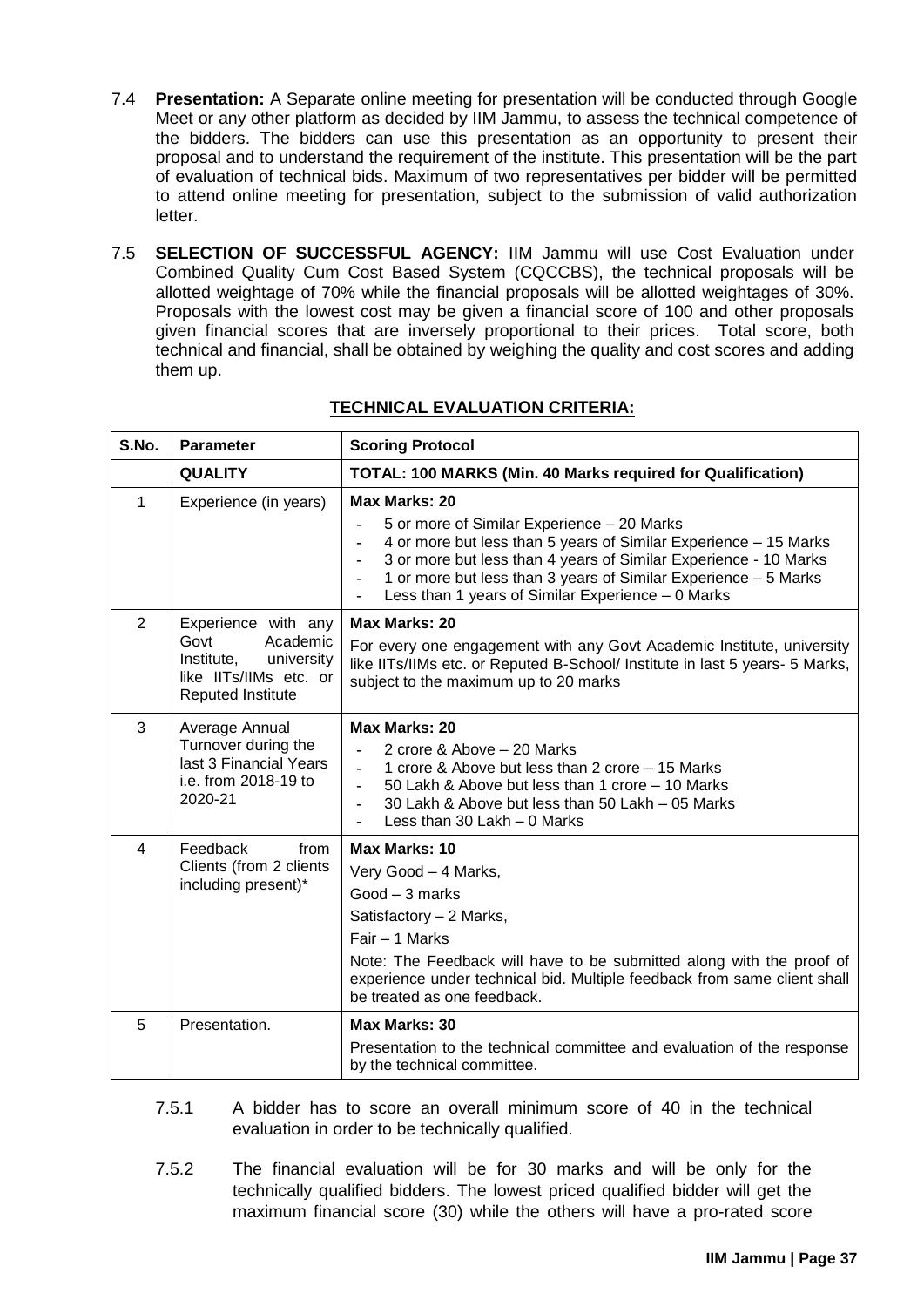lower than 30. More specifically, the financial score of a technically qualified bidder is calculated as Financial score =  $30 *$  (lowest price bid)/ (price bid of the bidder).

- 7.5.3 The bidder with the highest total score (technical + Financial) will be declared as the successful bidder. In case of tie, the bidder having higher financial score will be declared successful.
- 7.5.4 The following formula will be used to evaluate the overall ranking of the qualified tenders.

| Overall Score |   | Score of Technical Bid x 70         | Lowest Financial Bid x 30     |
|---------------|---|-------------------------------------|-------------------------------|
|               | - | Highest Score of Best Technical Bid | <b>Price of Financial Bid</b> |

7.5.5 Selection of tender will be based on overall score calculated from the formula. An Example of the same is presented below:

| <b>Bidder</b> | Score of<br><b>Technical</b><br><b>Bid</b> | Price of<br><b>Financial Bid</b> | <b>Overall</b><br><b>Score</b> | <b>Overall</b><br><b>Rank</b> |
|---------------|--------------------------------------------|----------------------------------|--------------------------------|-------------------------------|
| Company A     | 90                                         | 280                              | 97.85                          | First                         |
| Company B     | 80                                         | 270                              | 91.10                          | <b>Third</b>                  |
| Company C     |                                            | 260                              | 92.22                          | Second                        |

- 7.6 Technical Bid containing commercial details or Revelation of Prices in any form or by any reason before opening the Financial Proposal shall not be considered.
- 7.7 IIM Jammu reserves the right to negotiate the quoted price with the successful Agency to arrive at the fair and reasonable price.
- 7.8 The IIM Jammu is not bound to award contract at the lowest price received in the Tender and reserves the right to decide on fair and reasonable price of the services tendered for any counter offer the same to the bidders. All other terms and conditions of the tender shall remain operative even if a counter offer rate is offered to the bidders.
- 7.9 The institute reserves the right to seek clarifications or additional information/ documents from any Agency regarding its technical Proposal. Such clarification(s) or additional information/document(s) shall be provided within the time specified for the purpose. Any request and response thereto shall be in writing. If the Agency does not furnish the clarification(s) or additional information/document(s) within the prescribed date and time, the proposal shall be liable to be rejected.
- 7.10 The bidders may depute their authorized representatives to remain present during the bid opening process subject to submission of valid authorization letter in the name of the representative to attend the bid opening process.
- 7.11 In case the day of opening of proposals is declared as a Public Holiday or there is nonfunctioning of the Institute due to any unavoidable reason, the next working day will be treated as a day for the purpose. No separate intimation will be given.
- 7.12 Any act on the part of the bidder to influence anybody in the institute is liable to rejection of his bid.
- 7.13 IIM Jammu reserves the right to reject any application without assigning any reason.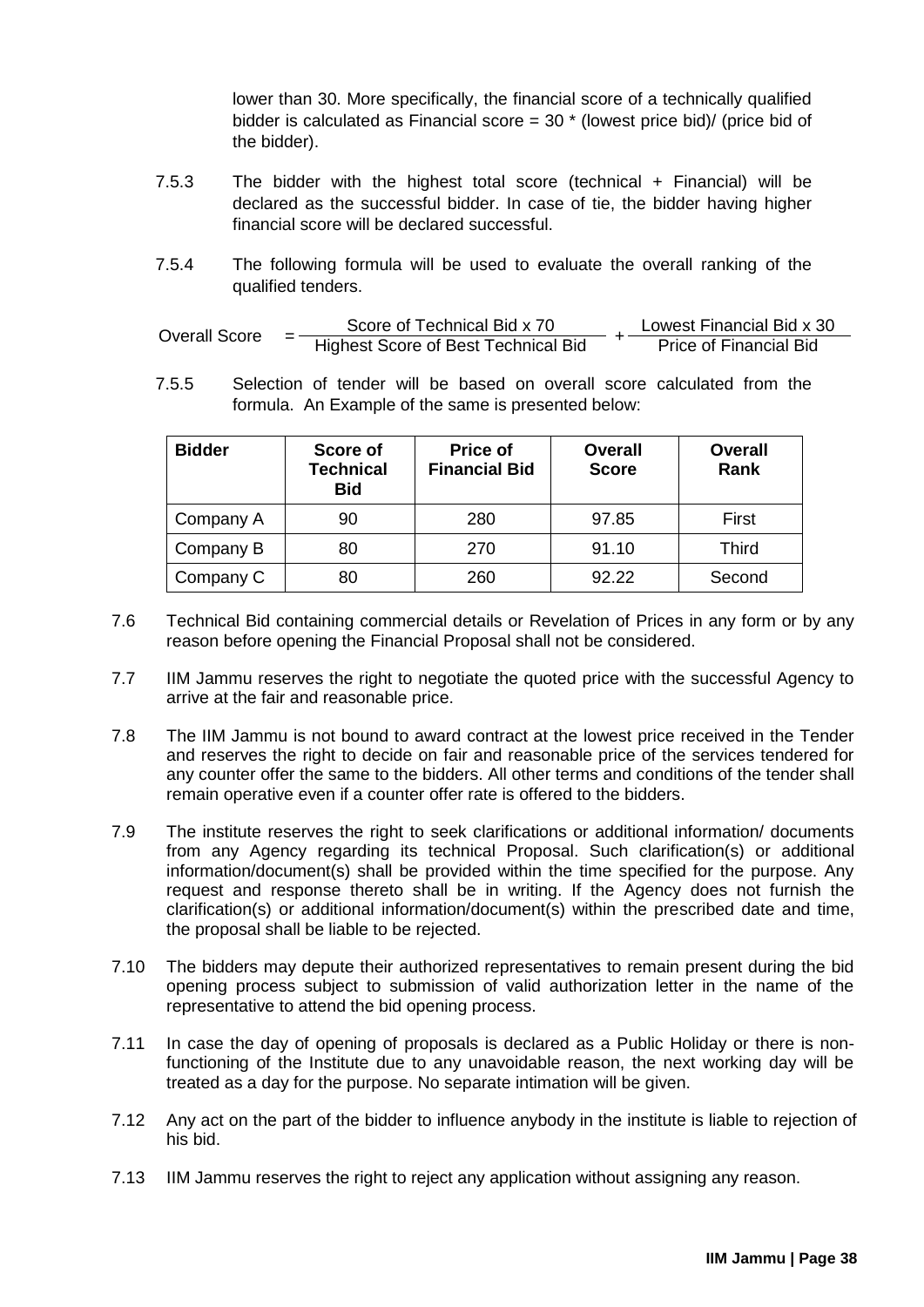- 7.14 IIM Jammu reserves the right to relax/amend/add/withdraw any of the terms and conditions contained in the Tender Document without assigning any reason thereof.
- 7.15 The decision of Competent Authority, IIM Jammu will be final in all matters relating.

# <span id="page-41-0"></span>**8. AWARD OF CONTRACT:**

- 8.1 The Successful Bidder should accept the offer within 10 days from the date of receipt of "Letter of Offer', failing which the offer will be cancelled.
- 8.2 In case the successful bidder backing out before actual award or execution of agreement or declines the offer of contract, for whatsoever reason(s), IIM Jammu will have right to forfeit the EMD.
- 8.3 If Successful Bidder fails to provide acceptance within stipulated time, IIM Jammu will be free to award the contract to 2<sup>nd</sup> Highest Scorer Vendor provided 2<sup>nd</sup> Highest Scorer matches 1<sup>st</sup> Highest Scorer's price, If the price quoted by  $2^{nd}$  Highest Scorer are more than the price quoted by 1<sup>st</sup> Highest Scorer and if 2<sup>nd</sup> Highest Scorer does not agree, it will be awarded to 3<sup>rd</sup> Highest Scorer subject to 3<sup>rd</sup> Highest Scorer matching 1<sup>st</sup> Highest Scorer's price, If the price quoted by 3<sup>rd</sup> Highest Scorer are more than the price quoted by 1<sup>st</sup> Highest and in that order.
- 8.4 It is clearly understood by the parties that no financial liability of any type is created by issuance of work order. The Institute does not guarantee any minimum business or assignment which will depend on the requirements, financial resources available and your performance.

# <span id="page-41-1"></span>**9. PERFORMANCE SECURITY:**

- 9.1 The EMD of successful bidders shall be automatically converted to Performance Security which would be returned on successful completion of the contract. In case of exemption of EMD, The successful bidder is required to deposit an amount, equal to EMD through NEFT as security deposit, within 30 days from the date of award of contract.
- 9.2 Performance Security would be returned on successful completion of the contract. No interest shall be payable on performance security.
- 9.3 In case of breach of contract, performance security shall be forfeited and the agency shall be blacklisted for such period as decided by the competent authority in addition to termination of the contract.

**\*\*SD/-\*\***

Chief Administrative Officer Indian Institute of Management Jammu

Name, Signature and Seal of Authorized Signatory of Agency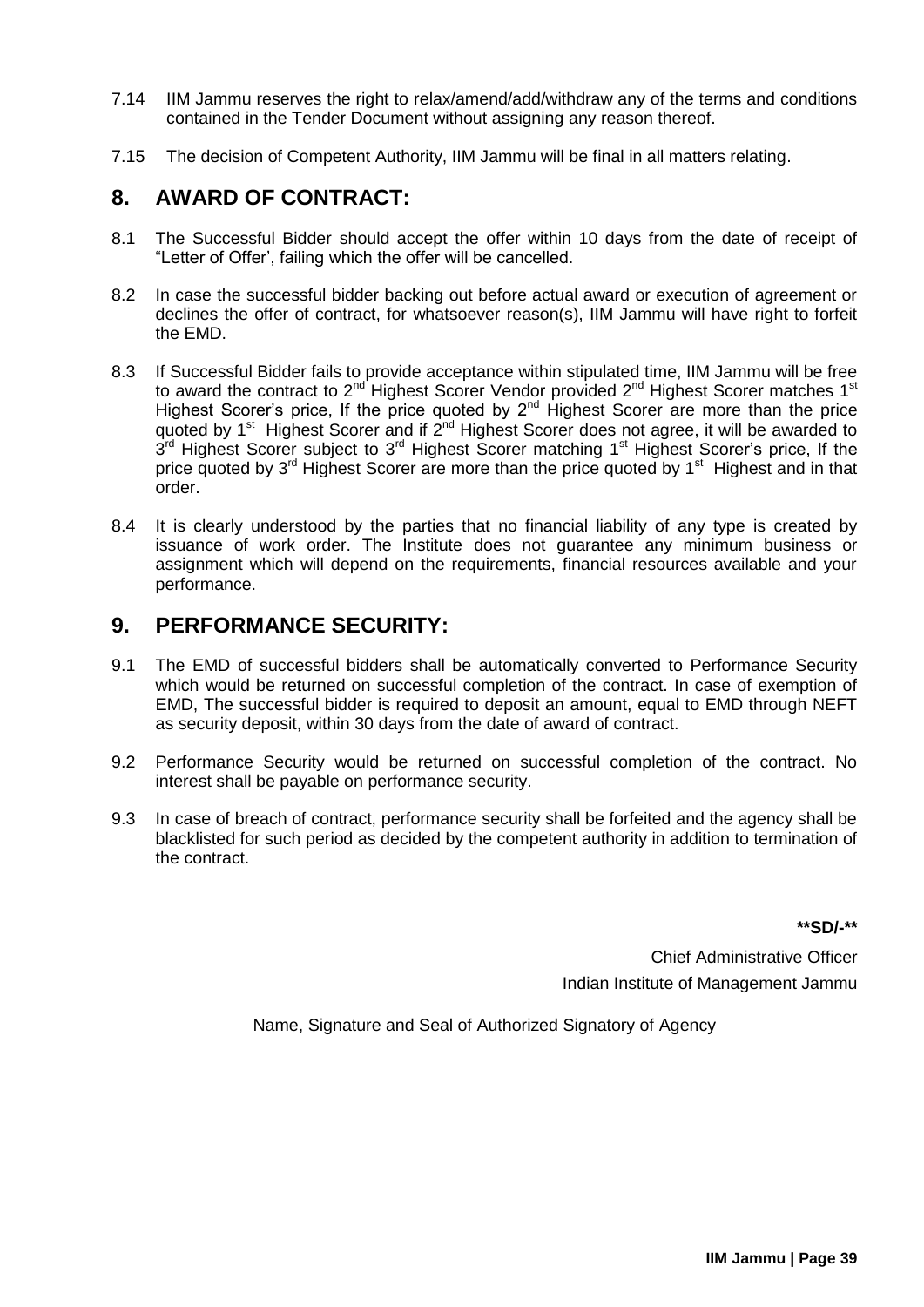# **ANNEXURE-I**

# **INDEX/ COMPLIANCE SHEET**

| (To be submitted on the letterhead of the Agency/ Firm) |  |  |  |  |  |
|---------------------------------------------------------|--|--|--|--|--|
|---------------------------------------------------------|--|--|--|--|--|

<span id="page-42-0"></span>

| Sr.       | <b>Document Name</b>                                                                                                                                                                                                                                                      | <b>Compliance</b> | Page No     |    | <b>Remarks</b> |
|-----------|---------------------------------------------------------------------------------------------------------------------------------------------------------------------------------------------------------------------------------------------------------------------------|-------------------|-------------|----|----------------|
| <b>No</b> |                                                                                                                                                                                                                                                                           | (Yes / No)        | <b>From</b> | To |                |
| 1.        | Technical Bid As per Annexure - II                                                                                                                                                                                                                                        |                   |             |    |                |
| 2.        | Proof of Tender Fee and EMD.                                                                                                                                                                                                                                              |                   |             |    |                |
| 3.        | Acceptance of Terms & Conditions of RFP as<br>per Annexure-III.                                                                                                                                                                                                           |                   |             |    |                |
| 4.        | Copy of Permanent Account Number (PAN) in<br>the name of the firm, if not proprietorship firm.                                                                                                                                                                            |                   |             |    |                |
| 5.        | Copy of GST Registration Certificate.                                                                                                                                                                                                                                     |                   |             |    |                |
| 6.        | Valid Proof of empanelment with Meity, Govt.<br>of India (Refer Clause 4.2)                                                                                                                                                                                               |                   |             |    |                |
| 7.        | Undertaking of providing all variants of cloud<br>services as per MeitY guidelines. (Refer<br>Clause 4.3 and its part)                                                                                                                                                    |                   |             |    |                |
| 8.        | Undertaking about the proposed cloud service<br>provider/data center must be Tier III or above<br>for better availability of cloud services. (Refer<br>Clause 4.4)                                                                                                        |                   |             |    |                |
| 9.        | Detail of Experience as per Annexure-IV,<br>along with the copy of work order and<br>completion / performance certificates in the<br>same sequence. The Feedback from client will<br>also have to be submitted along with the proof<br>of experience under technical bid. |                   |             |    |                |
| 10.       | Proof of Income / Turnover to claim the<br>eligibility related to Turn Over.                                                                                                                                                                                              |                   |             |    |                |
| 11.       | <b>MANDATE</b><br>FORM FOR Electronic Fund<br>RTGS TRANSFER<br>Transfer/<br>As per<br>Annexure-V.                                                                                                                                                                         |                   |             |    |                |
| 12.       | Self-Declaration about Non Black Listing as<br>per Annexure-VI.                                                                                                                                                                                                           |                   |             |    |                |
| 13.       | Duly signed and stamped of the entire RFP<br>document<br>along<br>with<br>its<br>addendum/corrigendum, if any                                                                                                                                                             |                   |             |    |                |
| 14.       | All other documents, as required in terms of<br>the tender, to claim eligibility.                                                                                                                                                                                         |                   |             |    |                |

Place:

Date: Date: Contract the Agency of the Agency of the Agency of the Agency of the Agency of the Agency of the Agency of the Agency of the Agency of the Agency of the Agency of the Agency of the Agency of the Agency of the A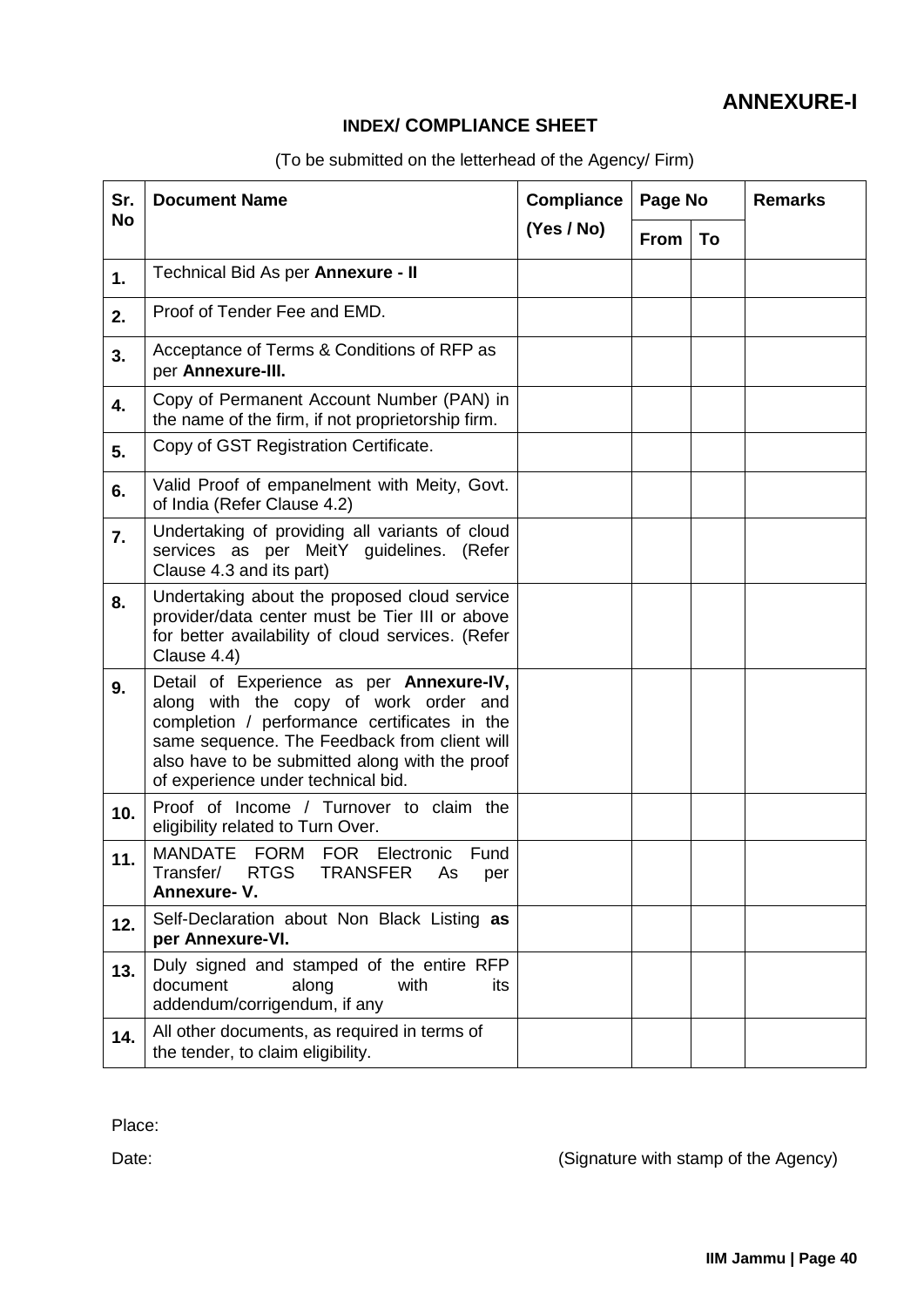<span id="page-43-0"></span>RFP Ref No IIMJ/RFP/website/2021-22/14

### **TECHNICAL BID**

### (To be submitted on the letterhead of the Agency/ Firm) **Copies of all supporting documents duly signed and stamped by the Agency in support of below particulars must be attached along with this checklist**

| 1.  | Name of the Agency<br>(In Block Letters)                                                                                                                                                                                   | ∷                    |                                                                                                                                               |  |
|-----|----------------------------------------------------------------------------------------------------------------------------------------------------------------------------------------------------------------------------|----------------------|-----------------------------------------------------------------------------------------------------------------------------------------------|--|
| 2.  | <b>Registered Office Address</b><br>telephone no. & email<br>(With<br>address)                                                                                                                                             |                      |                                                                                                                                               |  |
| 3.  | Status of the organization                                                                                                                                                                                                 | $\ddot{\phantom{a}}$ |                                                                                                                                               |  |
|     | Proprietary/Partnership/Pvt.<br>Ltd./Public Ltd. Company                                                                                                                                                                   |                      |                                                                                                                                               |  |
| 4.  | Year of incorporation /constitution<br>of agency                                                                                                                                                                           |                      |                                                                                                                                               |  |
| 5.  | PAN No.                                                                                                                                                                                                                    | $\ddot{\Omega}$      |                                                                                                                                               |  |
| 6.  | GST No.                                                                                                                                                                                                                    | $\ddot{\mathbb{R}}$  |                                                                                                                                               |  |
| 7.  | <b>Authorized Signatory Details</b>                                                                                                                                                                                        | П                    | Mobile No: ______________________________                                                                                                     |  |
| 8.  | Details of Contact Person Other ::<br>that Authorized Signatory:                                                                                                                                                           |                      | Mobile No: _______________________________                                                                                                    |  |
| 9.  | Total No. of Year of Similar ::<br>Experience in Conducting Online<br>Examination<br>Details of work experience (as per<br><b>Annexure-IV)</b><br>support<br>in<br>0f<br>Experience<br>related<br>eligibility<br>criteria. |                      |                                                                                                                                               |  |
| 10. | Annual Business turnover for last<br>two financial years, duly certified by<br>the Chartered Accountant                                                                                                                    |                      | FY 2019-20: Rs_________________(in Lakhs)<br>FY 2018-19: Rs_________________(in Lakhs)<br>Avg Turnover of Last Three Years: Rs.<br>(in Lakhs) |  |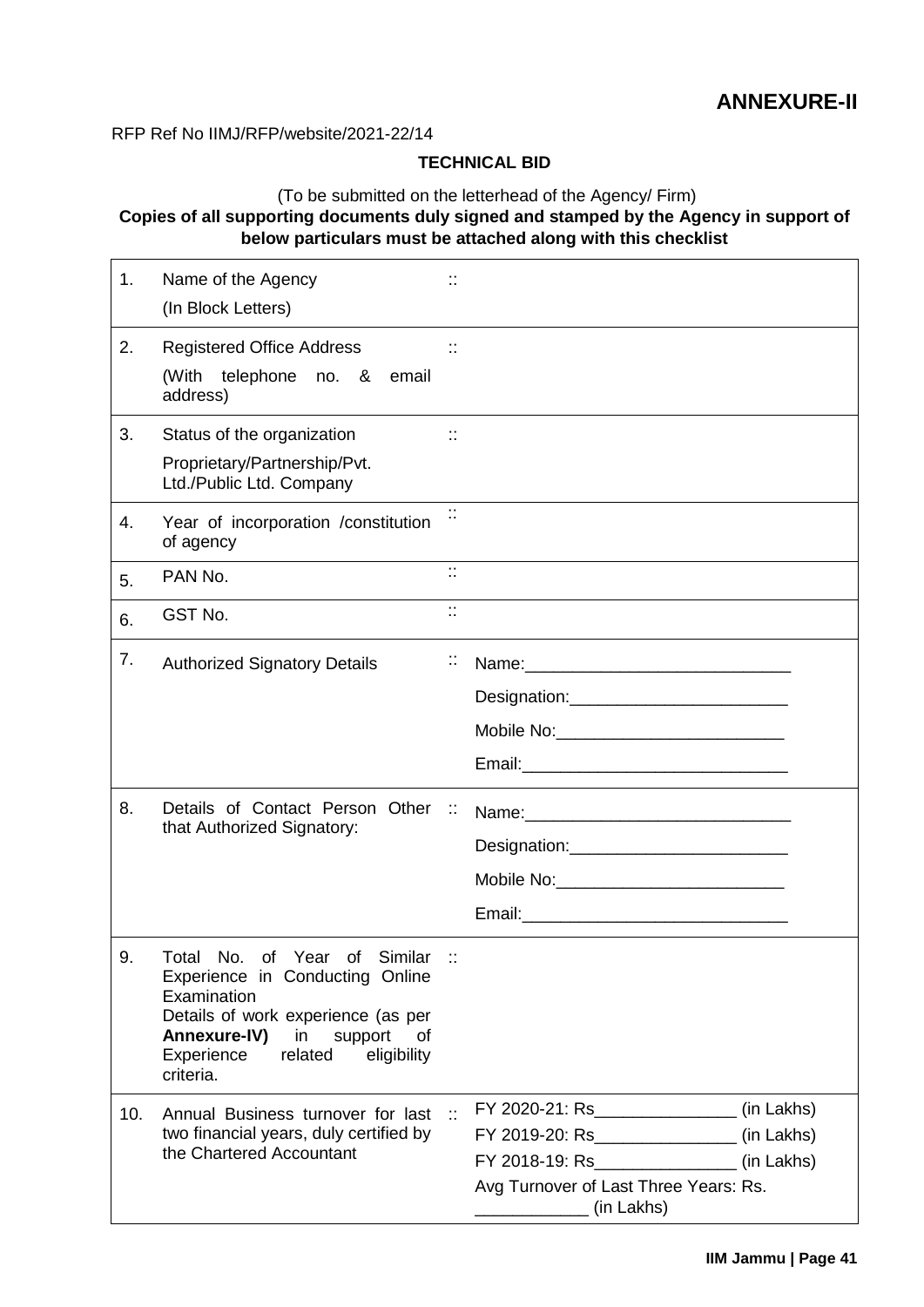| 11. | Total number of employees                                                                                                                                                                           | <br>$\ddot{\phantom{a}}$ |                                                                                                                                                                                       |
|-----|-----------------------------------------------------------------------------------------------------------------------------------------------------------------------------------------------------|--------------------------|---------------------------------------------------------------------------------------------------------------------------------------------------------------------------------------|
| 12. | Details of Tender Processing Fee<br>(Application Fee) and EMD:                                                                                                                                      | $\sim$ 11                | <b>Details of Tender Processing Fee:</b><br>Amount: Rs. 1180/-<br>Txn No:<br>Date:<br>Bank & Branch:<br>Details of EMD:<br>Amount: Rs. 20,000/-<br>Txn No:<br>Date:<br>Bank & Branch: |
| 13. | Whether the Agency faced any ::<br>litigation with any organization<br>earlier, if yes, kindly furnish the<br>with<br>οf<br>name<br>the<br>same<br>organization and brief details of<br>litigation. |                          |                                                                                                                                                                                       |
| 14. | Any other information                                                                                                                                                                               | ٠.<br>٠.                 |                                                                                                                                                                                       |

Verification:

The details furnished in the application are true and correct to the best of my/our knowledge and that in case of furnishing any false information or suppression of any material information. The application shall be liable to be rejected besides initiation of panel proceedings by IIM Jammu, if it deems fit.

Note: 1) Please enclose all supporting documents.

2) If documents are not included in the application, the bid will be automatically rejected.

Signature of authorized signatory

Name: Seal: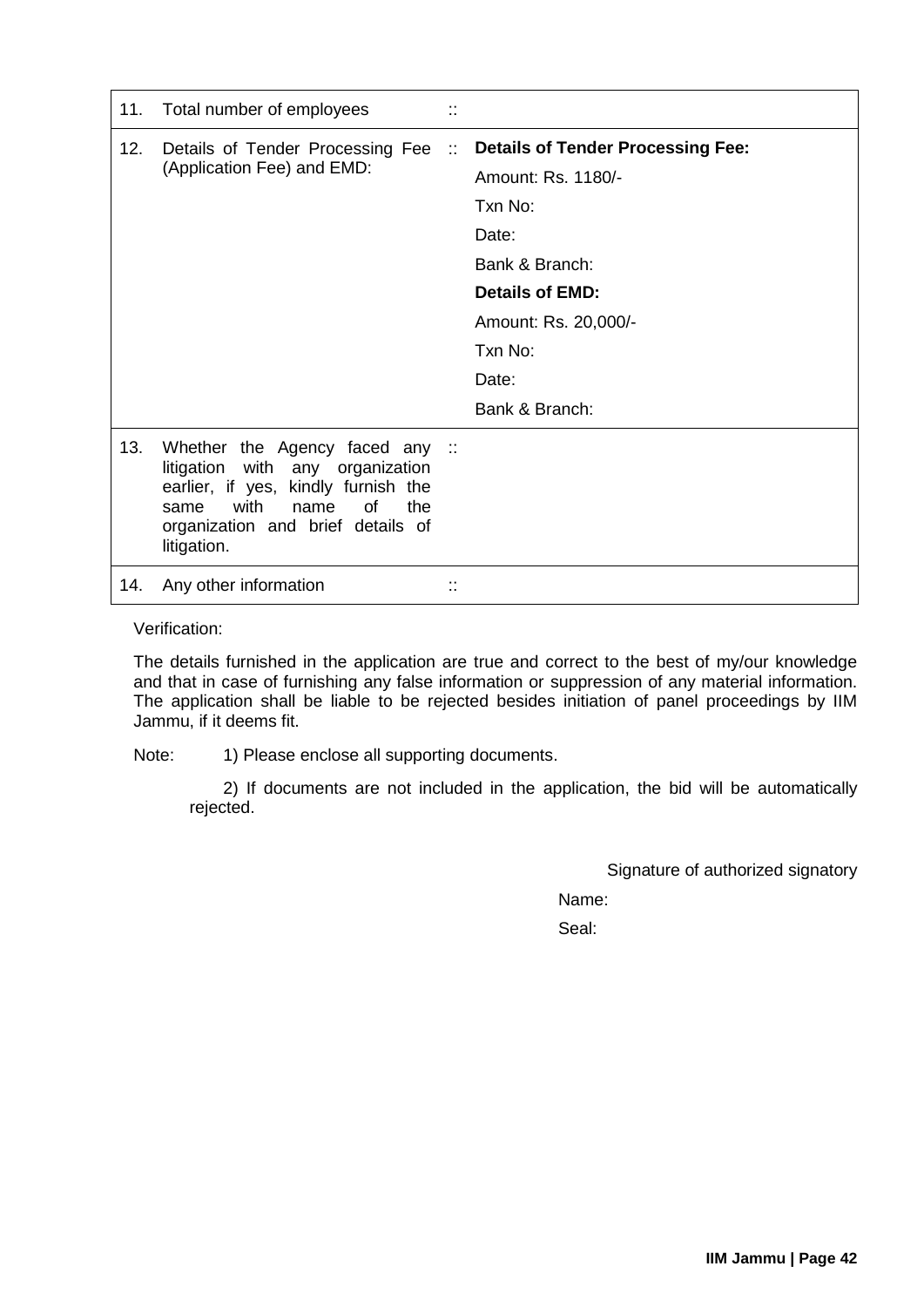# **ANNEXURE-III**

### **ACCEPTANCE OF TERMS & CONDITIONS OF RFP**

(On the letter head of the Agency/ Firm)

<span id="page-45-0"></span>

To and the Date: the Date: the Date: the Date: the Date: the Date: the Date: the Date:

Chief Administrative Officer, Indian Institute of Management Jammu Old University Campus, Canal Road Jammu-180016 (J&K)

### **Sub: Acceptance of Terms & Conditions of RFP for 'FOR REDESIGN, REVAMP, RE-DEVELOPMENT AND MAINTENANCE OF IIM JAMMU'S BILINGUAL WEBSITE AND ASSOCIATED WEBPORTALS' vide RFP Ref No: IIMJ/RFP/Website/2021-22/14**

Dear Sir,

I/We have downloaded / obtained the RFP document(s) for the above mentioned "Work' from the web site(s) namely as per your notice given in the above mentioned website(s).

- 1. I/We hereby certify that I / we have read the entire terms and conditions of the RFP documents (including all documents like annexure(s), schedule(s), etc.), which form part of the contract and I / we shall abide hereby by the terms / conditions / clauses contained therein.
- 2. The corrigendum(s) issued from time to time by your department/ organization with this RFP has also been taken into consideration, while submitting this acceptance letter.
- 3. I/We hereby unconditionally accept the terms and conditions of above mentioned RFP document(s) / corrigendum(s) in its totality / entirely.
- 4. I / We do hereby declare that our Firm has not been blacklisted/ debarred by any Govt. Department/Public sector undertaking.
- 5. No employee or direct relation of any employee of IIM Jammu is in way connected as Partner/Shareholder/Director/Advisor/Consultant/Employee etc. with the Agency / Firm / Company.
- 6. I/We certify that all information and data furnished and attachments submitted with the application by our Agency / Firm / Company are true & correct.
- 7. I/We are aware that if any information is found to be incorrect/untrue or found violated, then your department/ organization shall without giving any notice or reason thereof summarily reject our Proposal or terminate our contract, without prejudice to any other rights or remedy including the forfeiture of the full said Earnest Money Deposit/ Performance Security absolutely.

Yours Faithfully,

(Signature of the Agency, with Official Seal)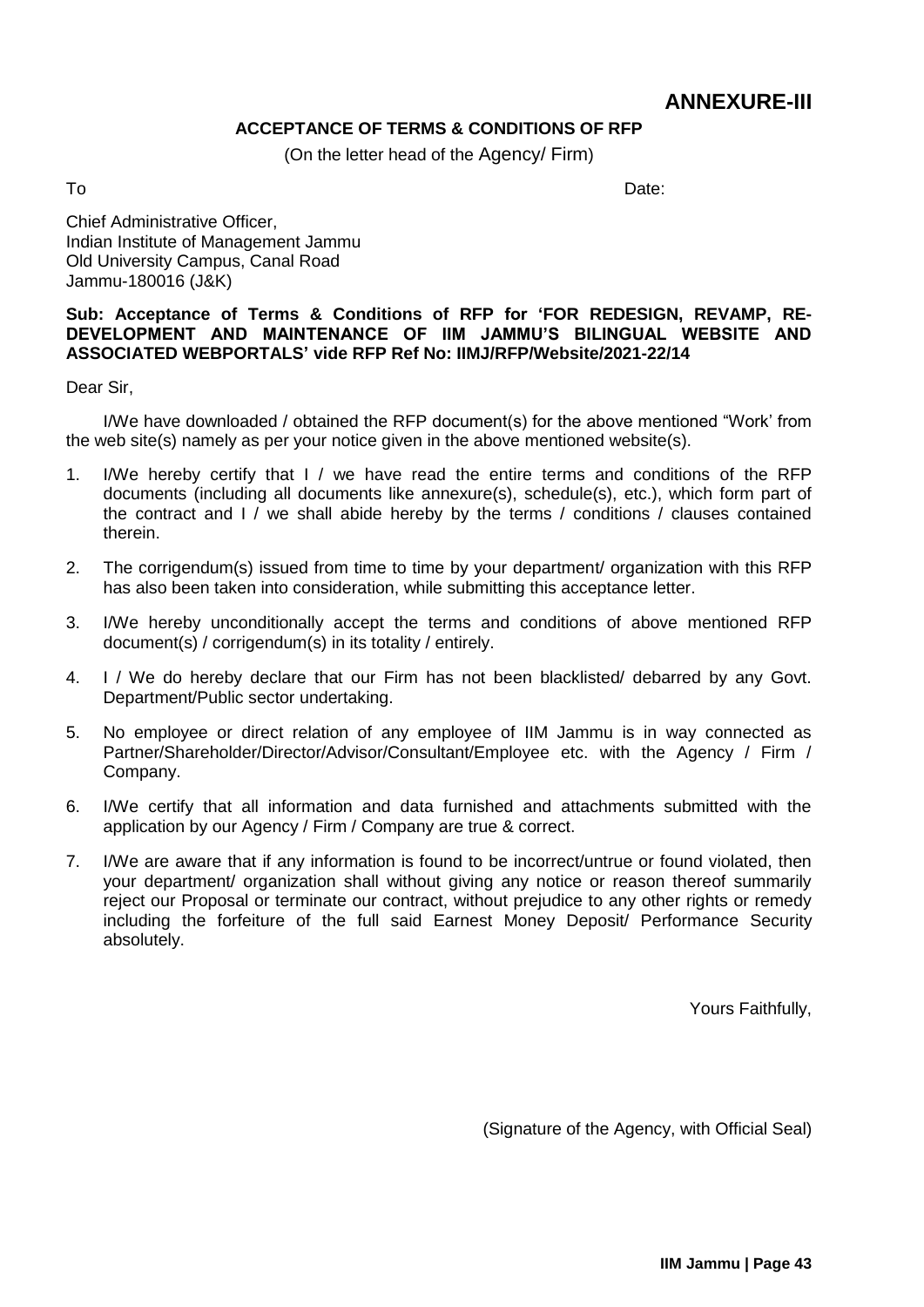# **ANNEXURE-IV**

### **DETAILS OF EXPERIENCE**

<span id="page-46-0"></span>

| Sr.              | Name of the Institute /                                                                                                  | Duration of contract     |                        | Value of | Nature of                                                                                                             | Whether it is<br>Govt.                                                                                              |  |  |
|------------------|--------------------------------------------------------------------------------------------------------------------------|--------------------------|------------------------|----------|-----------------------------------------------------------------------------------------------------------------------|---------------------------------------------------------------------------------------------------------------------|--|--|
| <b>No</b>        | University for which the<br>online exam was<br>conducted (with<br>Name of Contact<br>Person, Contact No. &<br>email id.) | From<br>(DD/MM/<br>YYYY) | To<br>(DD/MM/<br>YYYY) | Contract | Work (Ex:<br>Designing /<br>Development<br>of Website or<br>Bilingual<br>website<br>/webportal)<br>Please<br>mention: | Institute/<br>Govt.<br>academic<br>institute/ Pvt<br>Institute/ Pvt<br>Academic<br>Institute<br>(Please<br>Mention) |  |  |
| 1.               |                                                                                                                          |                          |                        |          |                                                                                                                       |                                                                                                                     |  |  |
| 2.               |                                                                                                                          |                          |                        |          |                                                                                                                       |                                                                                                                     |  |  |
| 3.               |                                                                                                                          |                          |                        |          |                                                                                                                       |                                                                                                                     |  |  |
| $\overline{4}$ . |                                                                                                                          |                          |                        |          |                                                                                                                       |                                                                                                                     |  |  |
| 5.               |                                                                                                                          |                          |                        |          |                                                                                                                       |                                                                                                                     |  |  |

(To be submitted on the letterhead of the Agency/ Firm)

Note:

- Agencies are required to provide the information on above format only in reverse chronological order (start from latest/recent most organization to oldest organization) and also attach Copy of contract / performance certificate in same sequence. Agencies may add row / rows in the above format, if No of organizations / Institutions are more or may add additional sheet also.
- The firm should provide the contact information (i.e., names of two contact persons, phone number, email address, URL of the company) of clients that IIM Jammu may contact in order to obtain the required information.

| <b>Signature of Agency</b> |  |
|----------------------------|--|
| Name: ______               |  |
| Designation: ______        |  |
| Organization Name: ______  |  |
| Contact No.:               |  |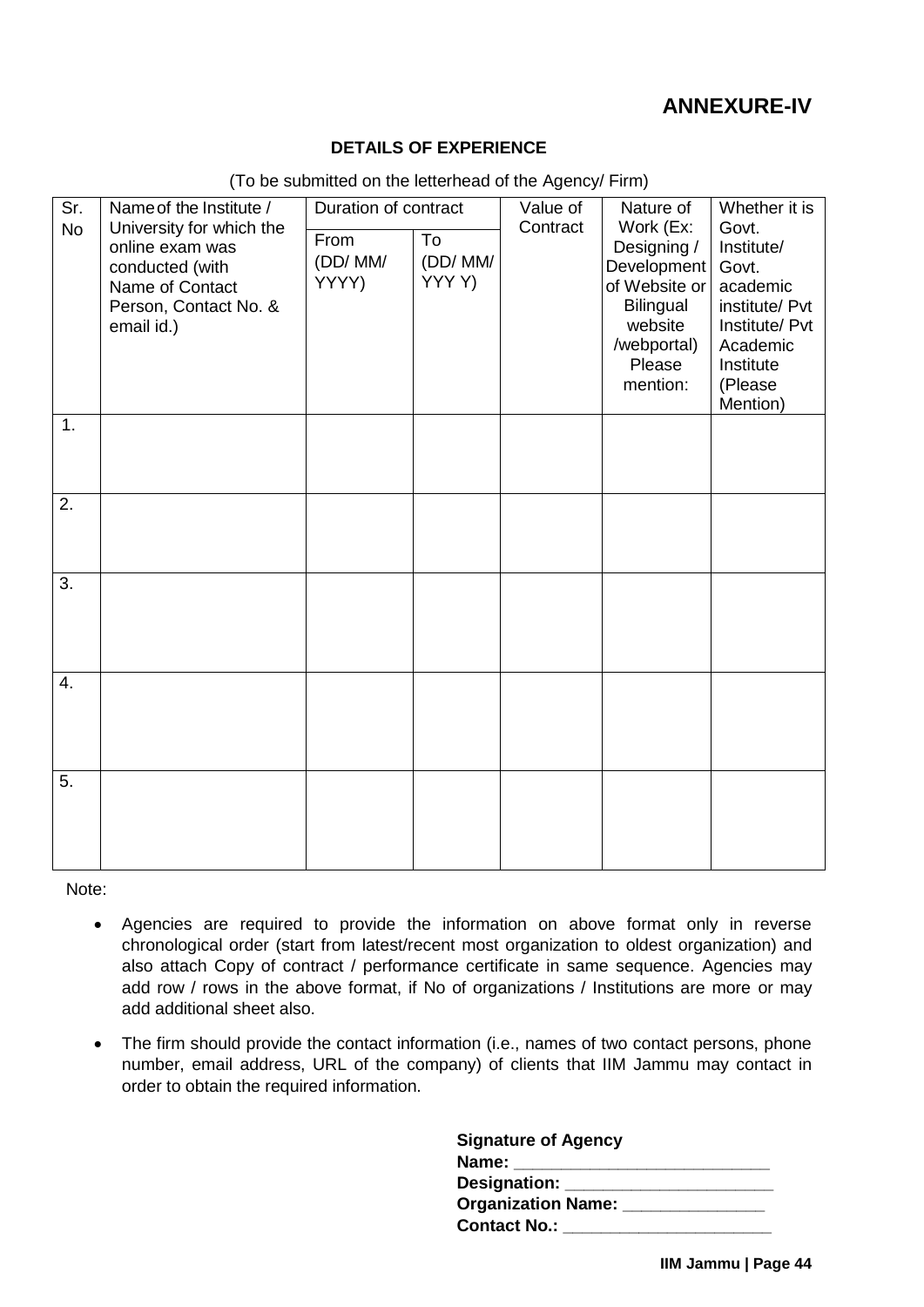# **ANNEXURE-V**

### <span id="page-47-0"></span>**MANDATE FORM FOR ELECTRONIC FUND TRANSFER/RTGS TRANSFER**

(To be submitted on the letterhead of the Agency/ Firm)

The Chief Administrative Officer **Date:** Date: / / Indian Institute of Management Jammu Jammu

Sub: Authorization for release of payment / dues from Indian Institute of Management Jammu through Electronic Fund Transfer/RTGS Transfer.

### 1. **Name of the Firm/Company/Institute:**

### 2. **Address of the Firm/Company/Institute:**

| City      |  |  |
|-----------|--|--|
| Pin Code  |  |  |
| E-Mail ID |  |  |

 $\mathsf{Mob} \mathsf{No}: \mathsf{C}$ Permanent Account Number

### 3. **Particulars of Bank**

| <b>Bank Name</b>                                                                                                                                                                                              |        |  |  |  |  | <b>Branch Name</b> |  |                    |  |                    |  |  |  |  |  |  |
|---------------------------------------------------------------------------------------------------------------------------------------------------------------------------------------------------------------|--------|--|--|--|--|--------------------|--|--------------------|--|--------------------|--|--|--|--|--|--|
| <b>Branch Place</b>                                                                                                                                                                                           |        |  |  |  |  |                    |  | <b>Branch City</b> |  |                    |  |  |  |  |  |  |
| <b>PIN Code</b>                                                                                                                                                                                               |        |  |  |  |  | <b>Branch Code</b> |  |                    |  |                    |  |  |  |  |  |  |
| <b>MICR No</b>                                                                                                                                                                                                |        |  |  |  |  |                    |  |                    |  |                    |  |  |  |  |  |  |
| (9 Digit number appearing on the MICR Bank of the Cheque supplied by the Bank, Please<br>attach a Xerox copy of a cheque of your bank for ensuring accuracy of the bank name, branch<br>name and code number) |        |  |  |  |  |                    |  |                    |  |                    |  |  |  |  |  |  |
| IFS Code: (11 digit alphanumeric code)                                                                                                                                                                        |        |  |  |  |  |                    |  |                    |  |                    |  |  |  |  |  |  |
| <b>Account Type</b>                                                                                                                                                                                           | Saving |  |  |  |  | Current            |  |                    |  | <b>Cash Credit</b> |  |  |  |  |  |  |
| <b>Account Number:</b>                                                                                                                                                                                        |        |  |  |  |  |                    |  |                    |  |                    |  |  |  |  |  |  |

#### **DECLARATION:**

I hereby declare that the particulars given above are correct and complete. If any transaction delayed and not effected for reasons of incomplete or incorrect information I shall not hold Chief Administrative Officer, Indian Institute of Management Jammu responsible. I also undertake to advise any change in the particulars of my account to facilitate updating of records for purpose of credit of amount through NEFT/RTGS Transfer.

| Place: |  |
|--------|--|
|        |  |

Date:

**Signature & Seal of the Authorized Signatory of the Firm/Company/Institute:**

Certified that particulars furnished above are correct as per our records

**Signature of the Authorized Official from the Bank**

Bankers Stamp: <u>Date:</u> **Date: Date: Date: Date: Date: Date: Date: Date: Date: Date: Date: Date: Date: Date: Date: Date: Date: Date: Date: Date: Date: Date: Date: Date: Date:** 

**N.B: Please fill in the information in CAPITAL LETTERS, computer typed; please TICK wherever it is applicable.**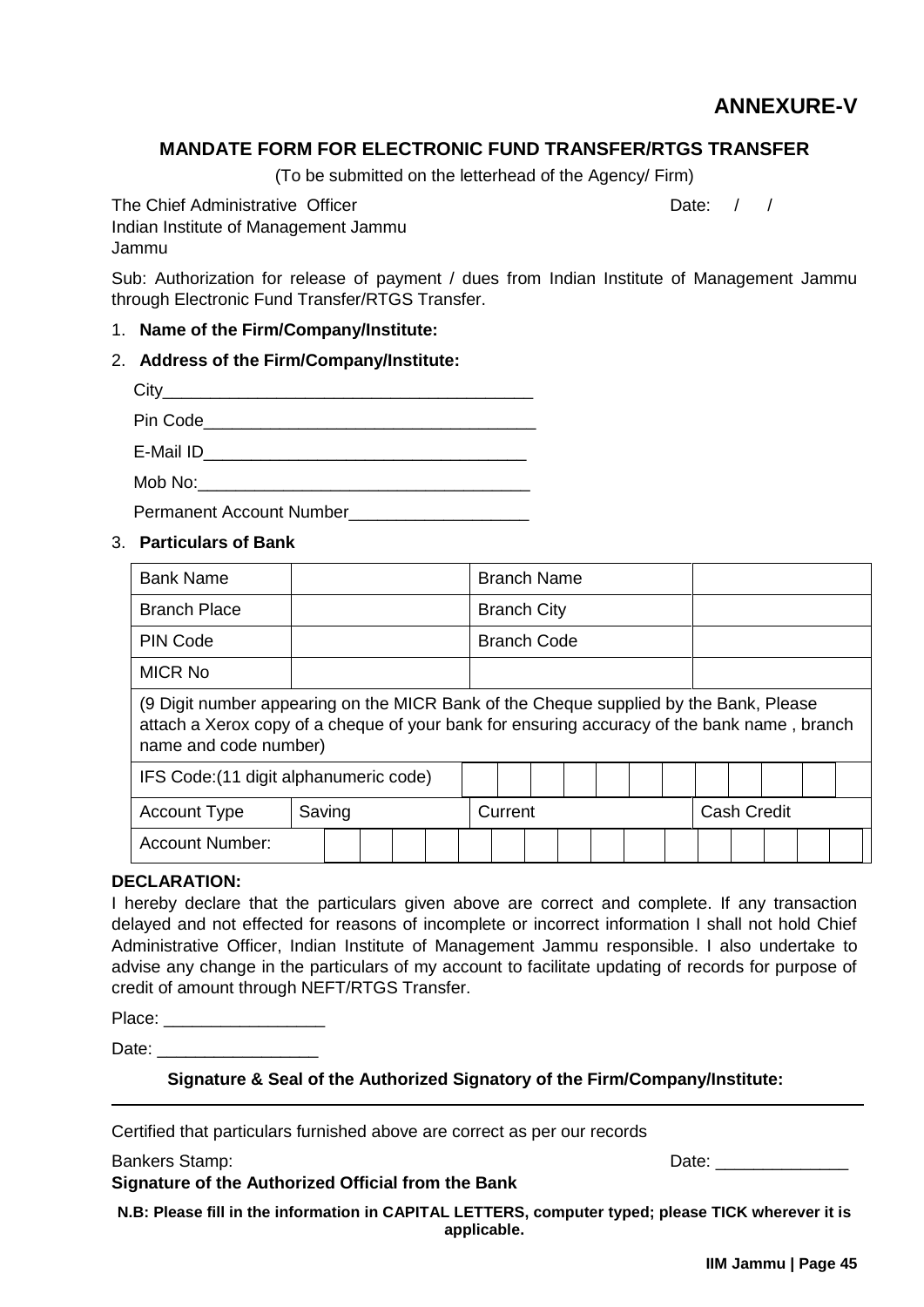# **ANNEXURE-VI**

### **SELF-DECLARATION ABOUT NON BLACK-LISTING**

(To be submitted on the letterhead of the Agency/ Firm)

<span id="page-48-0"></span>To and the Date: the Date: the Date: the Date: the Date: the Date: the Date: the Date:

Chief Administrative Officer, Indian Institute of Management Jammu Old University Campus, Canal Road Jammu-180016 (J&K)

Subject: Self Declaration About Non Black-Listing for **'FOR REDESIGN, REVAMP, RE-DEVELOPMENT AND MAINTENANCE OF IIM JAMMU'S BILINGUAL WEBSITE AND ASSOCIATED WEBPORTALS' vide RFP Ref No: IIMJ/RFP/Website/2021-22/14**

Sir,

In response to RFP under reference, I/ We hereby declare that presently our firm/ agency/ company is having unblemished record and is not declared ineligible for corrupt & fraudulent practices either indefinitely or for a particular period of time by any Central/ State Govt. Department, Public Sector Undertakings, Autonomous Bodies, Academic Institutions and Commercial Organizations.

We further declare that presently our agency / firm / company is also not blacklisted/ debarred and not declared ineligible for any reason other than corrupt & fraudulent practices by any Central/ State Govt. Department, Public Sector Undertakings, Autonomous Bodies, Academic Institutions and Commercial Organizations in last five years from the last date of submission of Proposal.

If this declaration is found to be incorrect then without prejudice to any other action that may be taken, my/ our EMD / Performance Security may be forfeited in full and the proposal if any to the extent accepted may be cancelled.

Yours faithfully,

(Name & signature with stamp of the Agency)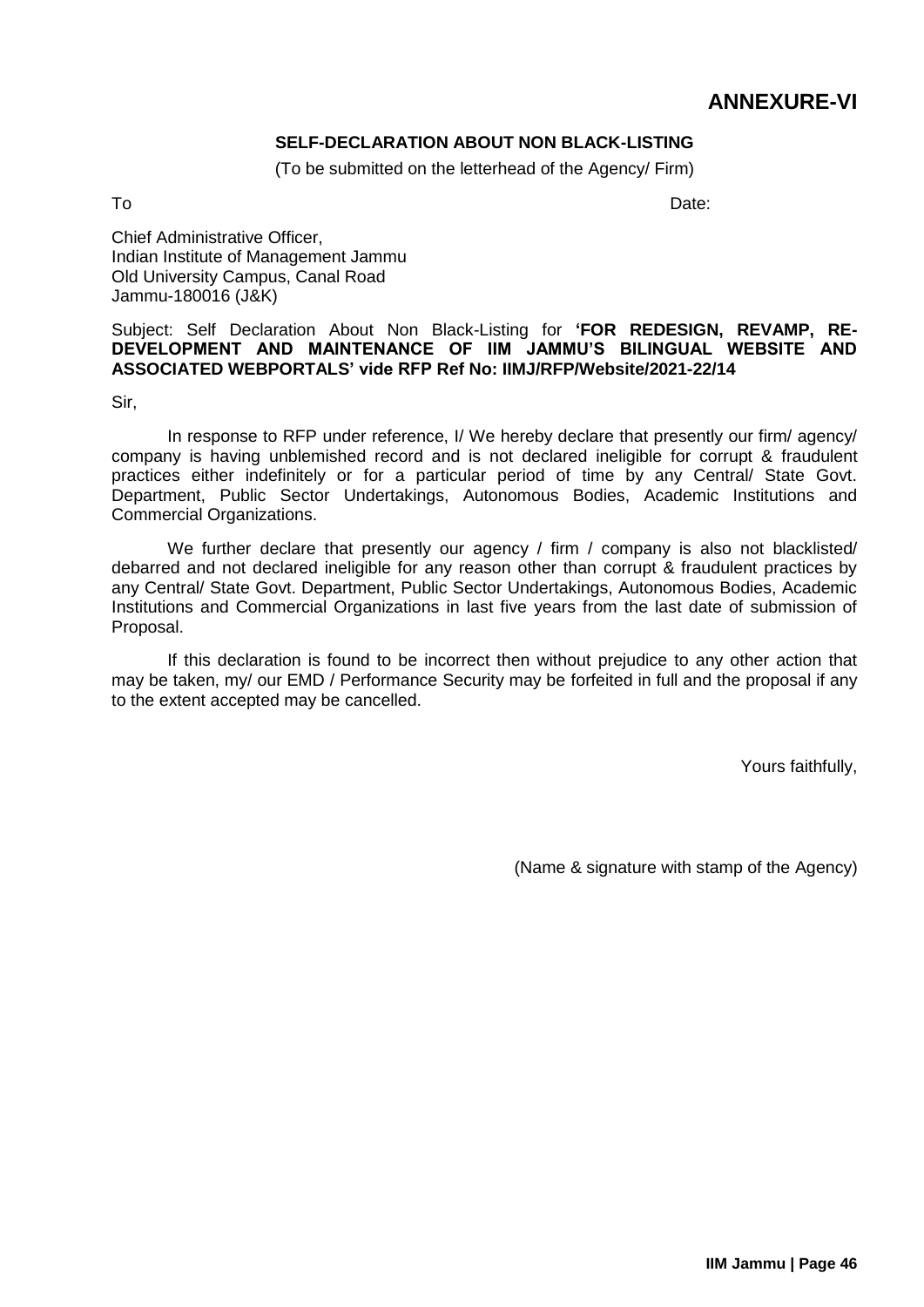# **ANNEXURE- VII**

### **FINANCIAL BID**

(To be submitted online in BOQ Excel Sheet)

### <span id="page-49-0"></span>**Name and Address of the Bidder:**

| SI. No | <b>Particulars</b>                                                                                                                 | Rate (Rs.)<br>(Excluding GST)                   |
|--------|------------------------------------------------------------------------------------------------------------------------------------|-------------------------------------------------|
| 01     | Web Site Development Charges (As per Scope<br>of Work. Terms and conditions) - Inclusive of First                                  | submitted<br>online<br>To be<br><b>ONLY</b>     |
|        | Year Warranty Period, Maintenance Charges and<br><b>Cloud Hosting Charges</b>                                                      |                                                 |
| 02     | Annual Maintenance Cost (per annum)- From<br>2 <sup>nd</sup> Year Onward inclusive of the cloud<br>hosting chargees                | online<br>submitted<br>То<br>be<br><b>ONLY</b>  |
| 03     | <b>Charges for Software Enhancement Service-</b><br>The rate per man hour for all such work shall be<br>fixed. (Refer Clause 2.15) | online<br>submitted<br>be<br>To:<br><b>ONLY</b> |

Note:

- 1. GST will be paid extra, at the applicable rate.
- 2. No additional payment shall be entertained later, other than the quoted and approved rate.

Date: **Date: CONSISTENT CONSISTENT CONSISTENT AUTHORIZED Signatory Authorized Signatory** 

Place:

(Signature and seal of the authorized signatory)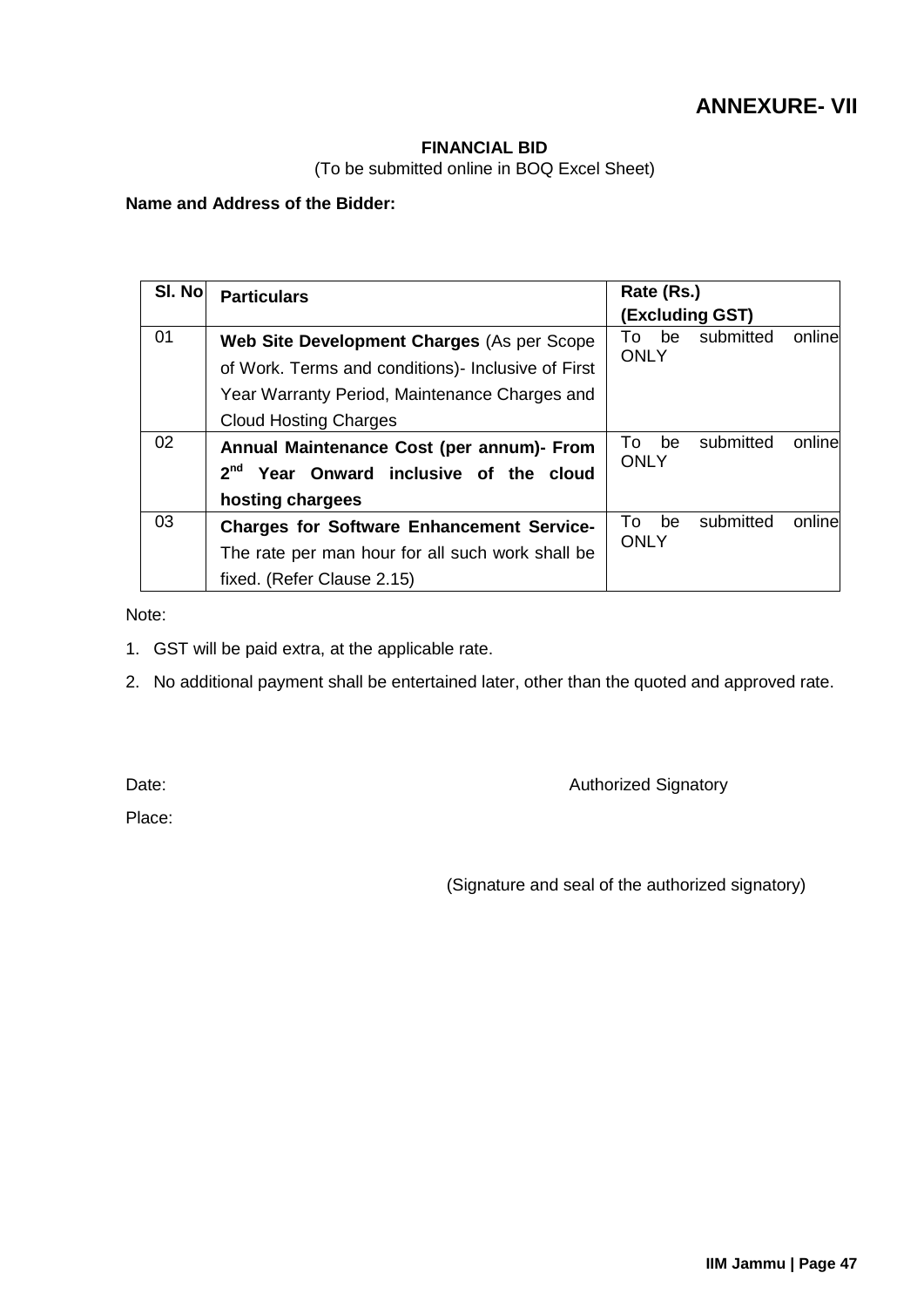### **CURRENT SITE MAP OF IIM JAMMU**

### <span id="page-50-0"></span>**The Institute**

### **[About IIMJ](https://www.iimj.ac.in/institute/about-iimj)**

- [Vision, Mission & Core Values](https://www.iimj.ac.in/institute/our-vision-mission-and-core-values)
- [Director's Message](https://www.iimj.ac.in/institute/director-messages)
- [Board of Governors](https://www.iimj.ac.in/institute/board-governors)
- **[Library](https://www.iimj.ac.in/institute/library)**
- [Access E-Library Remotely](http://iimjlibrary.remotexs.in/user/login)
- [About Library](https://www.iimj.ac.in/institute/library)
- **[Services](https://www.iimj.ac.in/library/services)**
- [Online Catalogue](http://koha.iimj.ac.in/)
- [E-Resources and Databases](https://www.iimj.ac.in/e-resources-and-databases)
- [Rules and Regulations](https://www.iimj.ac.in/library/rules-and-regulations)
- **[Infrastructure](https://www.iimj.ac.in/institute/infrastructure)**
- [Alumni](https://www.iimj.ac.in/institute/alumni)
- [Srinagar Off-Campus](https://www.iimj.ac.in/institute/iim-jammu-campus-srinagar)
- [Organisation Structure](http://www.iimj.ac.in/organisation-structure)
- **[IIM Act, Rules and Regulations](https://www.iimj.ac.in/act-and-regulations)**
- [Annual Reports](http://www.iimj.ac.in/iimj_annual_reports)
- [IIM Jammu Manuals](https://www.iimj.ac.in/manuals)
- [About Jammu and Kashmir](http://jammutourism.gov.in/)

#### **Programs**

#### **[Academics Program](https://www.iimj.ac.in/)**

### **[Master of Business Administration \(MBA\)+](https://www.iimj.ac.in/programs/post-graduate-program-pgp/admission-policy)**

- [MBA at a glance](https://www.iimj.ac.in/programs/master-business-administration-mba/mba-glance)
- [MBA Admission Policy](https://www.iimj.ac.in/programs/post-graduate-program-pgp/admission-policy)
- [PI Shortlisting Criteria for MBA 2022 -](https://www.iimj.ac.in/sites/default/files/2022-01/IIMJ_MBA_Batch_2022_CAP_SAP_updated.pdf) CAP & SAP Process
- [MBA Admission Policy for OIC & FC](https://www.iimj.ac.in/mba-admission-policy-oic-fc)
- **[Curriculum](https://www.iimj.ac.in/master-business-administration-mba/curriculum-design)**
- [Pedagogy](https://www.iimj.ac.in/programs/master-business-administration-mba/pedagogy)
- [Academic Calendar](https://www.iimj.ac.in/programs/post-graduate-program-pgp/academic-calendar)
- **[MBA Fee Structure](https://www.iimj.ac.in/programs/post-graduate-program-pgp/fee-structure-and-financing)**
- [MBA Brochure 2022-23](https://www.iimj.ac.in/sites/default/files/2022-02/MBA-Brochure-2022-23.pdf)
- [Steps for Withdrawal Process](https://www.iimj.ac.in/sites/default/files/2021-06/Withdrawal_of_Offer_Acceptance_MBA_2021-2023-Instructions.pdf)
- [PI Shortlisting Status](https://www.iimj.ac.in/studentpanel/student_dashboard)

### **[MBA \(Hospital Administration and Health Care Management\)](https://www.iimj.ac.in/mbaHAHM)**

- [MBA \(Hospital Administration and Health Care Management\)](https://www.iimj.ac.in/mbaHAHM)
- [MBA \(HA & HM\) at a glance](https://www.iimj.ac.in/mba-glance-0)
- [MBA \(HA & HM\) Admission Policy](https://www.iimj.ac.in/mba-admission-policy)
- [MBA \(HA & HM\) Admission Policy for OIC and FC](https://www.iimj.ac.in/mba-admission-policy-oic-and-fc)
- **[Curriculum](https://www.iimj.ac.in/mba-curriculum)**
- [Pedagogy](https://www.iimj.ac.in/mba-Pedagogy)
- [MBA \(HA & HM\) Fee Structure](https://www.iimj.ac.in/mba-fee-structure)
- Brochure [2022-2024](https://www.iimj.ac.in/sites/default/files/2022-02/IIMJMBA_HA_HM_22-24.pdf)
- [MBA \(HA & HM\) PI Shortlisting](https://www.iimj.ac.in/mba-pi-shortlisting)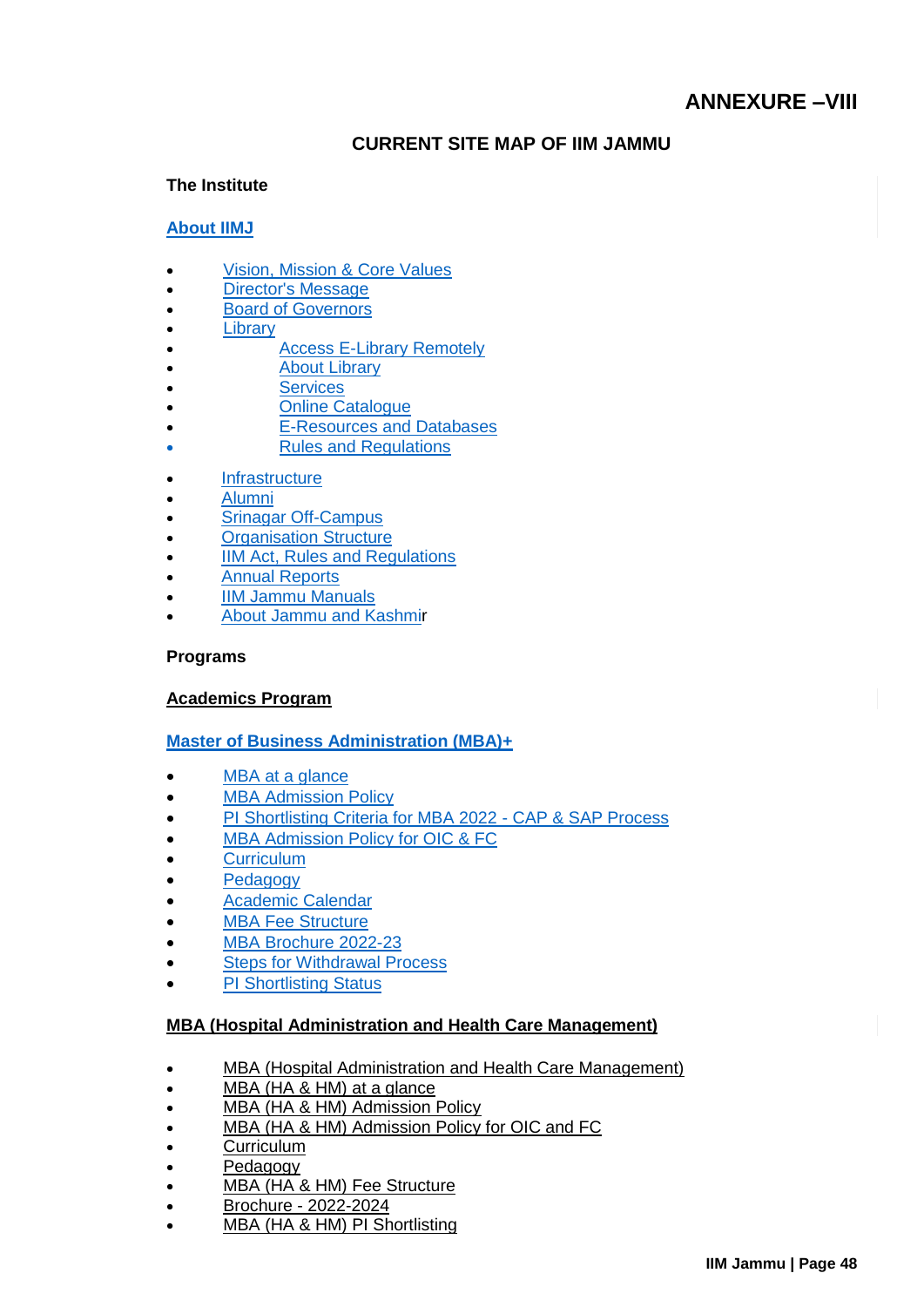- [MBA \(HA & HM\) Admission Process](https://www.iimj.ac.in/mba-admission-process)
- [Register for MBA\(HA&HM\) 2022](http://registration-mbahahm.iimj.ac.in/)
- PI Shortlisting Status

### **[IIT Jammu-IIM Jammu Dual Degree Program](https://www.iimj.ac.in/iitj-iimj-dual-degree-program-glance)**

### **[Dual Degree](https://www.iimj.ac.in/iitj-iimj-dual-degree-program-glance)**

- IIT Jammu [IIM Jammu Dual Degree Program at a Glance+](https://www.iimj.ac.in/iitj-iimj-dual-degree-program-glance)
- IITJ [IIMJ Dual Degree Program Admission Process](https://www.iimj.ac.in/dual-degree-program-admission-process)
- IITJ [IIMJ Dual Degree Admission Policy](https://www.iimj.ac.in/iitj-iimj-dual-degree-admission-policy)
- [Dual Degree Admission Policy for OIC and FC](https://www.iimj.ac.in/dual-degree-admission-policy-oic-and-fc)
- IITJ [IIMJ Dual Degree Program Curriculum](https://www.iimj.ac.in/iitj-iimj-dual-degree-program-curriculum)
- IITJ [IIMJ Dual Degree Program Pedagogy](https://www.iimj.ac.in/iitj-iimj-dual-degree-program-pedagogy)
- IITJ [IIMJ Dual Degree Fee Structure](https://www.iimj.ac.in/iitj-iimj-dual-degree-fee-structure)
- IITJ [IIMJ Brochure 2022-2027](https://www.iimj.ac.in/sites/default/files/2022-01/Dual%20Degree_0.pdf)

### **[Integrated Program in Management \(IPM\)](https://www.iimj.ac.in/programs/ipm/IPM_at_a_glance)**

- Integrated [Program in Management \(IPM\)+](https://www.iimj.ac.in/programs/ipm/IPM_at_a_glance)
- [IPM at a glance](https://www.iimj.ac.in/programs/ipm/IPM_at_a_glance)
- [IPM Admission Policy](https://www.iimj.ac.in/programs/ipm/ipm-admission-policy)
- [JIPMAT 2021](http://www.jipmat.ac.in/)
- [IPM Course Structure](https://www.iimj.ac.in/programs/ipm/structure)
- [IPM Pedagogy](https://www.iimj.ac.in/programs/ipm/pedagogy)
- [IPM Academic Calendar](https://www.iimj.ac.in/programs/ipm/academic_calendar)
- **[IPM Fee Structure](https://www.iimj.ac.in/programs/ipm/fee_structure)**
- [IPM Brochure 2022-2023](https://www.iimj.ac.in/sites/default/files/2022-01/IPM%202022-23.pdf)
- [IPM FAQs](https://www.iimj.ac.in/programs/ipm/ipm-faqs)

### **[Executive MBA](https://www.iimj.ac.in/EMBA)**

- [Online Application Form](https://emba-application.iimj.ac.in/login)
- [EMBA at a Glance](https://www.iimj.ac.in/programs/emba/emba_glance)
- **[EMBA Admission Policy](https://www.iimj.ac.in/programs/emba/admission_process)**
- [How to Apply](https://www.iimj.ac.in/programs/emba/how-apply)
- [EMBA brochure 2022-2023](https://www.iimj.ac.in/sites/default/files/2022-01/EMBABrochure22_23__updated.pdf)
- [EMBA Course Structure](https://www.iimj.ac.in/programs/emba/emba_program_structure)
- [Blended Learning](https://www.iimj.ac.in/programs/emba/blended_learning)
- [EMBA Pedagogy](https://www.iimj.ac.in/programs/emba/emba_pedagogy)
- [Global/Rural Immersion](https://www.iimj.ac.in/programs/emba/global_immersion)
- [Provision for Exit/Break](https://www.iimj.ac.in/programs/emba/exit_break)
- [Academic Calendar](https://www.iimj.ac.in/programs/emba/academic_calendar)
- [EMBA Fee Structure](https://www.iimj.ac.in/programs/emba/fee_structure)
- **[EMBA Loan Facility](https://www.iimj.ac.in/programs/emba/loan_facility)**
- [Award of Degree](https://www.iimj.ac.in/programs/emba/award_of_degree)
- [EMBA FAQs](https://www.iimj.ac.in/programs/emba/faqs)
- **•** [Sample Question Paper](https://www.iimj.ac.in/sites/default/files/2021-08/EMBA_Sample_Questions.pdf)
- [Online Entrance Examination](https://www.iimj.ac.in/programs/emba/exam)
- [EMBA Batch Profile](https://www.iimj.ac.in/EMBA)
- [EMBA Batch Profile 2021-23](https://www.iimj.ac.in/emba-batch-profile-1)
- [EMBA Testimonial](https://www.iimj.ac.in/programs/emba/testimonials)
- [Admission Policy](https://www.iimj.ac.in/programs/admission_policy)
- **[Curriculum](https://www.iimj.ac.in/programs/curriculum)**
- [Academic Calendar](https://www.iimj.ac.in/programs/post-graduate-program-pgp/academic-calendar)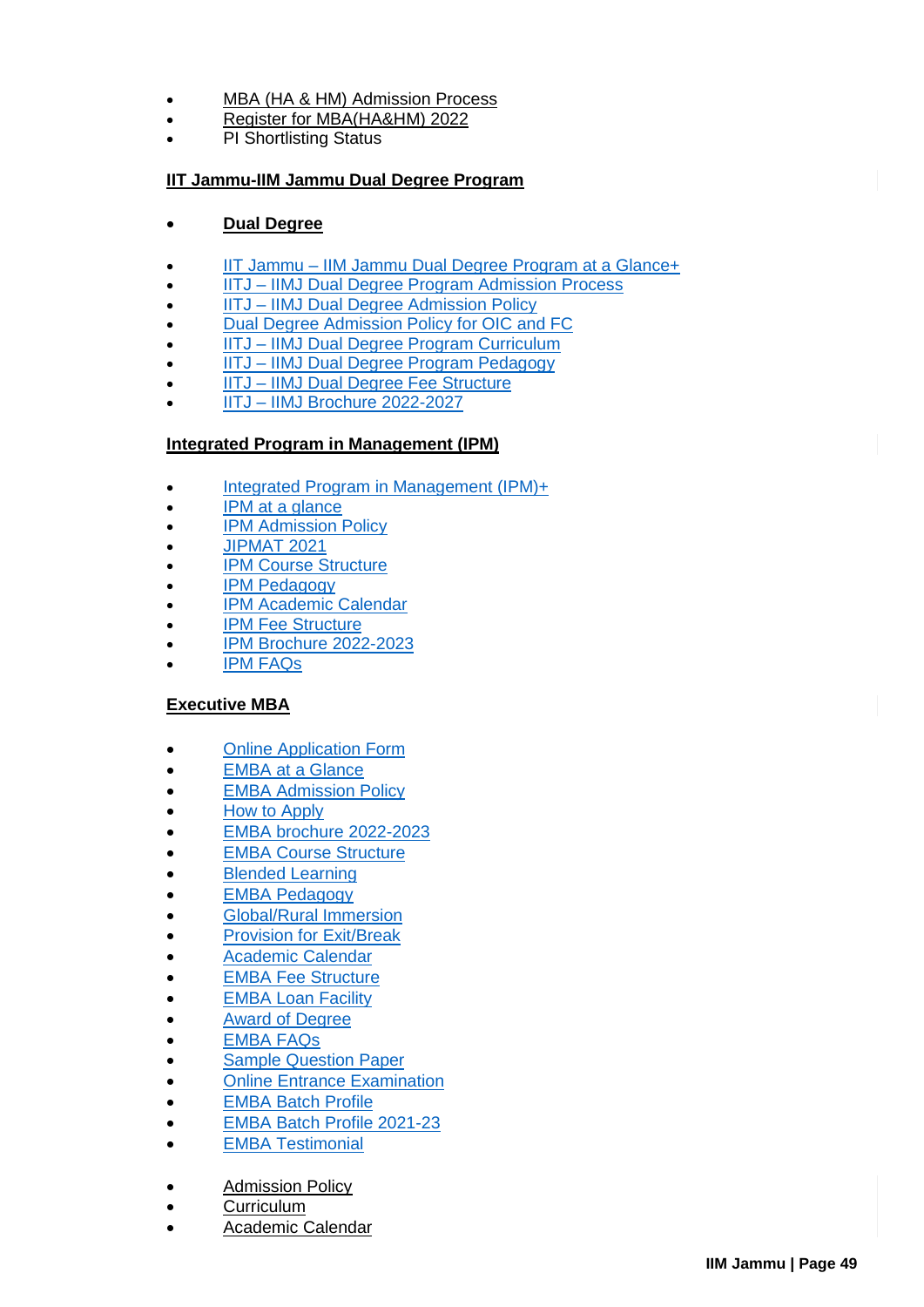[International Exchange](https://www.iimj.ac.in/exchange-programs)

### **[Doctoral Program](https://www.iimj.ac.in/)**

- [PhD Program at a Glance](https://www.iimj.ac.in/programs/doctoral-program)
- [PhD\(Full-Time\) Admission Policy 2022](https://www.iimj.ac.in/phd-admission-policy-2021)
- [PhD \(Part-Time\) Admission Policy](https://www.iimj.ac.in/phd-part-time-admission-policy)
- **[Eligibility Criteria](https://www.iimj.ac.in/programs/doctoral-program/eligibility-criteria)**
- [Fees & Financing](https://www.iimj.ac.in/programs/doctoral-program/fees-and-financing)
- [Programme Structure](https://www.iimj.ac.in/programme-structure)
- [Important Dates](https://www.iimj.ac.in/programs/doctoral-program/important-dates)
- [How to Apply](https://www.iimj.ac.in/programs/doctoral-program/how-apply)
- Online Application Form
- [Ph.D 2021 -](https://www.iimj.ac.in/sites/default/files/2021-06/Ph.DMeritList_2021_.pdf) Final Result

### **[Executive Programs](https://www.iimj.ac.in/)**

- o **[Management Development Programs](https://www.iimj.ac.in/management-development-programme)**
- [Management Development Program+](https://www.iimj.ac.in/management-development-programme)
- [In-Company Programs](https://www.iimj.ac.in/customized-programs)
- [Open MDPs](https://www.iimj.ac.in/open-mdps)
- [Sponsored MDPs](https://www.iimj.ac.in/sponsored-mdps)
- **•** [Certificate Programs \(e-MDPs\)](https://www.iimj.ac.in/executive-program/management-development-program/certificate-programs-e-mdps)
- [Faculty Development Program](https://www.iimj.ac.in/executive-program/faculty-development-program)
- [Faculty Development Programs](https://www.iimj.ac.in/executive-program/faculty-development-program)

### **Faculty & Research**

- **[Faculty](https://www.iimj.ac.in/)**
- [Faculty Directory A to Z](https://www.iimj.ac.in/faculty-profile)
- **[Area-wise Faculty](https://www.iimj.ac.in/faculty-list-by-area)**
- **[Visiting Faculty](https://www.iimj.ac.in/faculty-%26-research/faculty/visiting-faculty)**
- [Honours and Achievements](https://www.iimj.ac.in/faculty-%26-research/faculty/honours-and-achievements)
- [Faculty Login](http://www.iimj.ac.in/jammu_admin/)
- **[Research@IIMJ](https://www.iimj.ac.in/)**
- [Research Papers](https://www.iimj.ac.in/research-papers)
- [Conference Papers](https://www.iimj.ac.in/conference-papers)
- [Working Papers](https://www.iimj.ac.in/faculty-%26-research/research/working-papers)
- **[Books Published](https://www.iimj.ac.in/books-published)**
- [Books Chapter](https://www.iimj.ac.in/books-chapter)
- [Case Study](https://www.iimj.ac.in/case-study)

### **[Centre of Excellence](https://www.iimj.ac.in/)**

- [Centre for Innovation & Entrepreneurship](https://www.iimj.ac.in/centre-innovation-%26-entrepreneurship)
- [Center for Happiness](https://www.iimj.ac.in/anandam)
- **International**
- [About IR](https://www.iimj.ac.in/about-ir)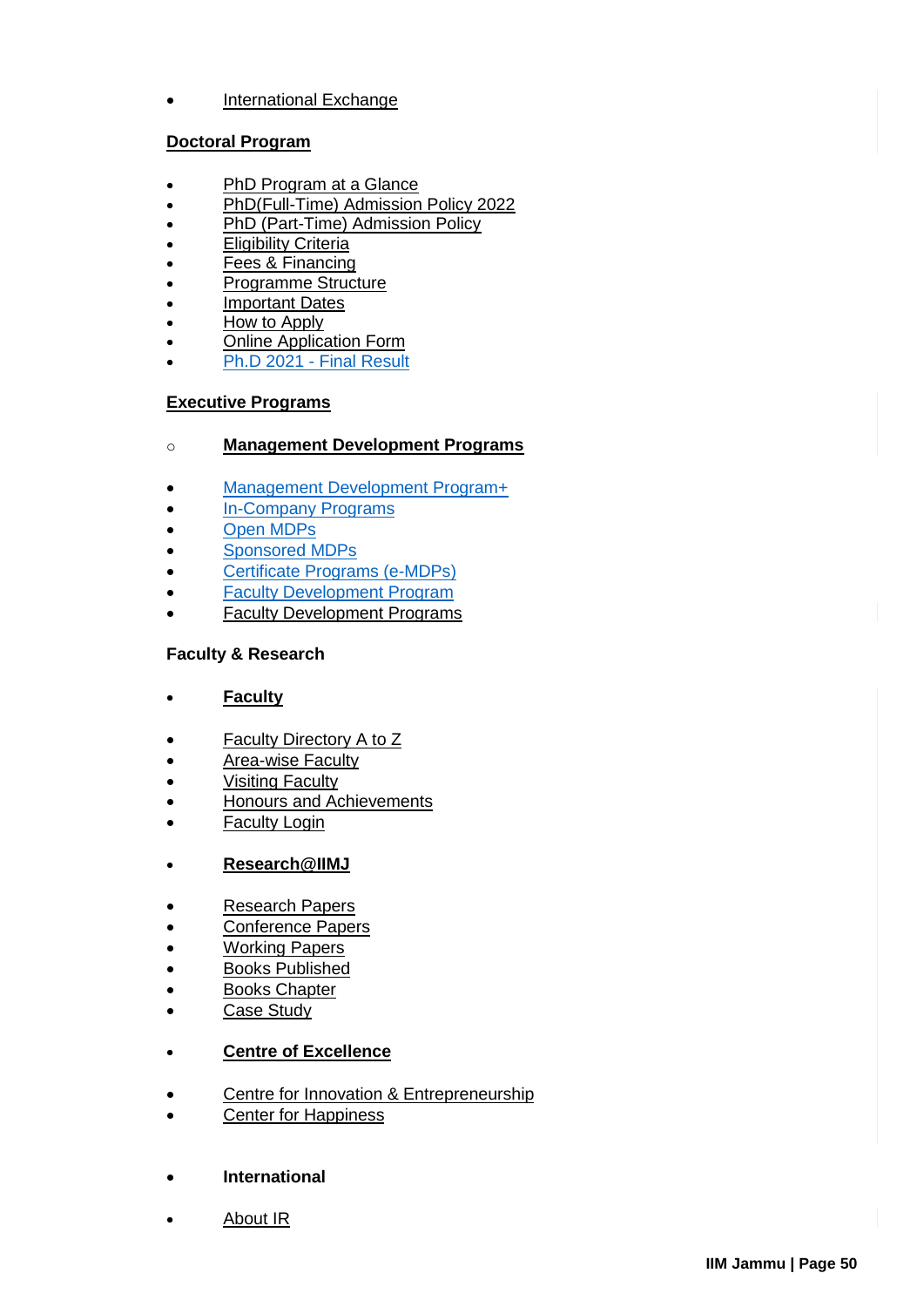- [Exchange Programs](https://www.iimj.ac.in/exchange-programs)
- [Our Partners](https://www.iimj.ac.in/international-partners)
- **•** [Gallery](https://www.iimj.ac.in/gallery)
- [Contact Us](https://www.iimj.ac.in/ir-office-contact)

### **Corporate Relations**

- [Overview](https://www.iimj.ac.in/overview)
- [Chairperson's Message](https://www.iimj.ac.in/chairpersons-message)
- [Placement Process and Calendar](https://www.iimj.ac.in/placement-process-and-calendar)
- **[List of Past Recruiters](https://www.iimj.ac.in/list-past-recruiters)**
- [Summer Placements](https://www.iimj.ac.in/summer-placements)
- **[Final Placements](https://www.iimj.ac.in/final-placements)**
- [Industry Interaction](https://www.iimj.ac.in/corporate/industry-interaction/leadership-talk-series)
- [Contact us](https://www.iimj.ac.in/placement_contacts)
- [Placements at a glance](http://placements.iimj.ac.in/)

### **Life @ IIMJ**

- **•** [Student Council](https://www.iimj.ac.in/student-council)
- [Student Clubs and Committees](https://www.iimj.ac.in/student-clubs)
- [Student Committees](https://www.iimj.ac.in/student-committees)
- [Student Clubs](https://www.iimj.ac.in/student-clubs)
- Student Activities
- [Academic Activities](https://www.iimj.ac.in/all-gallery-photos?n=20)
- [Cultural Activities](https://www.iimj.ac.in/cultural-activities)
- [Orientation Program -](https://www.iimj.ac.in/proposed-campus) 2019
- **•** [Sports Facilities](https://www.iimj.ac.in/students-council/sports-facility)
- $\bullet$  [Gym](https://www.iimj.ac.in/student-gym)
- [Mess](https://www.iimj.ac.in/mess)
- [Campus](https://www.iimj.ac.in/proposed-campus)
- **[Existing Campus](https://www.iimj.ac.in/existing-campus)**
- **[Proposed Campus](https://www.iimj.ac.in/proposed-campus)**
- [Photo Gallery](https://www.iimj.ac.in/photo-gallery)
- [Contact Details](https://www.iimj.ac.in/contact-details-0)
- **Srinagar Off Campus**

#### **Header:**

- [Home](https://www.iimj.ac.in/)
- [Jobs@IIMJ](https://www.iimj.ac.in/career)
- [Media](https://www.iimj.ac.in/media-room)
- **•** [Newsletter](https://www.iimj.ac.in/node/458)
- **[Screen Reader Access](https://www.iimj.ac.in/screen-reader-access)**
- [Contact Us](https://www.iimj.ac.in/office-address)
- [Alumni Portal](https://iimjammu.almaconnect.com/)

### **Banner/Slider (Dynamic)**

### **Activities at IIM Jammu**

- **Admission**
- Corporate Relations
- Announcements